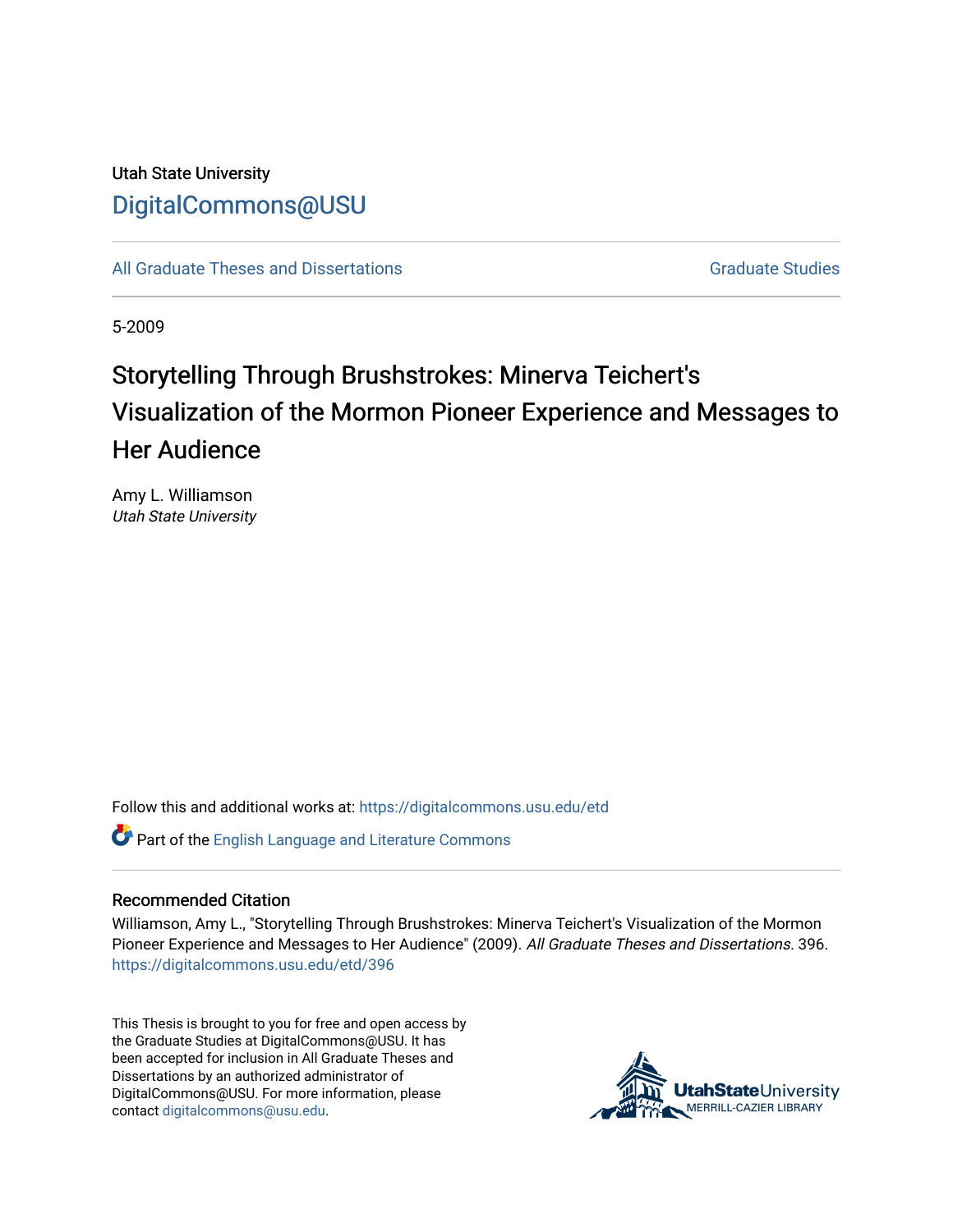# STORYTELLING THROUGH BRUSHSTROKES: MINERVA TEICHERT'S VISUALIZATION OF THE MORMON PIONEER EXPERIENCE AND MESSAGES TO HER AUDIENCE

\_\_\_\_\_\_\_\_\_\_\_\_\_\_\_\_\_\_\_\_\_\_\_ \_\_\_\_\_\_\_\_\_\_\_\_\_\_\_\_\_\_\_\_\_\_\_\_

\_\_\_\_\_\_\_\_\_\_\_\_\_\_\_\_\_\_\_\_\_\_\_ \_\_\_\_\_\_\_\_\_\_\_\_\_\_\_\_\_\_\_\_\_\_\_

by

Amy L. Williamson

A thesis submitted in partial fulfillment of the requirements for the degree

of

MASTER OF SCIENCE

in

American Studies

Approved:

Dr. Melody Graulich Dr. Victoria Grieve Major Professor Committee Member

Dr. Patricia Gantt Dr. Byron Burnham

UTAH STATE UNIVERSITY Logan, Utah

Committee Member Dean of Graduate Studies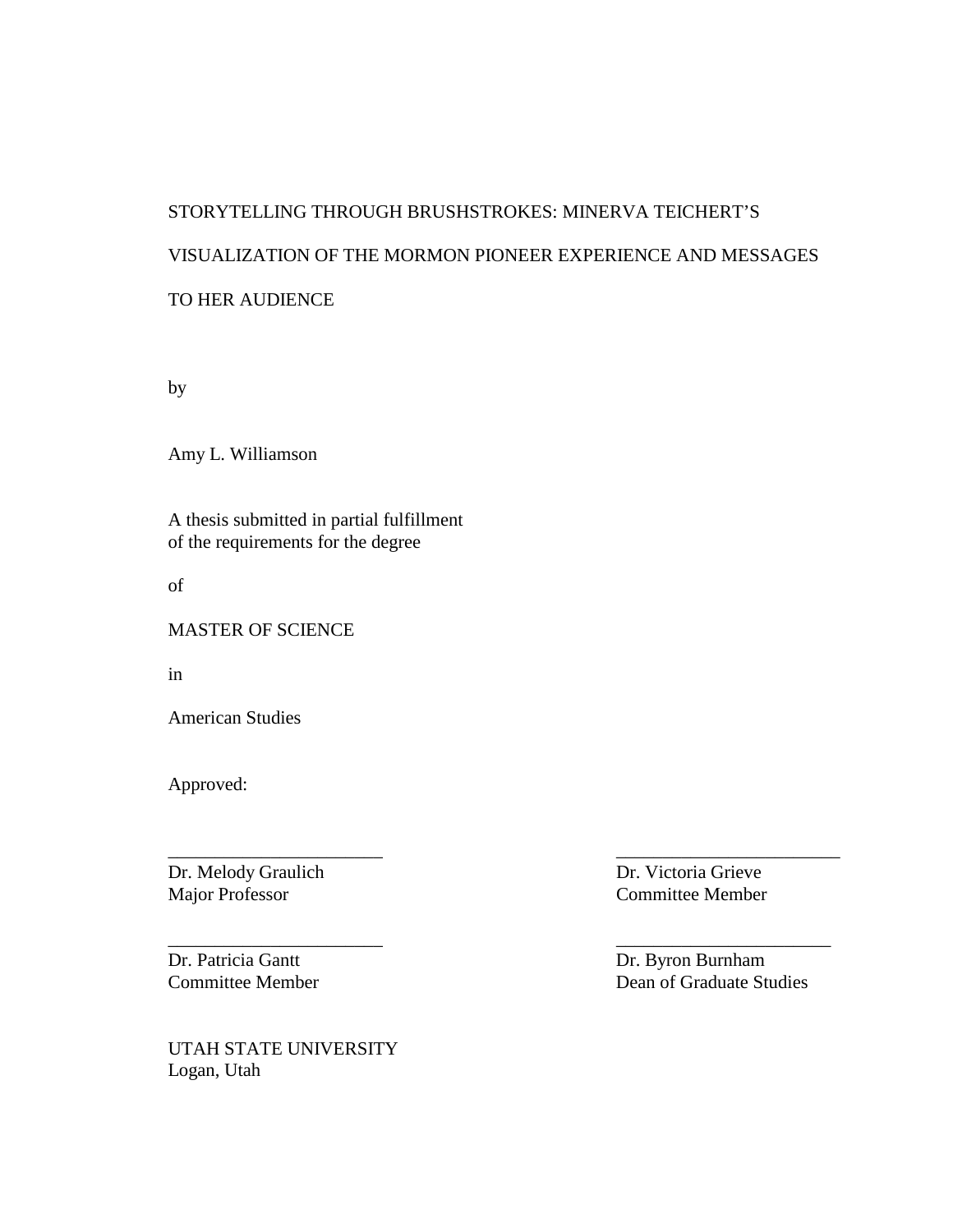Copyright © Amy Williamson 2009

All Rights Reserved

2009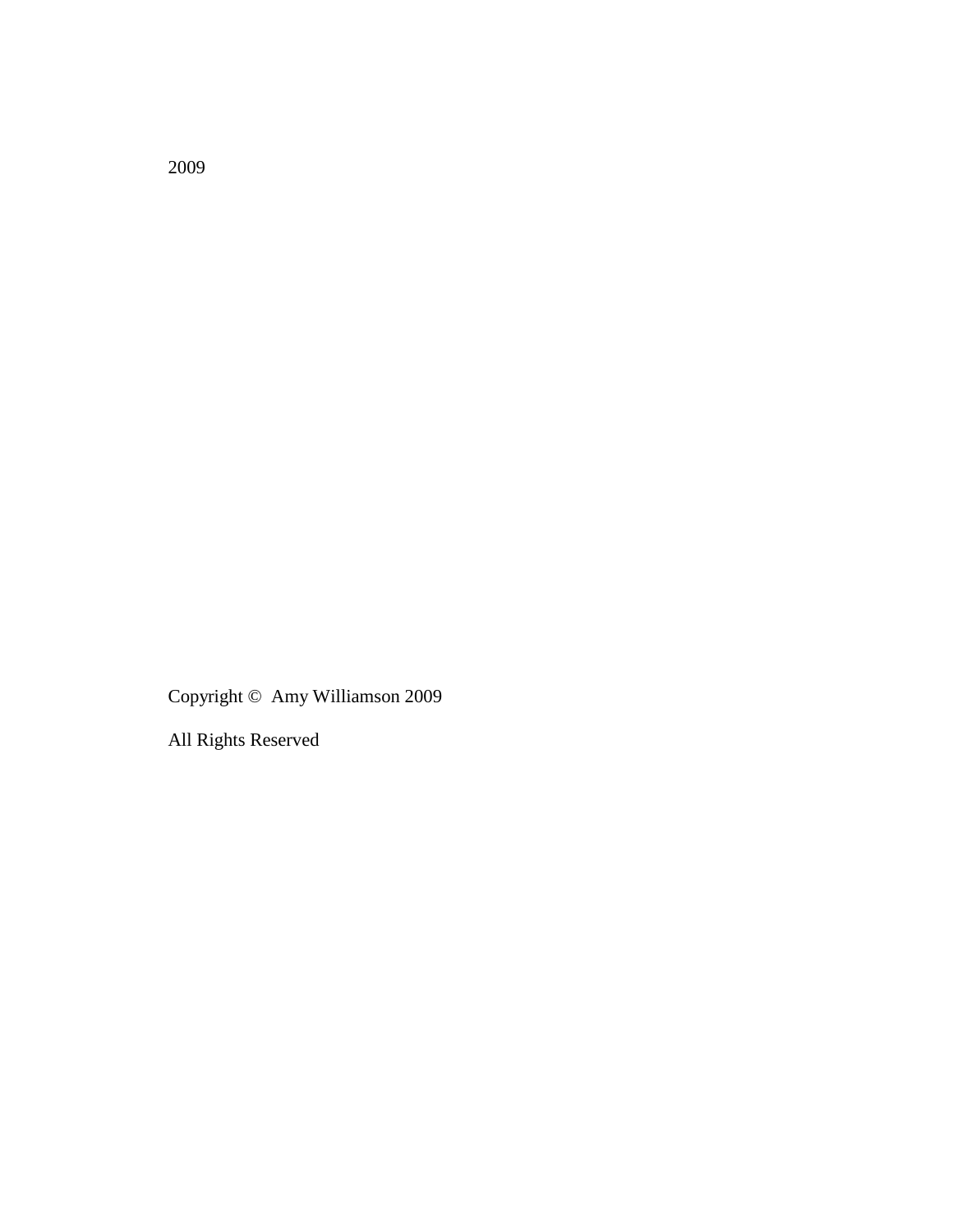#### ABSTRACT

Telling Stories Through Brushstrokes: Minerva Teichert's Visualization of the Mormon

Pioneer Experience and Messages to Her Audience

by

Amy L. Williamson, Master of Arts Utah State University, 2009

Major Professor: Dr. Melody Graulich Department: English

 "We must paint the great Mormon story of our pioneers in mural decorations so that 'he who runs may read," remarked Minerva Teichert. When she created her pioneer panorama, Teichert attempted to do something different; whereas other Mormon artists had drawn on their personal pioneer experiences or sought inspiration from Churchapproved publications regarding the trek, her visual inspiration came from the oral narratives she heard as a child. Because she used these narratives, Teichert portrayed the Mormon pioneer experience from a woman's perspective and voiced their experiences to male and non-Mormon audiences. Not only did Teichert offer a counterpoint to sanctioned church histories, she coded her paintings with specific messages for different audiences, which allowed her to reach multiple audiences through her paintings. (129 pages)

#### ACKNOWLEDGMENTS

 I would like to thank John Teichert for sharing his mother's stories with me and the world. He and his wife, Dorothy, invited me into their home and hearts and spent hours helping me with my thesis. I would also like to thank their son D.J. for answering my questions and introducing me to his parents. Thanks are in order for Teichert's daughter Laurie Teichert Eastwood, who has collected her mothers letters and papers and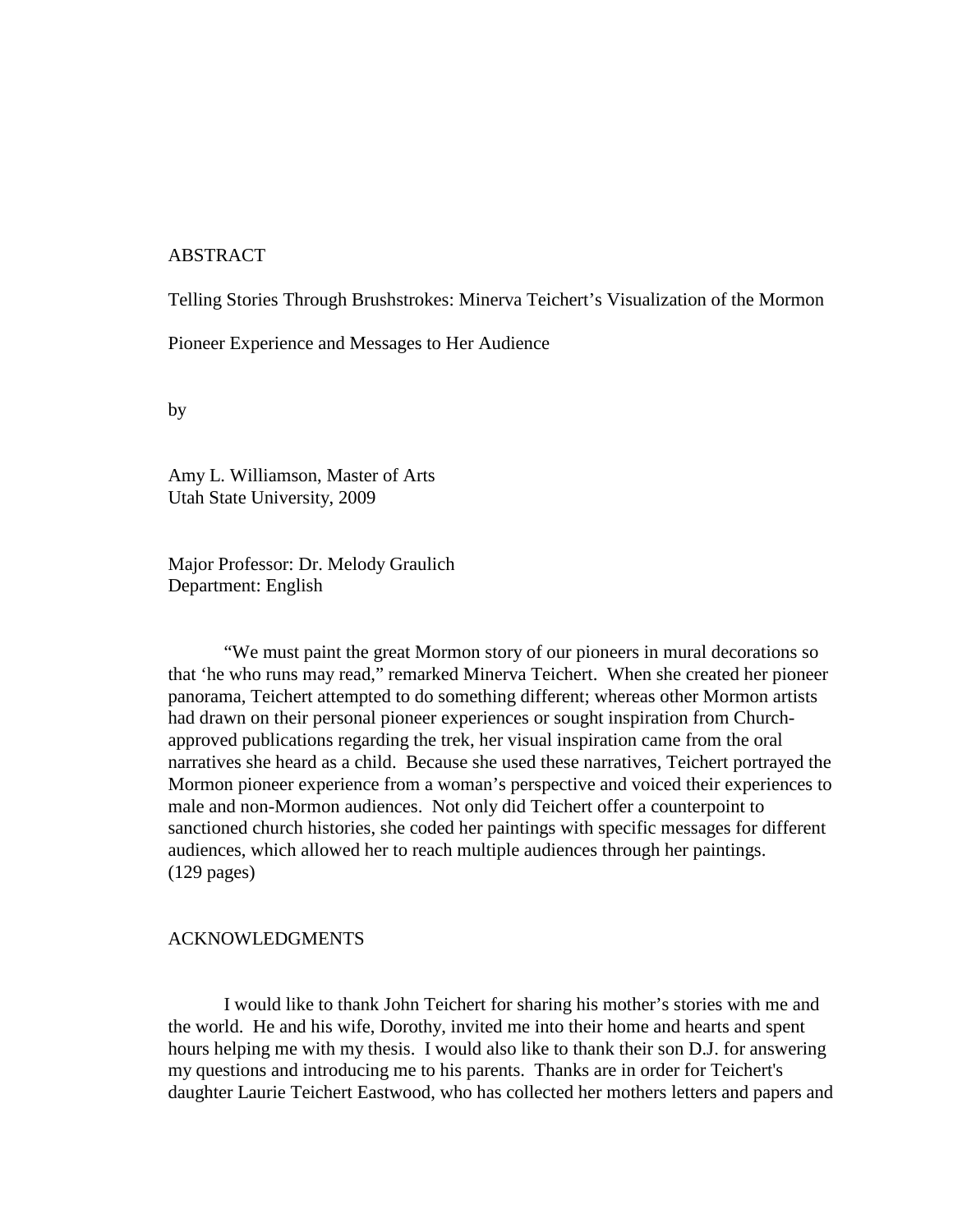donated them to the L. Tom Perry Special Collections at Brigham Young University. I am also indebted to Dr. Marian Wardle at the Museum of Art at Brigham Young University. who has given me direction and support from the beginning of this project. I would like to thank The Church of Jesus-Christ of Latter-day Saints and the Museum of Art at Brigham Young University for their ongoing exhibitions of Minerva Teichert's work in Provo, UT and in LDS Church buildings throughout the world. I am indebted to the Rights and Reproductions Department at the Museum of Art for granting me permission to use their copyrighted images in this work at a discounted price.

 I would especially like to thank my committee members, Drs. Melody Graulich, Victoria Grieve, and Patt Gantt, for their continual support and assistance throughout this entire project. They have provided me with additional insight and direction in this project. I would like to specially thank Dr. Melody Graulich, who worked with me from my initial idea to this final document. I could not have done it without all of you. Thanks are in order for the English Department and School of Graduate Studies for giving me the opportunity to pursue a graduate degree at Utah State University. I would also like to thank the Women's Center for awarding me scholarships, which allowed me to continue my degree.

 I give special thanks to my grandmother, Vivetta Miller, who shared the pioneer stories she cherished with me at an early age. I did not appreciate these stories when she was alive, but now cherish the stories she recorded on her non-electronic typewriter. Without her I would not be studying the stories of my Mormon and pioneer past. I would like to thank my parents for their encouragement, moral support, and love they gave to me. I would like to thank my sisters, brother, and niece Danelle for their encouragement and love. I would like to thank my friends for their encouragement and support, especially Stephanie Holt who helped me with my revisions. I am truly blessed to have such wonderful friends and family. Last, I would like to thank my Heavenly Father for all the blessings he has graciously given me with this project and throughout my life.

Amy Williamson

 $\overline{a}$ 

Teichert's works are copyrighted by members of her family and Cor-Intellectual, the copyright department for The Church of Jesus Christ of Latter-day Saints. Cor-Intellectual holds the copyright for Zion Ho! and assumes copyright for works held by the family, which I refer to throughout the thesis. I am still waiting for approval from Cor-Intellectual for Zion Ho! and from the Teichert family. Images that I refer to can be found in Marian Wardle's book Minerva Teichert: Pageants in Paint, PAGE iv.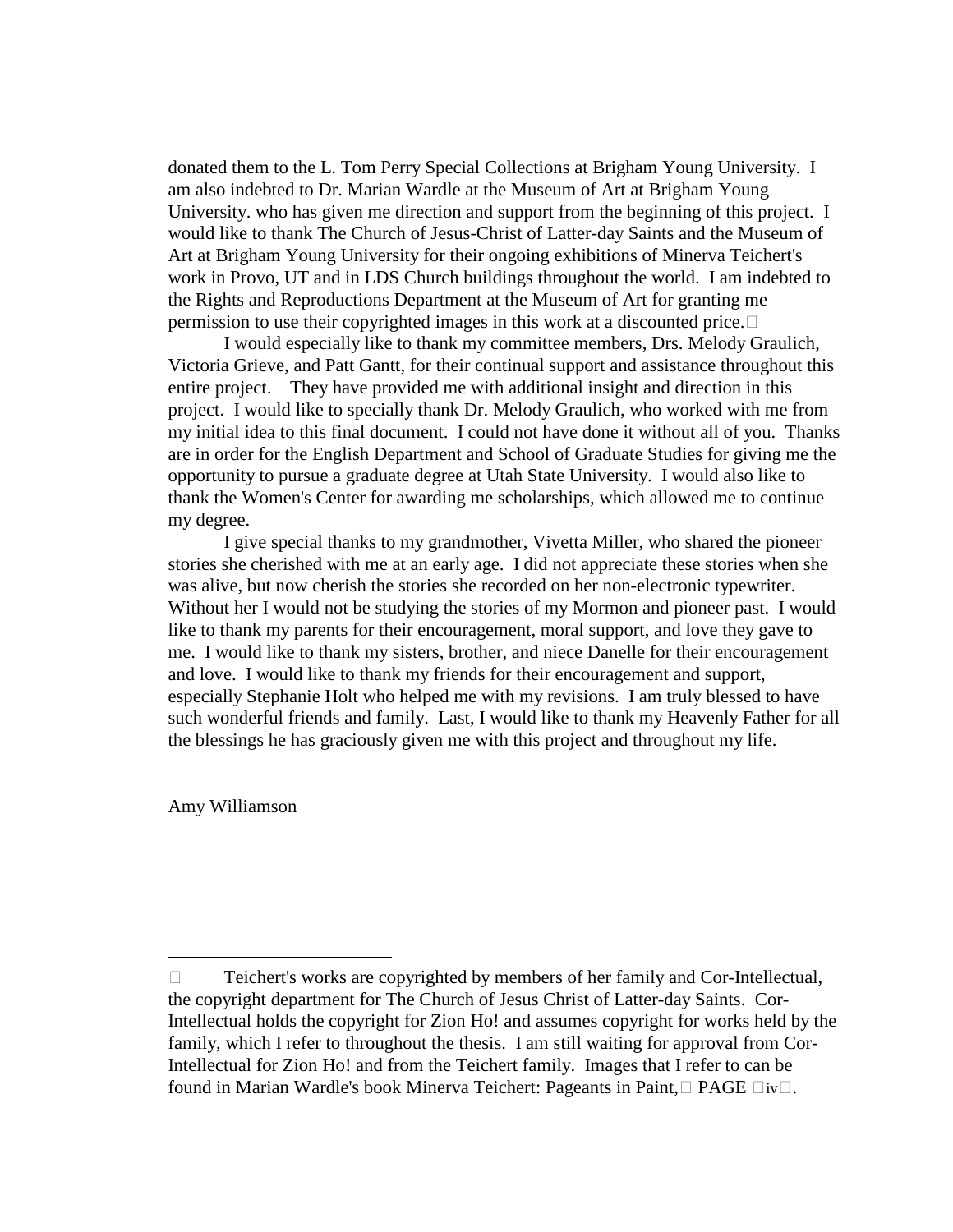## **CONTENTS**

Page

## **CHAPTER**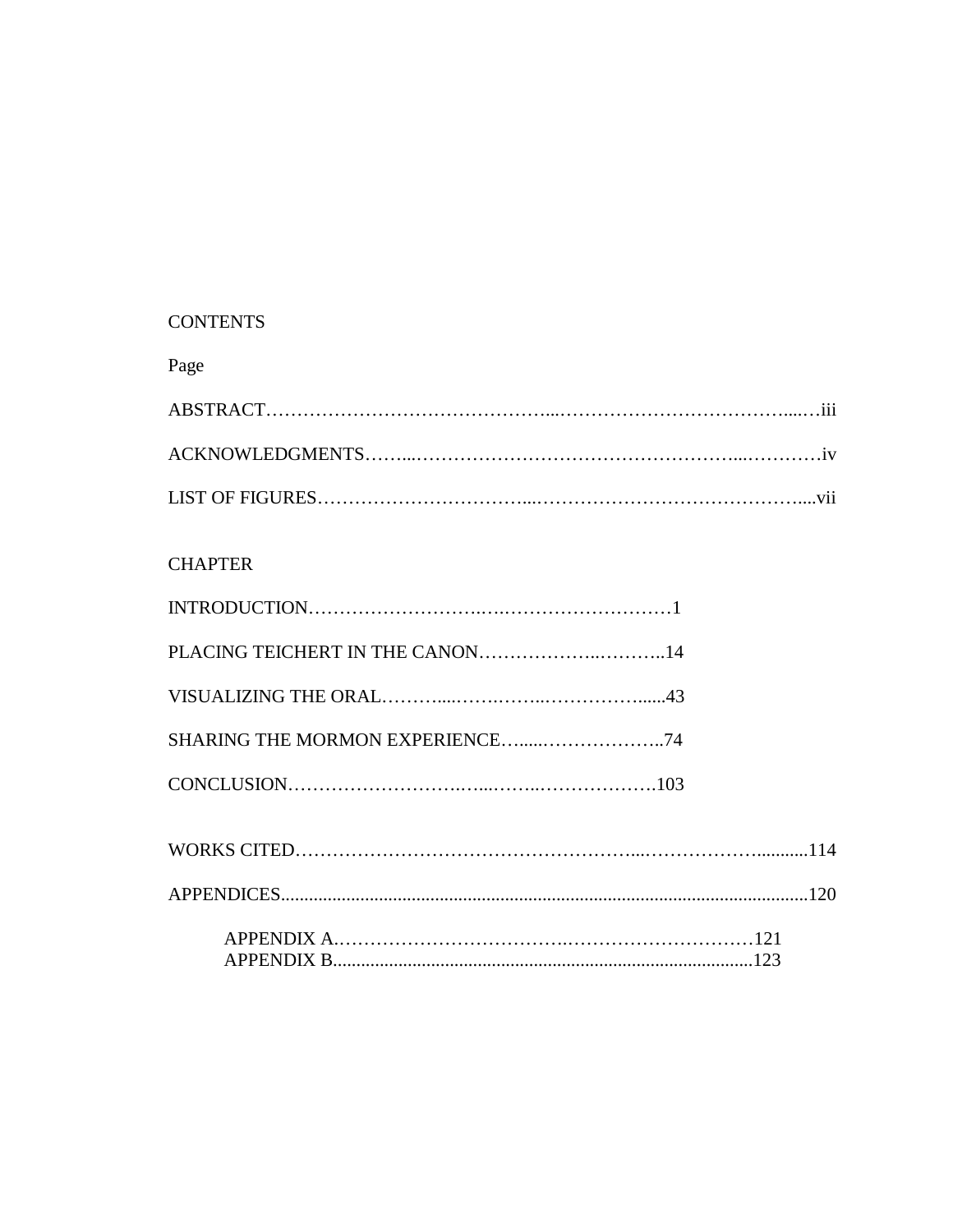## LIST OF FIGURES

| Figure<br>Page                          |
|-----------------------------------------|
| Benjamin West, The Death of General     |
| Jacques-Louis David, Oath of the        |
| John Vanderlyn, The Death of Jane       |
|                                         |
|                                         |
|                                         |
| Minverva Teichert, Legend of the Golden |
|                                         |
| Uncle Sam's Troublesome                 |
|                                         |
|                                         |
|                                         |
|                                         |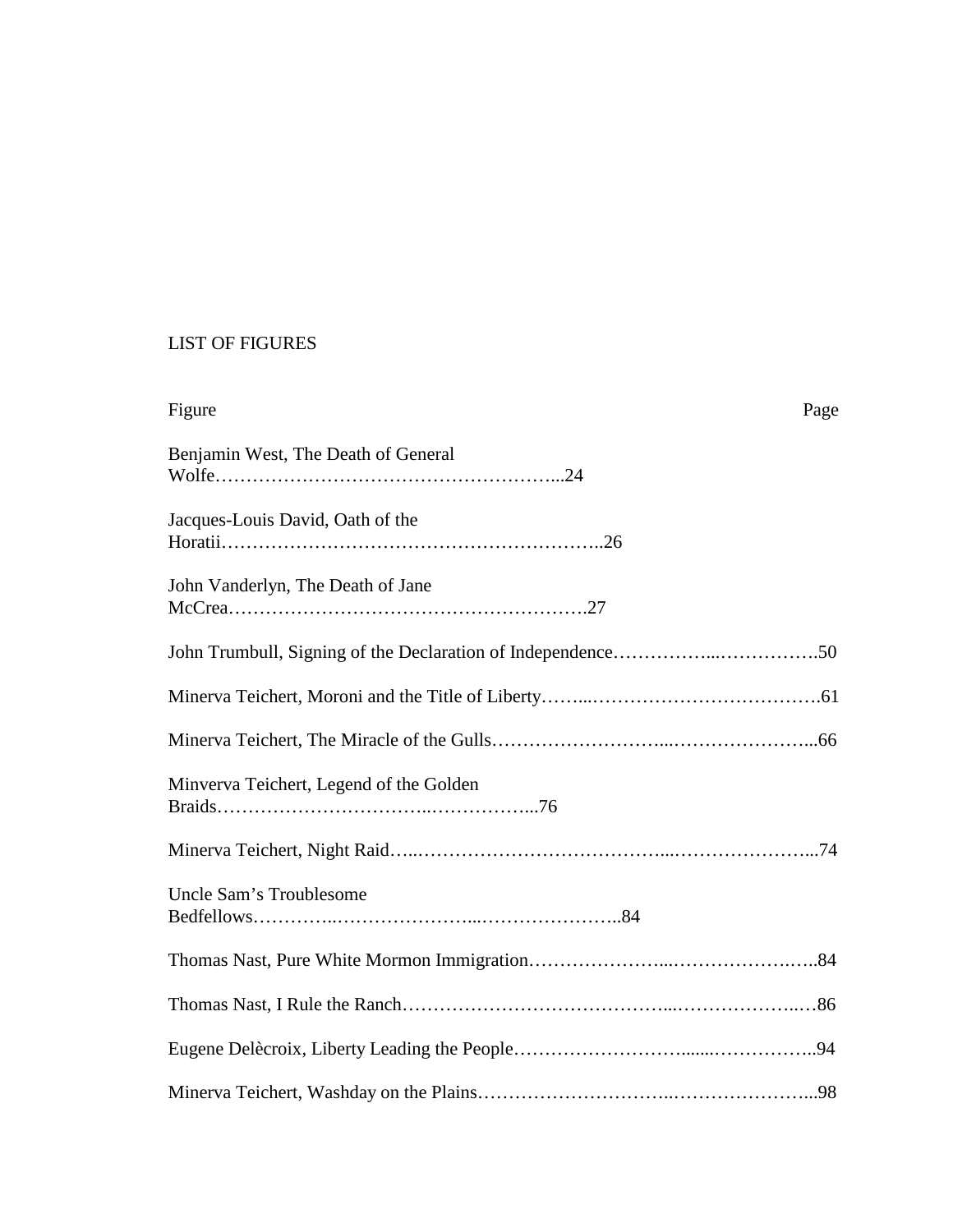### CHAPTER 1 **INTRODUCTION**

"I do not care for bridge or teas or clubs but the story of the building of a mountain empire and the struggles of my people drive me on and unless I can paint a little each day on the great pageant of the West I think the day is lost." – Minerva Teichert. (qtd. in Wardle, Minerva Teichert Murals, 25)

#### Who Was Minerva Teichert?

 Like the stories she painted, Minerva Teichert's life was a great pageant. She was second of ten children born to Frederick John Kohlhepp and Mary Ellen Hickman, born on August 28, 1888 in Ogden, Utah, where her family lived for a short while before moving to Idaho. Teichert enrolled at the Chicago Art Institute on April 14, 1909 (Wardle, Minerva Teichert Murals 10). She studied under John Vanderpoel, the leading figure artist and teacher in America; his book The Human Figure was published in 1908 and is still used in art instruction today (askart). Her art instruction was periodically interrupted by teaching in Idaho and Utah to earn money for her tuition (Wardle, Minerva Teichert Murals 11). In 1915 Teichert enrolled at the Art Student's League in New York City, which at that time was the premier art training center in the United States. At the Art Student's League she studied under George Bridgman and Dimitri Romanoffski, who instructed her in drawing and portraiture, but it was her training under Robert Henri, the great socialist painter, that had the most significant impact on Teichert's painting.

 Henri believed that students should adopt their own style and paint from real life. He encouraged, "Know what the old masters did. Know how they composed their pictures, but do not fall into the conventions they established . . . They made their language. You make yours" (Henri 11). Teichert made her own voice, and today she is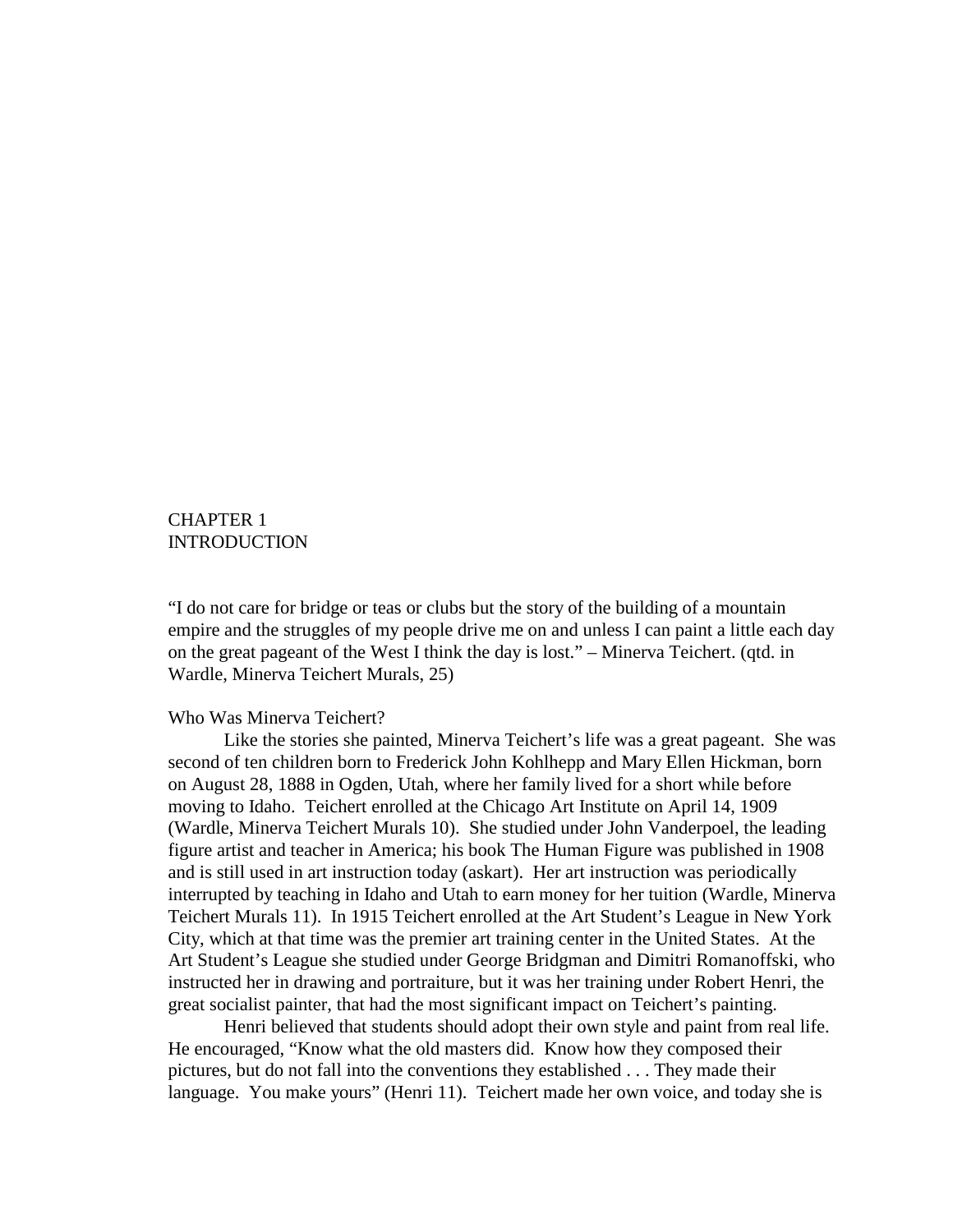known for her unique style that consists of bold brushstrokes and an almost impressionistic style that did not focus on detail. Her experience with Henri also gave her a purpose to her paintings; before she left New York Henri asked her if "any artist had told the 'great Mormon story.' She replied, "Not to suit me." He then remarked, "Good heavens girl, what a chance. You do it" (Teichert, mss 1947). After this conversation, she moved to Idaho to marry Herman Teichert and begin her artistic career painting Mormon stories and family life.

 Herman and Minerva had five children, four boys and a girl, between 1918 and 1928. During the early years of her marriage, Teichert was busy raising a family, assisting her husband on the family ranch, and painting. Because she had no studio, she used the family room to paint. In 1927, the Teichert family was forced to move from their ranch on the Snake River Bottoms in Idaho when the American Falls Reservoir was opened (Wardle, Murals 14). This event had a great impact on Teichert, influencing her to write A Romance at Old Fort Hall (1932) and Drowned Memories (1926). A Romance at Old Fort Hall is a story that chronicles the history of the fort, the Shoshone and Bannock Tribes, and the terrain of the Snake River Bottoms through the eyes of a baby who survives an Indian attack. The child is adopted by a Bannock family whom they name Sam O'Geem. Marian Wardle argued that this story could be categorized as "reverse assimilation" where white children become a member of the tribe (Wardle, Pageants 144). Throughout the book Teichert reveals her mixed emotions about cultural assimilation and encounters, which she would later paint in her pioneer panorama. The family then moved to Cokeville, Wyoming, where they purchased a house that was more suited to Teichert's painting because the light and walls were an ideal place to hang her mural canvases (Wardle, Murals 14).

 Teichert's painting was not always restricted to her home. In the 1930's, the United States government sponsored a revival of mural art in response to the Great Depression. In this climate, aided by art dealer Alice Merrill Horne, Teichert was able to place twenty-eight murals in the state of Utah, in addition to being commissioned by the Federal Art Project to paint no fewer than six murals in Wyoming. While her method produced a unique visual voice, it makes it difficult to place her work in the context of American history painting, which I will discuss in Chapter 2. Teichert later quit the Federal Art Project because she did not approve of the artistic techniques that Diego Rivera brought to the United States and WPA artist's use of them. She felt that the Beaux-Arts movement, a style that focused on one character or event, was the most effective way to tell a story in paint. Rivera's murals featured multiple stories and people, a technique she personally disliked. Furthermore, Teichert was painting her conservative political beliefs and Rivera's socialist views were directly opposite of her political beliefs and agenda. Additionally, she believed the federal government was interfering in private spaces, such as art and taxation (John Teichert). She felt that WPA officials censored artists who did not follow Rivera's style or socialist beliefs. Additionally, she came to view the WPA as a form of welfare, a system she was vehemently opposed to. Teichert believed that the government was too large and stole money from taxpayers. She wrote several articles in the local paper informing the community of Cokeville about the evils of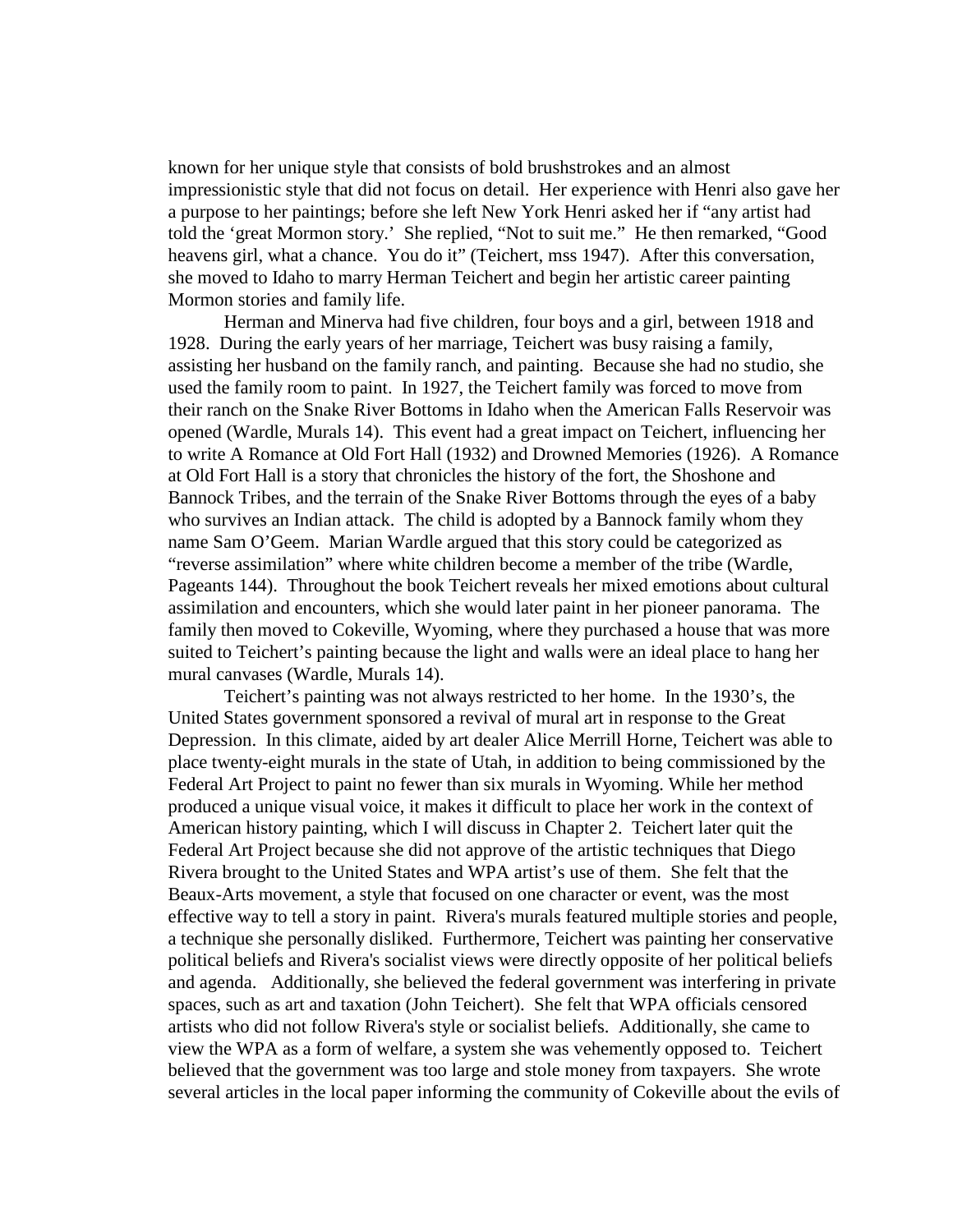income tax, which she refused to pay. This refusal almost landed her in jail, until her husband wrote the IRS a check (John Teichert). Teichert painted scene murals after WWII, despite the trend against that genre of painting, but she continued until the 1970s when, according to her granddaughter Marian Wardle, she became "completely senile" (Wardle, Murals 15-16). Minerva Teichert passed away on May 3, 1976, leaving behind a rich legacy of Mormon stories and art.

Sharing Stories and Crossing Boundaries: Pioneer Panoramas

For over 150 years Mormons have been retelling the story of the pioneer trek and experience. Families developed their own epic versions of their ancestors' pioneer experiences, turning mere mortals into religious saints. These tales were passed down the generations orally until they were collected by children and grandchildren. Teichert's grandmother Minerva Wade Hickman would recount her experiences on the Mormon pioneer trail, serving as a midwife to Teichert while she was living with her as a young girl (Wardle, Pageants, 4). In addition to hearing these stories, Teichert was a voracious reader and spent many hours each day reading the classics and LDS Church publications (John Teichert). She noticed differences between church accounts and the ones she heard from her grandmother and other pioneers she knew, so she undertook to create a series devoted to the rich stories she heard from her grandmother and other Mormon women. Each pioneer painting then becomes a segment of her panorama of the LDS Pioneer experience.

As I will discuss in Chapter 1, leaders of The Church of Jesus Christ of Latter-day Saints chose to chronicle the pioneer experience in sterilized "official histories," celebrating the heroics of great Mormon men which were written by members of the Church hierarchy. Many of these histories are filled with short, dry accounts of pioneer life on the trail, often citing the date a man and his family entered the Salt Lake Valley. These narratives were focused on the experiences of men, particularly members of the church hierarchy, such as Brigham Young and other members of the Twelve Apostles. Any mention of women tended to be "so and so's wife or mother." Minerva Teichert disapproved of the official versions of the Mormon pioneer trek. When asked if there was any artist who ever told the Mormon story, she replied, "Not to suit me" (Gray vii). So she began creating a pioneer panorama, her series of paintings chronicling the Mormon pioneer experience, in 1920 and continued through the 1950s.

In her paintings Teichert created a different version of Mormon history, a feminist social history based on women's experiences. Rather than turning to the sanctioned histories of the church hierarchy, Teichert sought her sources from the rich folk narratives of her family and friends and used them for the content of her paintings. She incorporated the folk narratives surrounding the experiences of Mary Fielding Smith in her painting Not Alone (1920) and the "Miracle of the Gulls" episode in Miracle of the Gulls (1935) to show her audiences that women were able to enjoy the spiritual fruits of angelic visitations and assistance and miraculous results in answer to prayers, not just male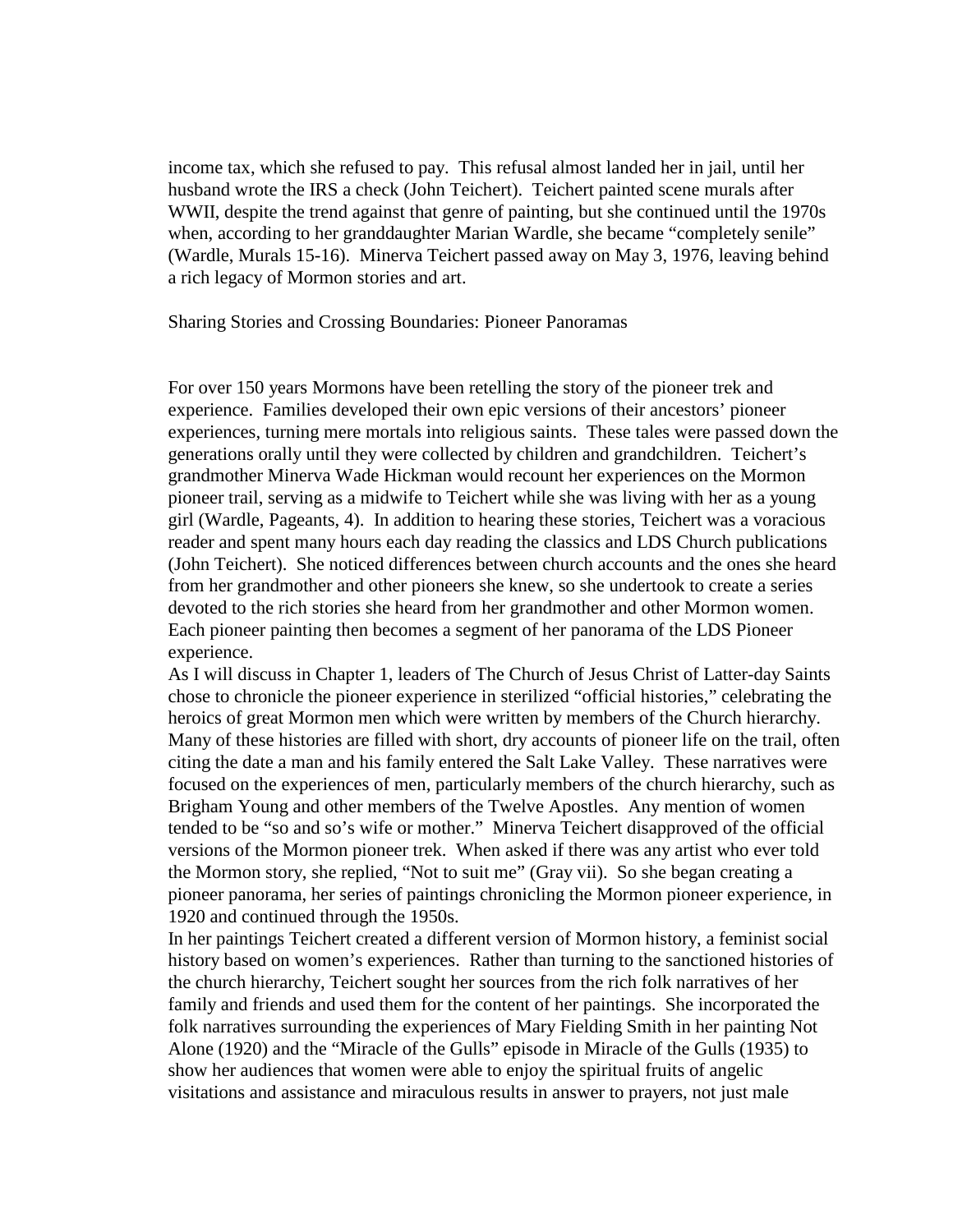church members who were ordained to the priesthood. In addition to capturing folk narratives, Teichert renders them in a style that promotes the sharing of these narratives.

 Minerva Teichert loved telling stories; in fact, her son John Teichert cannot remember a time when she was not telling a story (John Teichert). Her daughter-in-law Dorothy Teichert remembers the dramatic nature in which she told stories, using her whole body and emotions corresponding to the cues in the narratives (Dorothy Teichert). For her the stories were the most important part of a painting, as she often said, "When the story is told the painting is finished" (Davis 9). She chose to render her figures in a way where the story, and not the individual people, were the visual focus. Robert O. Davis and other art historians and docents in museums have heard comments from patrons lamenting the fact that her paintings lack detail (Davis 10). What these patrons fail to realize is that this lack of detail works toward Teichert's goal in sharing and promoting pioneer stories with her audiences because her pioneer figures, except for Brigham Young and Mary Fielding Smith, are not identified as any person in the title or with any visual detail from the painting; their generic form allows her audience to project their own stories onto the painting, creating a dialogue between the artist and audience as well as amongst the different audience members. As a docent at the Church History Museum in Salt Lake City, Utah I have often witnessed parents and grandparents pointing to a Teichert painting while telling their children or grandchildren about their great-greatgreat-grandmother who was a pioneer and what her experience was like. This was the desired result of her paintings, a result that could only be achieved with ambiguous forms.

Feminist Revisions: Teichert's Rendering of Mormon Women

Wallace Stegner, Charles Dickens, and other historians and writers were amazed at the physical and mental strength of Mormon pioneer women. Many women often left the comforts of their homes and families to convert to the LDS Church and move to Utah, often immigrating to the United States by themselves, sometimes crossing the United States without the physical support of husbands. The Willie and Martin Handcart Companies were stranded in the snowy plains of Wyoming, their men were dying in alarming numbers, and the women had to assume responsibility for their families and children while carting their possessions with them (Swinton iv). Not only did women participate in the pioneer trek, they played an integral role in the development of Mormon colonies in the American West, being involved in many pursuits. They were the first women in the country to exercise the right to vote for city, county, and territorial officers, they served as jurors, were mayors and state legislators, managed livestock companies, ranches, and farms, were midwives and doctors, founded and published the first magazine for women in the West, operated telegraph offices, ran businesses, and managed family households and farms (Arrington 4). The Mormon women Teichert knew were independent, enjoyed a strong sense of personal and community identity, and valued their role as mothers while supplementing that role with their business pursuits (Wardle,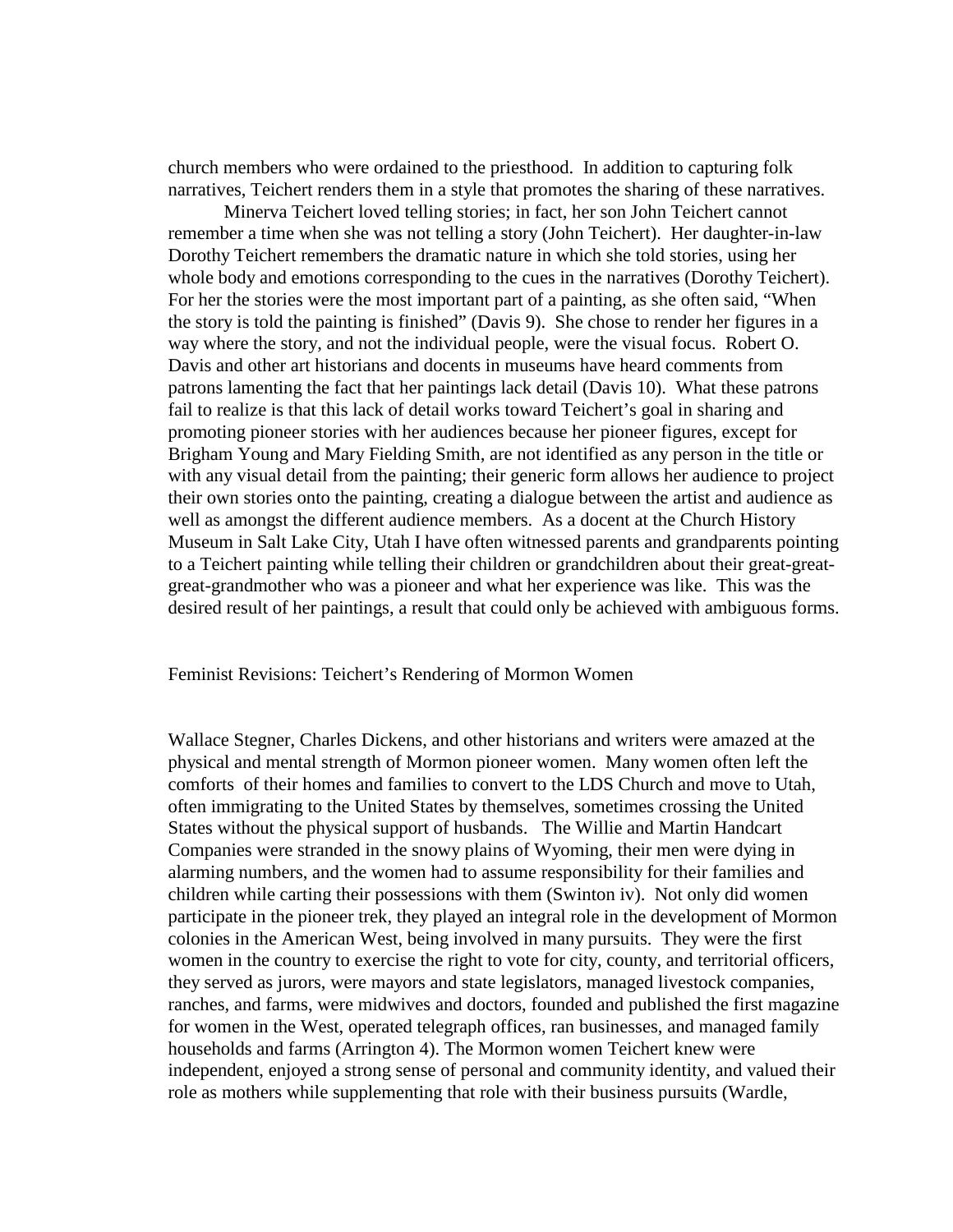Pageants, 53). They were able and capable, leaving Wallace Stegner to remark that they were "incredible" (Stegner, The Gathering of Zion 13).

In portraying Mormon women, Teichert was also reminding Mormon men that women played an integral role in the development of Mormon history and Western colonization. Teichert was portraying the Mormon concept of feminism that asserts the equality between men and women. Throughout the history of the church Mormon women have aligned themselves with feminist ideas and people. In the nineteenth century, Mormon women invited Susan B. Anthony to speak in the Tabernacle and accompanied her to events in Washington D.C. Although Anthony and others were concerned about polygamy and its restrictions on women, many Mormon women boldly defended polygamy, declaring it a liberating institution. Susa Young Gates, Brigham Young's daughter, Emmeline B. Wells, Eliza R. Snow, editors of The Woman's Exponent, wrote how polygamy gave women the opportunity to pursue interests outside of the home. Not all Mormon women viewed polygamy as totally liberating; in fact, Annie Clark Tanner wrote an exposé on polygamy in her book A Mormon Mother. She chronicles the loneliness of her life as a polygamist wife, yet she also writes about her decision to stay in Farmington, Utah instead of moving to Canada with her husband and running her farm. While she viewed certain aspects of polygamy as limiting, her refusal to move illustrates the agency she had in a relationship outsiders viewed as totalitarian and abusive. Eventually polygamy was abandoned by the LDS Church, but the Church continued to encourage women to get as much education as they could, be politically involved in their communities, and pursue personal interests. The compatibility of Mormonism and feminism continued until the 1970s when it came into question from a handful of new LDS feminists.

Laurel Thatcher Ulrich, a Mormon scholar, wrote about the seeming contradiction of being a Mormon woman and feminist. In the 1970s a huge debate erupted in the LDS Church over the Equal Rights Amendment, with some LDS women being for it while the church hierarchy was against it. A handful of Mormon women publicly voiced their support for the ERA while denouncing President Spencer W. Kimball and the Quorum of the Twelve. One woman, Sonya Johnson, was excommunicated for her public denunciation of the church through national media outlets and church meetings. Johnson and other radicals labeled themselves as feminists and the word became taboo in Mormon culture. According to Barbara Welter these women broke a cardinal rule in society by publicly trying to change the face of Mormon women; and women like Johnson meant that now all Mormon women did not represent the "true [Mormon] women" (Welter 52). Ulrich commented about the paradoxical situation she faced trying to balance her prochurch feminist views against the anti-church radical feminists in the press. She was so torn between these two seemingly incompatible spheres of her lives that she temporarily labeled herself an "oxymormon" (Ulrich 2). It took her son to make her realize that she was not the lone renegade "shaking the foundation of the Mormon Church" with her feminist ideals, and that she was not alone in her beliefs (Ulrich 2). Following this discussion Ulrich boldly asserted her identity, "I am not an oxymormon. I am a Mormon. And a feminist. As a daughter of God, I claim the right to all my gifts. I am a mother, an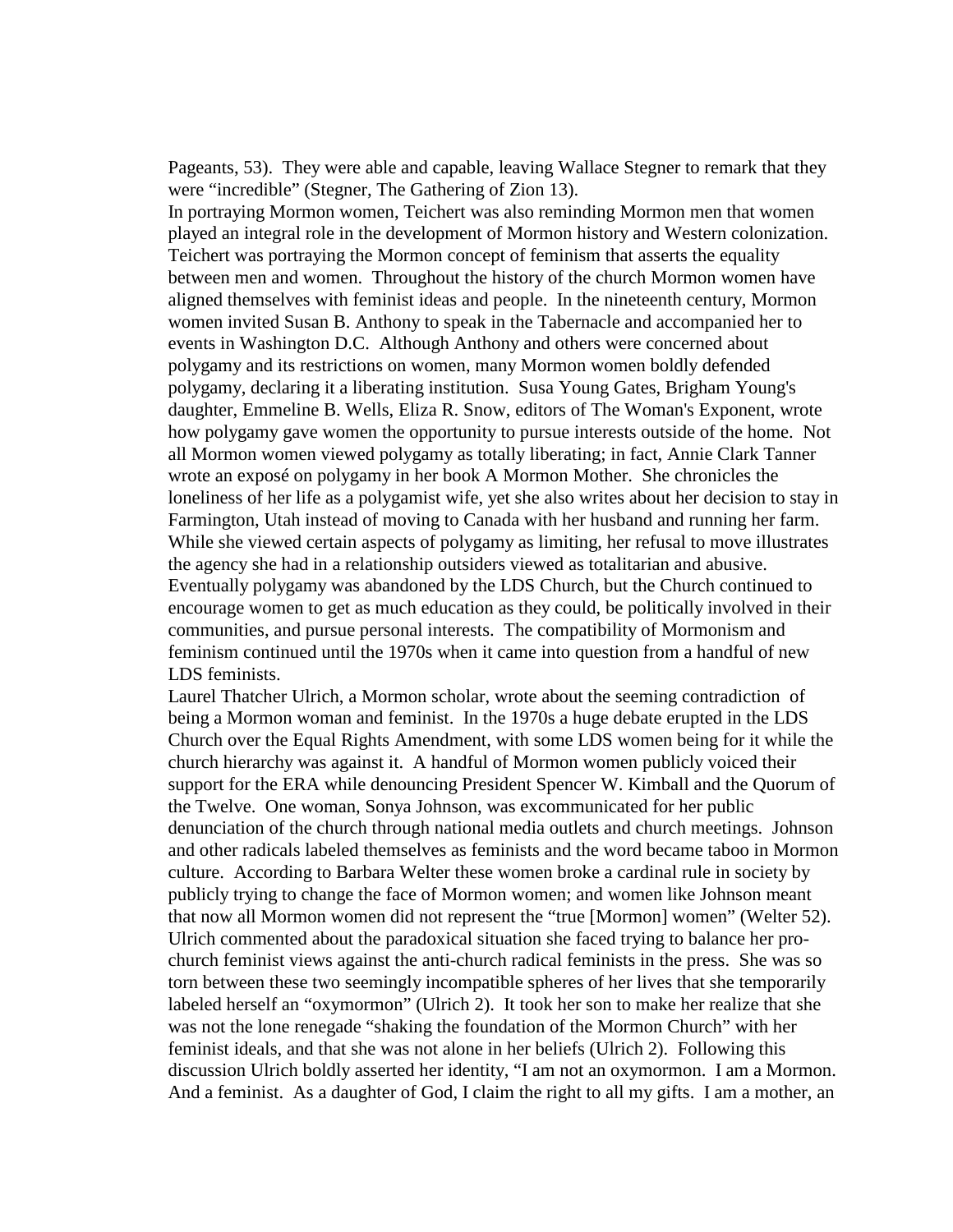intellectual, a skeptic, a believer, a crafter of cookies and words. I am not a Jack (or Jill) in one box" (Ulrich, 3). Yet Ulrich explains that Mormon doctrine asserts that each person has the freedom to speak, think, and act according to their own conscience as long as they do not endanger anybody or publicly denounce the church (Ulrich 4). In fact, Ulrich later described "Mormon feminism" in humanistic terms, meaning that her definition of feminism is that women should not be denied any opportunity based on their sex or gender. Throughout this paper I will be using Ulrich's definition of feminism. During her research on a pioneer ward album quilt, Carol Nielson noticed that most pioneer women "disappeared into anonymity" (Nielson 205). If a woman did not write her life's history, it was passed down orally in the family until it was either recorded or forgotten, which depended on the gender of a woman's posterity. Wells, editor of The Women's Exponent, first noticed this trend and spent the last three years of her editorial career (1911-1914) desperately trying to preserve these stories in print only to have them rest in archives for more than half a century (Madsen 21). Even so, all of these attempts did not introduce the narratives to a broad audience. Teichert believed that telling these narratives in murals would counteract this trend; still in the twenty-first century the belief that "women weren't important back then" still existed (Nielson 203). Yet, there is a decline in that belief, and as Teichert's daughter-in-law Dorothy Teichert observed, Teichert was ahead of her time by thirty years. Dorothy has noticed that middle-aged and younger men now know about Teichert's paintings and Mormon women whereas men from her generation (age seventy and older) have no idea who Teichert is or about the contributions of women in Mormon history, which she claims is a result of Teichert's works and shifts in Mormon women's scholarship (Dorothy Teichert). Men were not the only segment of Teichert's audience that she wanted to address; within her pieces are numerous codes demonstrating proper behavior for modern feminist LDS women focused around her pioneer women.

This thesis examines Teichert's pioneer panorama and the way she visually communicates her feminist history to multiple audiences through her paintings. Women in all ages have attempted to share their experiences with others in multiple formats writing, art, storytelling, textiles, and others. Yet, the vast majority of these messages were unable to penetrate into audiences outside their community of women. In the nineteenth century, female artists began to be accepted into fine art academies and taught the traditional techniques that were admired, used, and seen by men. Teichert's artistic training placed her in a unique position to share a female perspective of the Mormon pioneer trek to male audiences. As mentioned previously she was enrolled at the Chicago Art Institute and the Art Students League in New York, both prestigious art academies in the United States, and was tutored by global artistic celebrities. This training gave Teichert the tools to code her messages for her male and non-member audiences. Joan Radner defines coding in Feminist Messages: Coding in Women's Folk Culture as a covert expression of ideas (Radner vii), meaning that in art a message is hidden in the images, colors, and symbols to those outside an intended audience. Teichert envisioned her art being viewed by multiple audiences and coded her messages toward them. She wanted her paintings to remind audiences, particularly male groups, that women played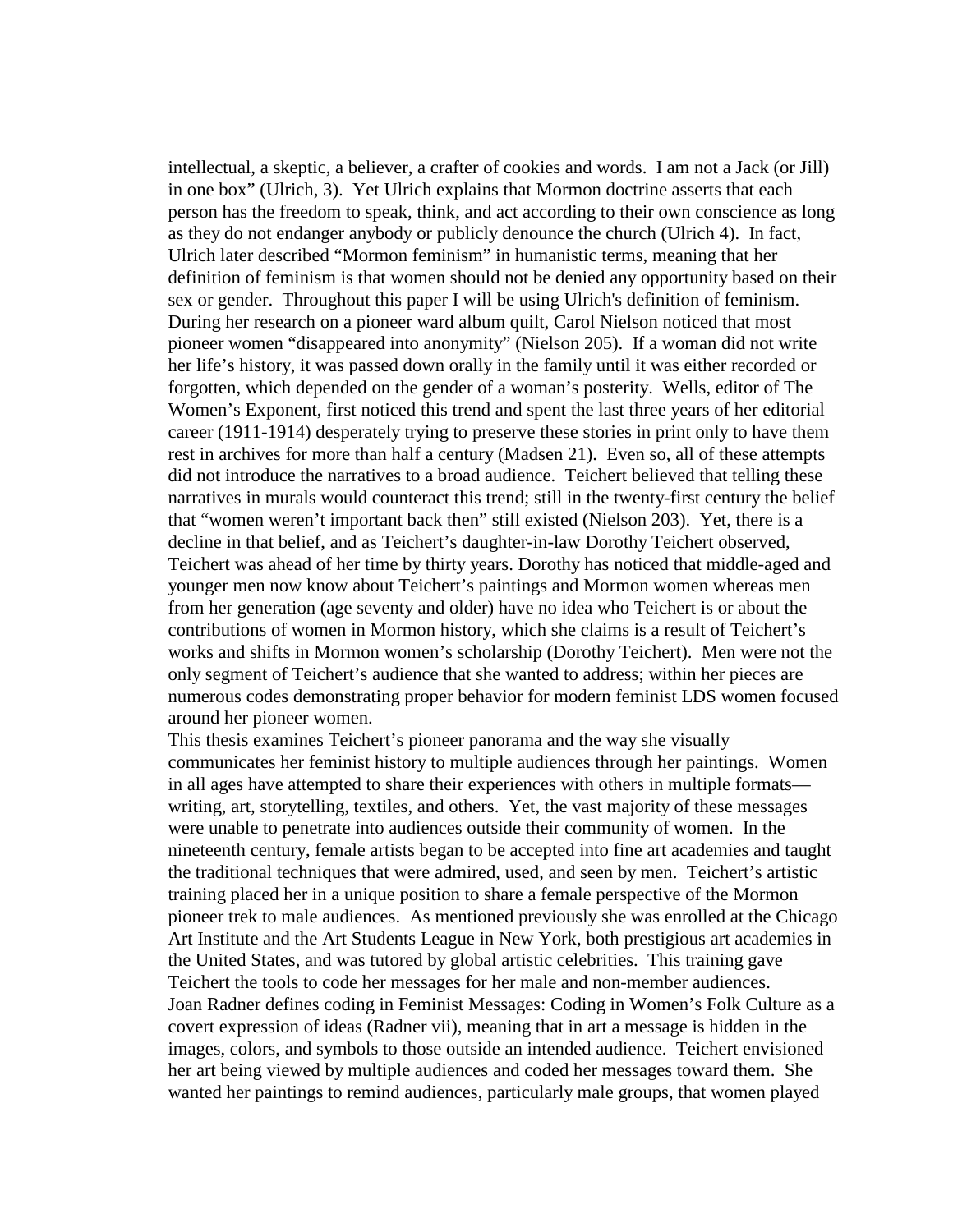an integral role in Mormon history through the artistic techniques to needed to penetrate that audience, such as rendering historical scenes in the art tradition of Jacques-Louis David and others and inverting the male gaze to negate scopophilic artistic undertones to present a dynamic female figure. For LDS audiences, Teichert incorporates Mormon symbols into her works, such as seagulls and the Three Nephites to underscore their religious belief in divine assistance along the pioneer trail and remind them of God's continual aid. This is especially important with Teichert's paintings, because she has multiple layers of code for her different audiences in a single painting. For female audiences, she codes her messages in the visualization of the bold, patterned textiles of their dresses, a coding that many women were already familiar with. Paisley was the fabric of choice for most of Teichert's pioneer women in her paintings; in fact, most women wear paisley in some form. This fabric was bold and colorful which represented powerful women; furthermore, LDS audiences would recognize the paisley as a visual symbol of the Mormon immigration from Europe, since many descendants had the paisley shawls their mothers and grandmothers brought from England and Scotland. Additionally, Teichert included messages to her female LDS audiences about the proper way to dress and act, based on the example of nineteenth century Mormon women. For non-members, Teichert used traditional Christian symbols in her paintings as a way to validate the Mormon Church and highlight theological similarities in an attempt to make Mormons religiously less "other."

Taking Mormon Beliefs to the Mainstream: Religious Messages for Women

 One method Teichert used to communicate Mormon beliefs to a non-member audience was to incorporate biblical patterns and Mormon interpretation of the Bible and Book of Mormon in her coded messages for women, which I will discuss in Chapter Four. As early as the fifteenth century, art critics have commented on an artist's rendering of female virtue in their biblical paintings. One critic, Karel van Mander, was impressed with how Hugo van der Goes captured Abigail's generosity, virtue, and modesty in a painting that is now lost. Seeing the potential this image had for female instruction, van Mander suggested that painters should send their wives to the artists' painting so they can learn from its example (Bleyerveld 219). These biblical patterns of proper female behavior provided a precedent of coding in images. Female artists adopted the idea of a pattern, Teichert used paisley, and coded it with their particular messages, which often counteracted the roles men designated for them. There are codes for Mormon men and women and non-members. Each layer provides a message for her audience in an attempt to unify cultural and historical understanding about Mormon women.

Teichert's work is also unique because it fits into many historical, religious and social contexts. Chapter 2, Placing Teichert in the Canon, provides the necessary background information needed to place Teichert's work in proper artistic and historical context. Artistically she is a history painter, WPA artist, feminist, evangelist, social historian, and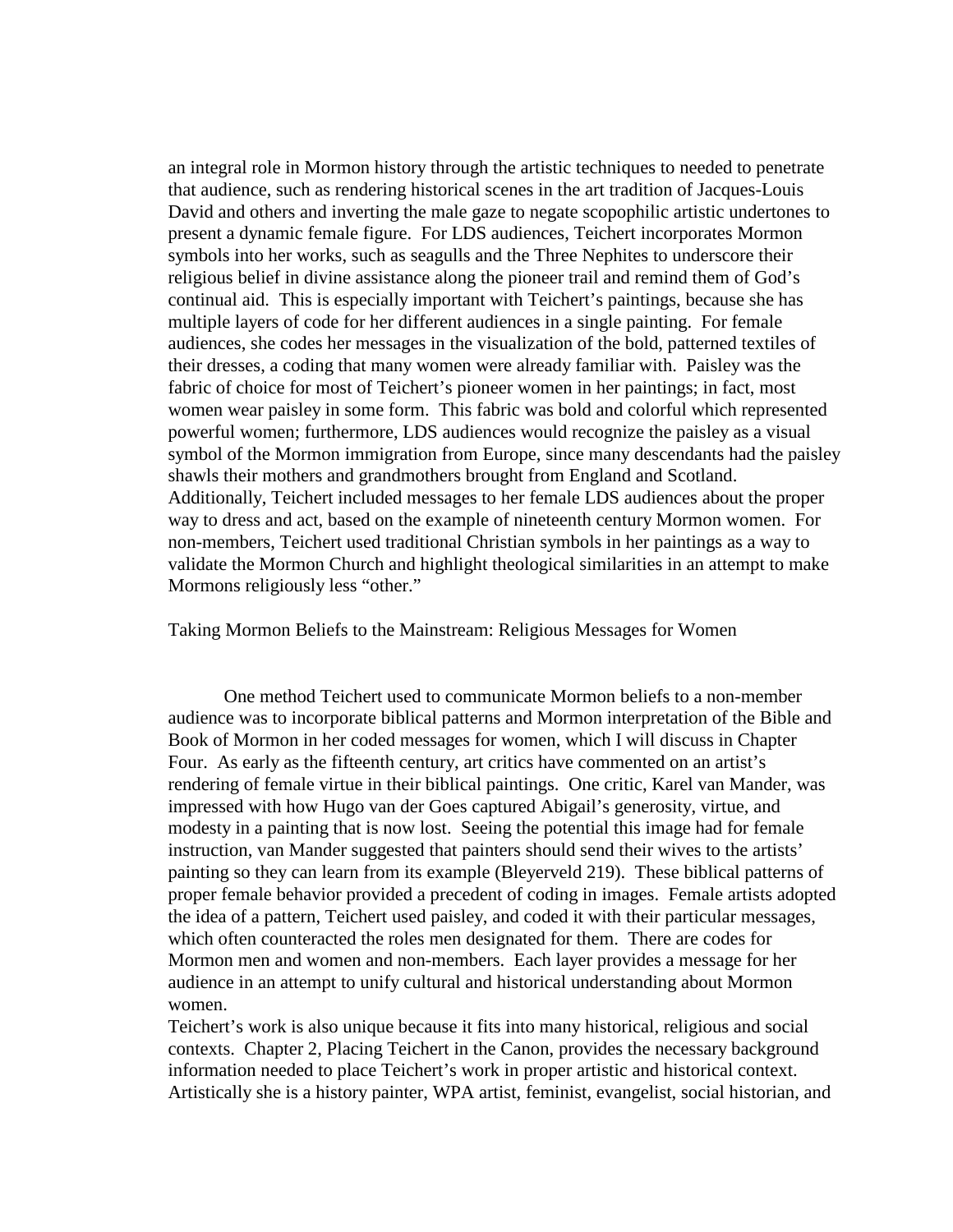muralist. Historical aspects of her paintings incorporate several genres, mainly venerative history, social history, Mormon history, Western American history, women's history, and Native American history. She was also a folklorist who documented oral narratives and material culture in her artwork. In Chapter 3, Visualizing the Oral, I examine the ways Teichert weaves folkloric accounts and artifacts such as fabric into her visual stories and feminist messages. Teichert was keenly aware of her audiences and coded her messages to reach them. Chapter 4, "Sharing the Mormon Experience," addresses the messages Teichert intended for her different audiences, member and non-member, male and female, and the ways she attempted to accomplish this. It covers Teichert's attempt to dispel the stereotypical descriptions of women in popular presses, her view on the proper comportment and behavior for LDS women, a powerful assertion of women's importance in the LDS Church, and how she tried to make Mormons seem less "other." In a span of fifty years Teichert created her works while being a rancher, politician, active church member, wife, mother, and artist. Her work continued to grow quietly, without any recognition from the artistic and even Mormon community. While she envisioned her works being hung in great public places, she suffered the disappointment that she had few patrons most unwilling to purchase her work. Sadly, Teichert passed away before the resurgence of her work being displayed in public and private museums, being used by church leaders in General Conference meetings, and a recent publication about her combined works, Minerva Teichert: Pageants in Paint, by her granddaughter Marian Wardle. All this has happened within the past twenty-five years and her popularity among member and non-member audiences continues to grow. As her works continue to be exhibited, her messages will finally reach the audiences she originally intended.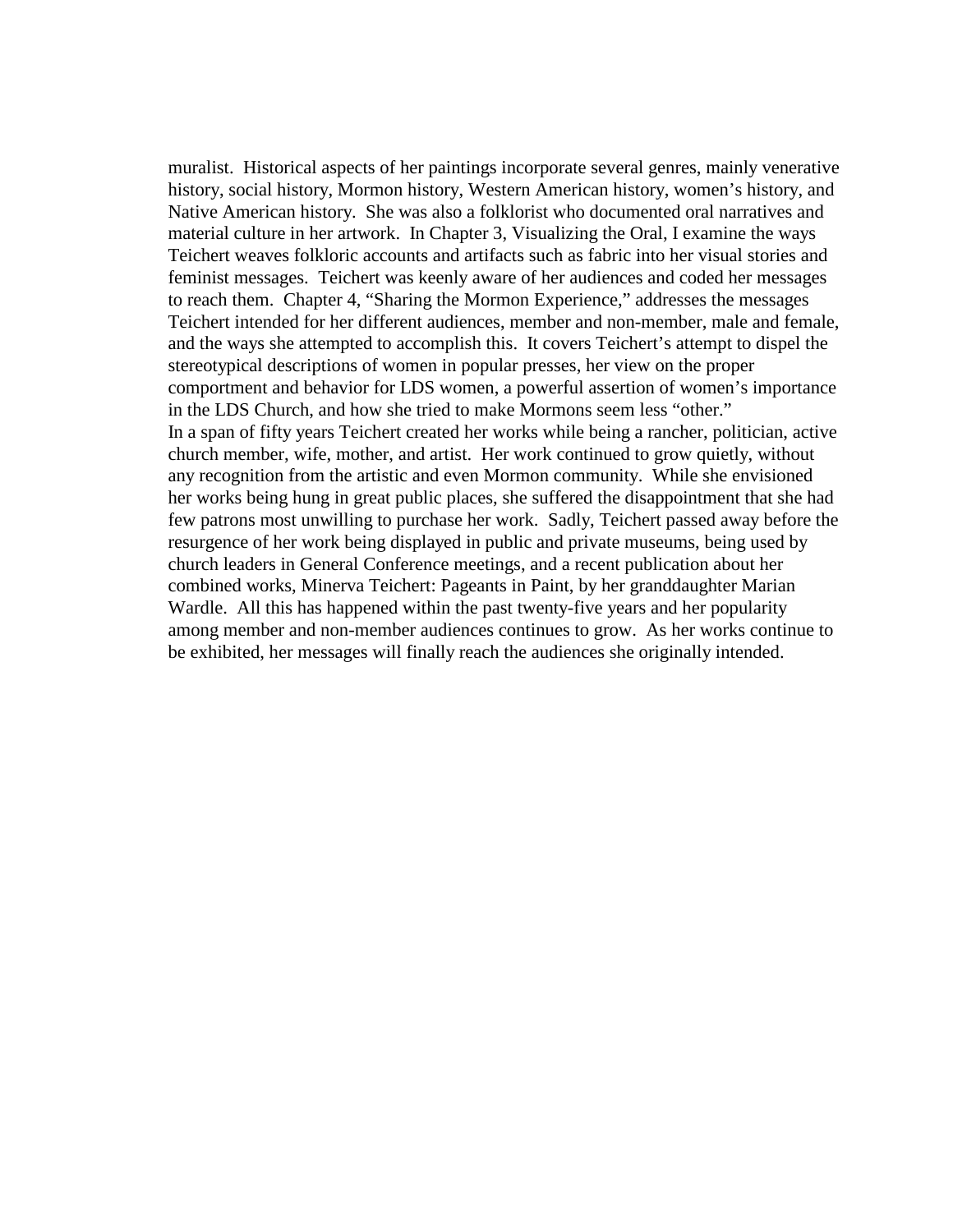#### CHAPTER TWO

Placing Teichert in the Historical Canon

#### A Brief History of American History Painting

 "When the story is told, the picture is finished," remarked Minerva Teichert about her work (Davis 5). According to her grandson Allan Teichert, Minerva Teichert read an incredible amount of history, especially Church history, and she wanted to visualize the past in a dynamic fashion on a near legendary scale (Allen Teichert 6). Because she created a style that was not replicated by any of her students, art historians have difficulty placing her work in a single tradition. As mentioned in the introduction, this chapter attempts to place her work in the artistic and historical canons.

 American history painting was first rooted in two European traditions. The first tradition is an attempt to capture a moment, meaning that all the characters in the narration are present; additionally, there may be several narratives occurring at the same time. Because history paintings were considered the apex of fine painting, they are very elaborate, both in scale and composition, in order to showcase the artists' talents. Benjamin West, a Pennsylvanian painter (1738-1820), undertook to narrate current American historical events by showing several stories taking place at the same time. For instance, in West's "The Death of General Wolfe" (date) (Fig. 1), the main story, rendered in the foreground, relates the incident of General Wolfe's death during the Battle of the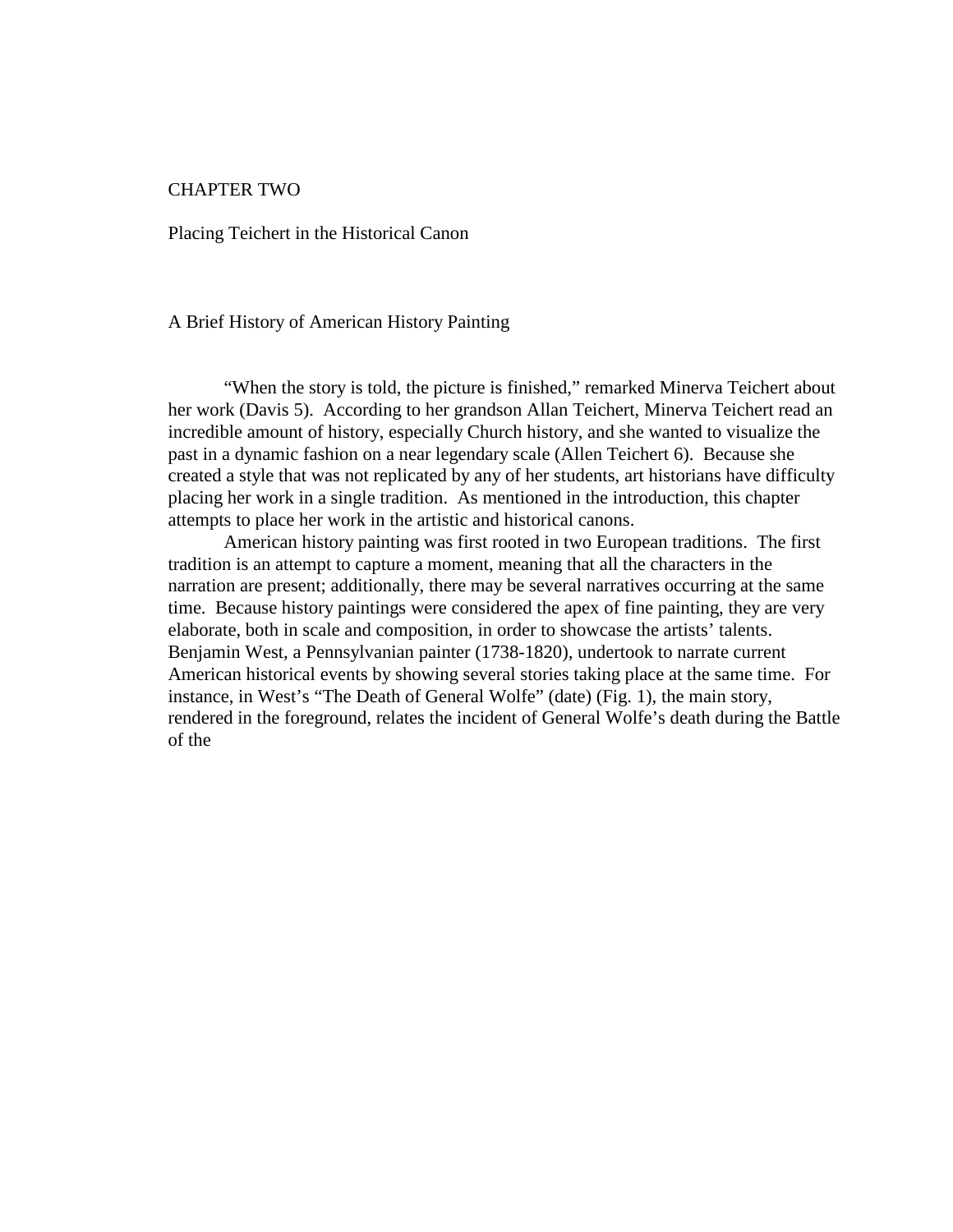(Figure 1). Benjamin West. "The Death of General Wolfe." National Gallery Canada, Ottawa.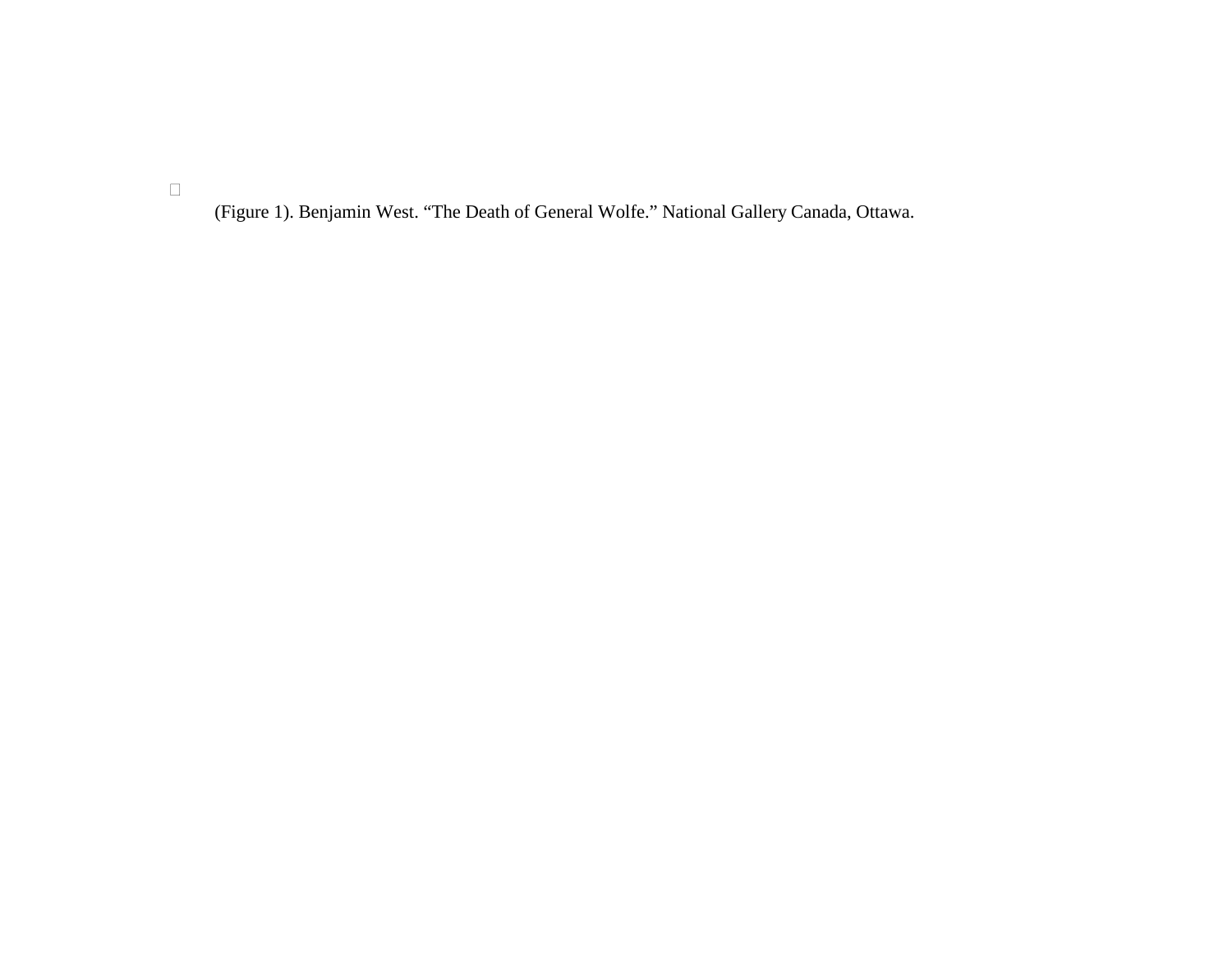Plains of Abraham near Quebec, Canada. Yet, in the background is the narration of the ongoing battle to the left; and on the right, the audience sees the battle on the waterfront. West led the art community in his call for historical accuracy, demonstrated in the detail of the military uniforms and actions on the battlefield (Mitnick 39). West, John Trumbull, and John Singleton Copley painted in this narrative tradition during the late eighteenth century, but this was not the technique Teichert chose to adopt.

 While West was painting his grandiose historical works, Jacques-Louis David (1748-1825) took a different approach to painting in France, which would come to influence American artists like Minerva Teichert. Unlike his American counterparts, David turned to ancient history for his subject matter. His "Oath of the Horatii" (1784) (Fig. 2) not only demonstrates his return to the ancient world, but shows a change in the history painting genre. His work was intended to "edify and inspire the viewer without recourse to historical fidelity" (Mitnick 39). Instead of filling the background with figures, David chooses to paint the walls of the room. The number of characters in this painting, and other David paintings, are significantly reduced. In "Oath of the Horatti", there are only six human figures. Reducing the number of figures allowed David to focus on the drama of a singular event. John Vanderlyn (1775-1852), a New York artist, began adapting current events with David's style. Vanderlyn's "The Death of Jane McCrea" (1804) (Fig. 3) created a new version of history painting, combining David's European tradition with American events (Mitnick 42). As in David's paintings, there are only a scarce number of figures, yet they are posed in dramatic, almost theatrical fashion. Teichert uses this formula in her pioneer paintings as well, with fewer than ten human figures in any painting or sketch.

(Figure 2). Jacques-Louis David. "The Oath of the Horatii." (1784). Louvre, Paris.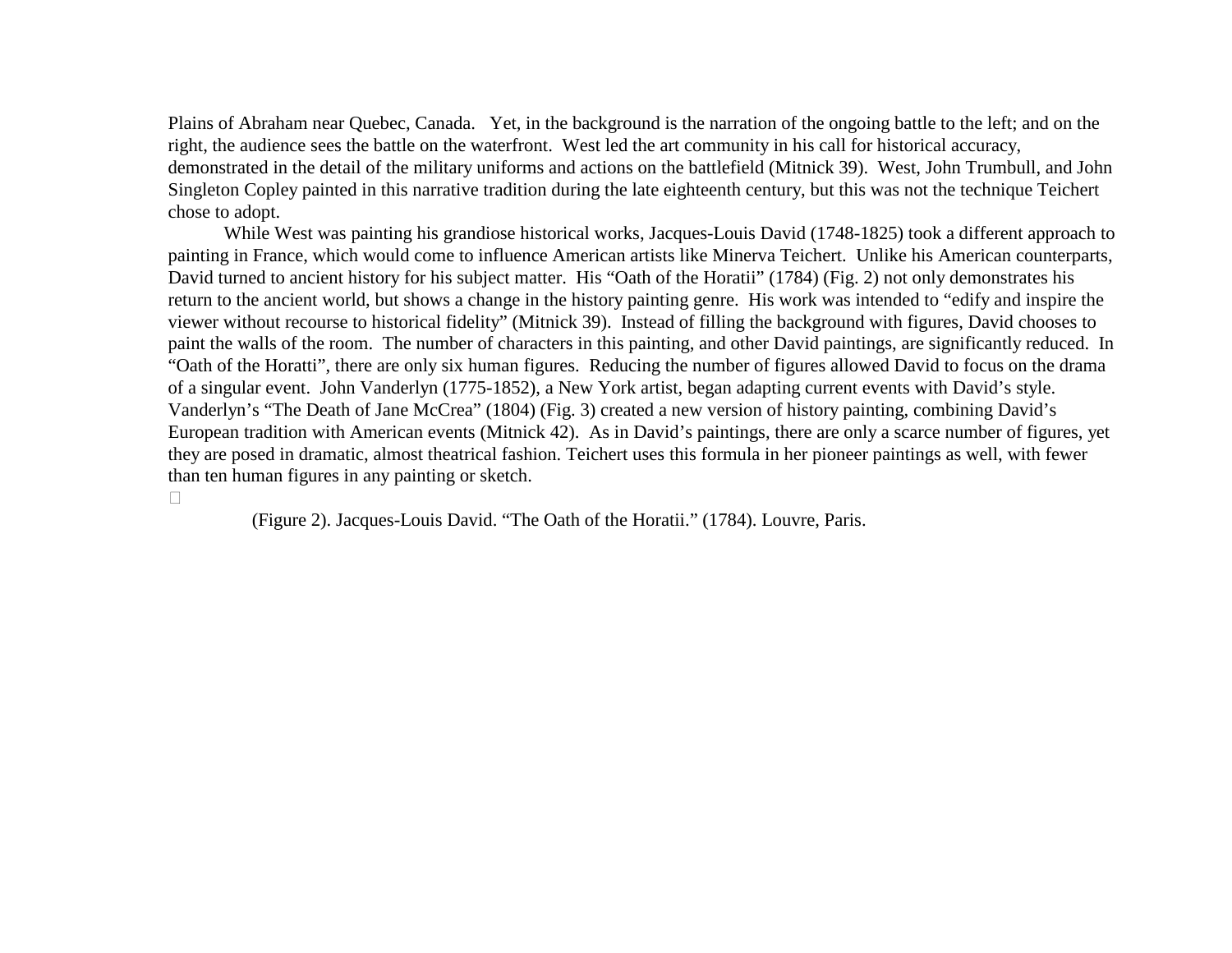John Vanderlyn. "The Death of Jane McCrea." 1804. Wadsworth Athaneum.

Vanderlyn's painting is not "historically accurate," as he took liberties with the dress, background, and posing of his figures. Like David, Vanderlyn retains the dramatic accuracy of the event. Likewise, Teichert's paintings do not capture the exact detail of an event; rather, she artistically recreates the folkloric legends of the Mormon past that may not be deemed historically accurate. All of these styles in the genre of historical painting were used throughout the nineteenth century, creating a standard that American artists and audiences used to understand the past. Artists who offered a different perspective were denounced by art critics and their works were not exhibited to general audiences, perpetuating the illusion that there was one method to history painting and interpretation.

 In the beginning of American art, paintings focused on founding fathers or other great American men, developing a civil religion. The principle feature of the American civil religion paired historic events with divine approval. For instance, Robert Walter Weir's "Embarkation of the Pilgrims at Delft Haven, Holland, July 22, 1620" (1843) shows the pilgrims reaffirming their faith and devotion to God, a theme Teichert incorporates in her work. In return for their devotion, God will not only lead them to heaven, but to America as well (Greenhouse 50). This trend transformed figures such as George Washington, Thomas Jefferson, and other patriots into saints. Americans sacralized their public heroes in public spaces through sculptures and monuments (Morgan 9). With the emergence of a new nation, a fledgling national-identity, a providential destiny, coupled with Puritan moral thought, a new form of history painting was created. This genre continued throughout the nineteenth century, often used to illustrate Manifest Destiny and the conquering of the US West. Teichert later adapted these techniques in her pioneer panorama.

In addition to portraying recent events, eighteenth century American artists believed that history painting should be coded to communicate moral truths and demonstrate proper conduct. This goal was achieved by rendering biblical or ancient history, or rendering current history as an allegory (Greenhouse 45). For Americans, there was no more perfect figure than General George Washington. John Trumbull's "The Resignation of General Washington" (1824) idolizes President Washington. Instead of remaining President of the United States, he stepped down, thereby curtailing a future monarchy or dictatorship in America. Other artists captured his boldness, ingenuity, and masculinity in similar manners. In folk literature, the story of George Washington and the cherry tree was told to young children to teach honesty and integrity. Similarly, Mormons built on this tradition by telling stories about pioneers to instill values in youth.

 Following the American Civil War, American history painting evolved from the glorified descriptions of war and America's military might toward peaceful nostalgia (Mitnick 159). Instead of focusing on President Washington's military careers, artists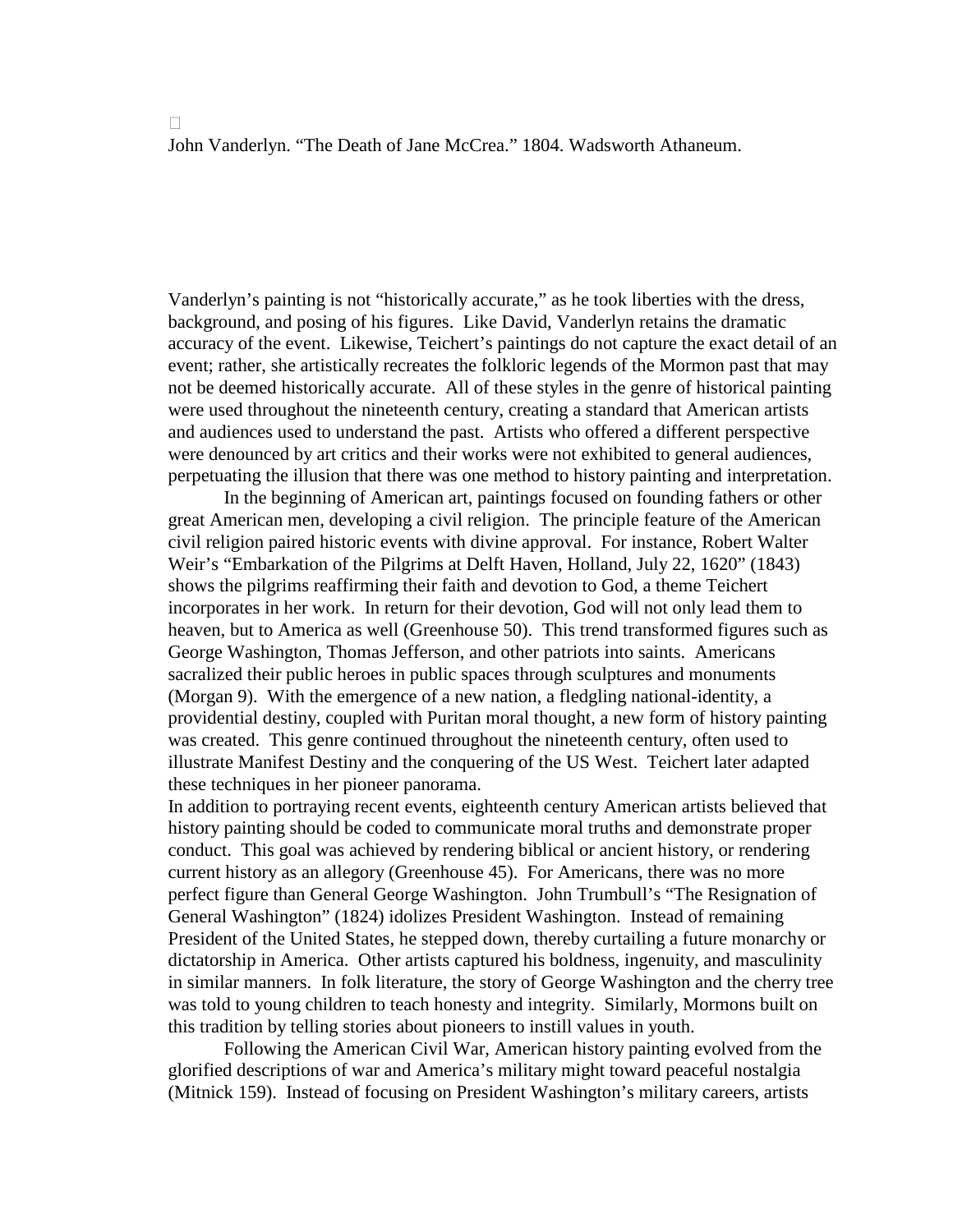created tableaux of his personal life; Washington was not only seen as the father of a country, but as a father of a family (Mitnick 160). Junius Brutus Stearns depicted President Washington's as a family man in "The Marriage of George Washington to Martha Custis" (1849) and as a plantation owner in "Washington as a Farmer at Mount Vernon" (1851).

Likewise, elite and historical women were beginning to appear as the subject of paintings during this era as well. Edwin Deming illustrates Sacajawea's experience with Lewis and Clark in "Bird Woman Sacajawea Meeting Lewis and Clark on the Upper Missouri" in 1906. Sacajawea appears to be a part of the background, as the background and her dress are similar colors. She is placed lower than the two explorers, portraying her as visually less significant than the two explorers yet the title draws attention to her, the lone woman in the painting.

A few years later in 1920, John Ward Dunsmore paints Betsy Ross and her flag in "Betsy Ross and the First Stars and Stripes, 1777". Ross and another woman display Ross's creation across a table for two gentlemen to examine. The women's clothing is bright in pink and blue hues that contrast with the browns and grays of the building, drawing the eye toward them. Dunsmore shades the right side of the painting where the men are, focusing the attention on the flag and Ross. Teichert also uses color to visually anchor pioneer women as the focus of her paintings. It is significant that in Deming's and Dunsmore's paintings, women occupy a space separate from the men, symbolizing their social separation, despite the social contributions they made to American society, which visualizes a socially masculine view toward women, a view Teichert would subvert in her works.

 Until the 1860s American female artists were largely ignored. Lilly Martin Spenser, a popular artist whose work was reproduced on a grand scale during the nineteenth century, was relegated to obscurity until feminist scholars rediscovered her in the 1970s (Lubin 159). Art connoisseurs and historians belittled female artists because their works did not reflect the classical art training men could acquire at art academies; since women were largely barred from art classes, particularly nude classes, their works, including Spenser's, were seen as less polished and less desirable (Lubin 159). This trend began to break in the late nineteenth century when women such as Berthe Morisot, Mary Cassatt, and Lilla Cabot Perry began entering European art academies. American art academies soon followed suit, and women were slowly welcomed into art classes taught by progressive painters such as Robert Henri and other members of the Ash Can School.

The Ash Can school abandoned the traditional methods of paintings, creating their own modern style. Wallace Spencer Baldinger, an art critic in 1937, observed this about the evolution of style: "Eakins adhered formally throughout his career to a literal tonal tradition, Weir to an attenuated tonal tradition, Henri to a fragmentary tonal tradition" (Baldinger 285); Henri's group, "The Eight," sought to capture real life and people. "There are moments in our lives . . . when we seem to see beyond the usual. Such are the moments of our greatest happiness. If one could but recall his vision by some sort of sign. It was in this spirit that the arts were invented," remarked Henri on the necessity to paint from real-life experience (Henri 9). Henri, as well as Eakins and William Merritt Chase, began to accept female students in their classrooms, which caused some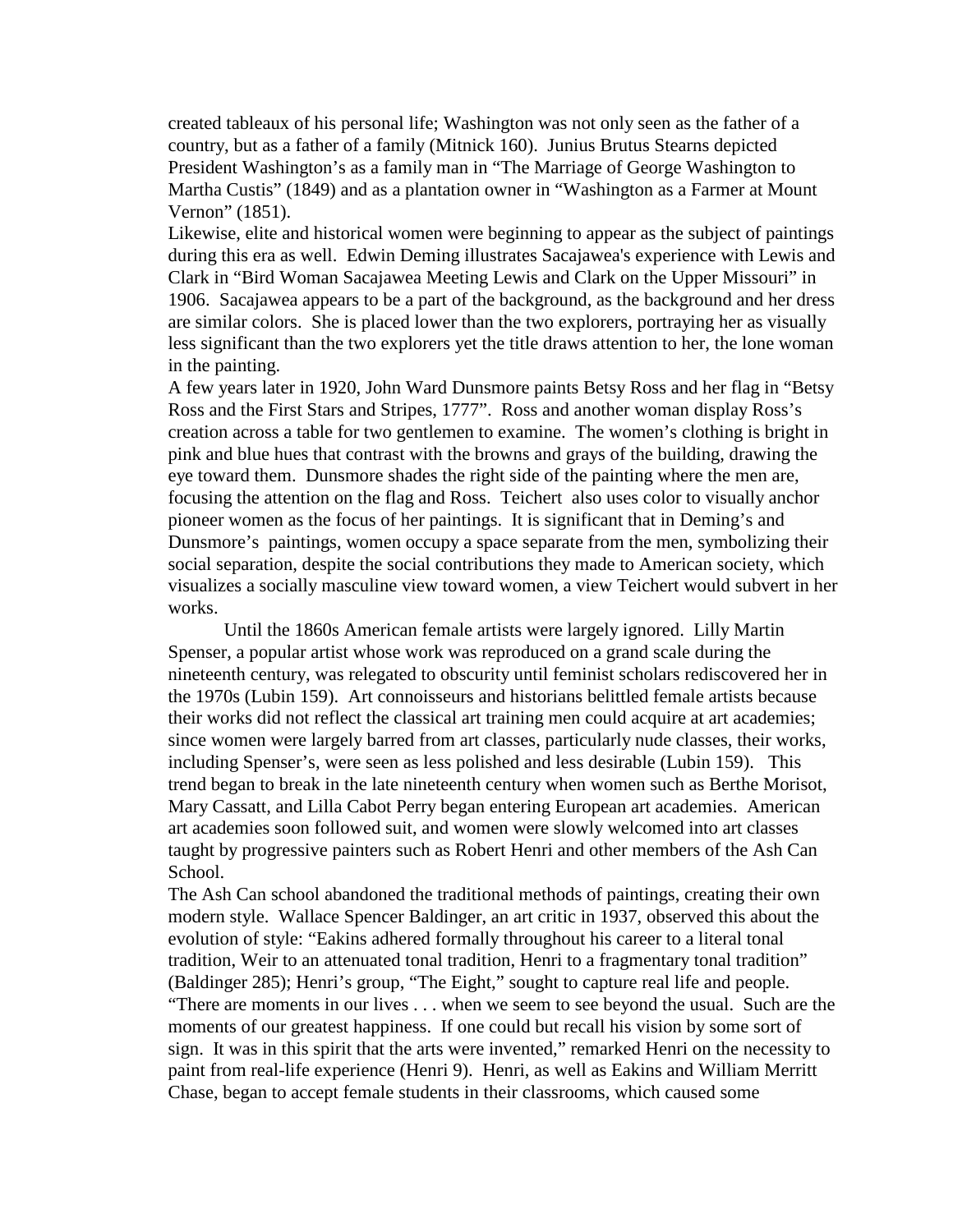controversy. He encouraged his art students to follow his example, writing The Art Spirit, a book of compilations about his philosophies on art. As well as focusing on painting from real experiences, a new art philosophy was emerging, that art should be for everyone. One twentieth century American artist, Elizabeth Catlett, shared Teichert's philosophy that art should be hung in public places and celebrate the contributions ordinary people have made to society (Gouma-Peterson 48). So Catlett, Teichert, and others began creating artistic works for the general public.

During the Great Depression history painting, particularly mural history painting, experienced a renewal in production and artistic style through the WPA mural projects from male and female artists. They would be commissioned to paint murals in public spaces, thus providing financial relief for artists as well as beautifying public buildings; Teichert participated in some WPA projects. Artists would be commissioned to paint a particular government building, often outside their communities (Park 37). While most artists had to travel from artistic centers in New York or San Fransisco to commissioned projects, Teichert was fortunate because she did not have to relocate from her home in Wyoming. She disapproved of artistic outsiders because they were not familiar with the landscape, history, and people or the area. For instance, she often commented on the lack of browns, muted greens, and blues of the western landscape that were painted by Easterners (John Teichert). She wanted to paint and share what she knew, not learn to paint another person's experience. Because the WPA was government sponsored, many of the murals depicted New Deal themes of economic hope and industry, particularly with murals painted in cities, political ideas Teichert opposed (Kieffer 41). Yet, other artists chose to depict their personal socialist leanings in their public images and interpretations of the American past. Teichert was very conservative and believed that the government was too big and took too much from American citizens. Her works are coded with conservative political messages, but because they closely reflect the political mainstream they have largely been ignored for their political content.

Additionally, Mexican influences had permeated US art instruction, particularly in San Francisco. Ralph Stackpote, an art professor at the California School of Fine Art, returned from his trip to Mexico with pieces created by Diego Rivera in the 1930s. This new style popularized by Rivera was used by many WPA artists; in fact, Time Magazine declared that a majority of American artists have been influenced by Rivera (Dobbs 16). Teichert was not enchanted by Rivera's techniques, and her son even observed that he and Vincent Van Gogh were some of her least favorite artists (John Teichert). In the 1930s and 1940s, mural painting still focused on the genre of history painting, but it was no longer popularly viewed as a mode for visualizing the hierarchy of US society. Not all WPA artists painted a "didactic and ennobling" version of the past, but Teichert would (Thistlethwaite 197). These traditional forms created a framework where she could celebrate the heroics of Mormon pioneers and their politically conservative beliefs. Other techniques such as modernism, cubism, and surrealism made their way into mural and history painting overpowering the traditional techniques. Industry and cities replaced the picturesque rural landscapes and agriculture, thereby creating a more authentic and current American scene. Art of this era also featured political events, social events, and opinions-both liberal and conservative.

Thomas Hart Benton's "New York History" (1925) illustrates this revisionist trend in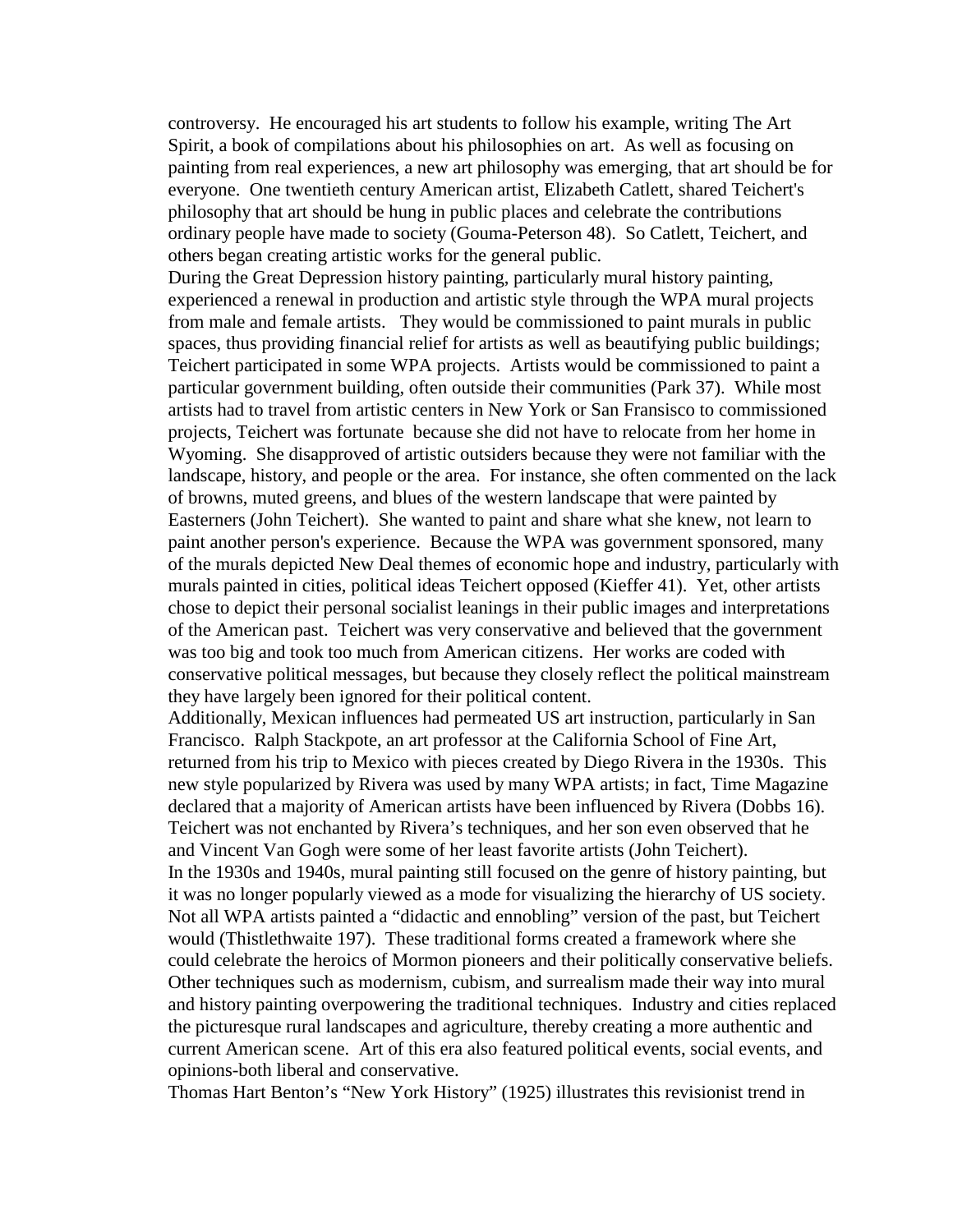history painting during the first half of the twentieth century. In the colonial section, Puritans dominate the foreground. One sole Native American sits almost directly under a gallows, the noose readied for him. Buildings, a windmill, a noose waiting for someone's neck, and smoke are imposed on the natural landscape, illustrating a revisionist history that shows the darker side of colonial history: injustices to Native Americans, religious intolerance, and mob violence. The second section illustrates contemporary times; men industriously constructing a building; concrete and brick buildings dominate the background, concealing the sky behind skyscrapers. Benton's male figures are simple yet strong, exerting great force on inorganic materials, symbolizing the unnatural condition of their lives.

#### Placing Teichert in the Artistic Canon

These traditions and current trends had a great impact on Minerva Teichert who incorporated many elements from the past to form her own unique style. At the time she entered The Art Institute of Chicago, mural painting was being produced in the Beaux-Art tradition, which infuses allegory into historical paintings designated for public spaces. A significant difference between history painting and Beaux-Art murals is that muralists adapted their work to fit with the harmony of a building.

Teichert painted in the Beaux-Art and traditional method of painting murals; like David and Vanderlyn, she focused her murals on the main figures of the story and painted the authentic drama, or mood, of the event, rather than focusing on the exact details. This is most clearly evidenced in the clothing her pioneer women wear. Her heroines wear fitted clothing; dresses above the ankle, and some even have short sleeves – a definite taboo for Mormon women in the 1840s and 50s.

Teichert internalized the teachings of her teacher, mentor, and friend, Robert Henri, to paint from one's personal experience. At first this may seem paradoxical, because Teichert lived in the twentieth century while painting about nineteenth century themes. In writing about memory and narrative, James Olney quotes Augustine: "A present of things past, a present of things present, and a present of things future. For these three do exist in the mind (Olney 3). Even today, members of the Church of Jesus Christ of Latter-day Saints (LDS or Mormons) have deeply rooted ties to their pioneer past. Jan Shipps, a Mormon historian, has observed, "Today's [Mormons] live out their lives in a corporate community that still stands squarely and securely in the presence of the past" (Shipps, Sojourner 28). For Teichert, the pioneer experience was a key component of her identity, allowing her to paint a historical event while remaining true to Henri's charge of painting from contemporary experience.

In many ways Teichert is a modern painter, yet she rejected the style and work of her contemporaries. Many people have labeled her work as impressionistic, but Teichert disliked that term and never used it to describe her work (John Teichert). Her loose brushwork and style opposed the flat, curvilinear style of Benton and other contemporary artists (Wardle, Pageants 45). Teichert focused on one story in each painting, unlike Diego Rivera who compartmentalized multiple stories in one mural. Whereas most of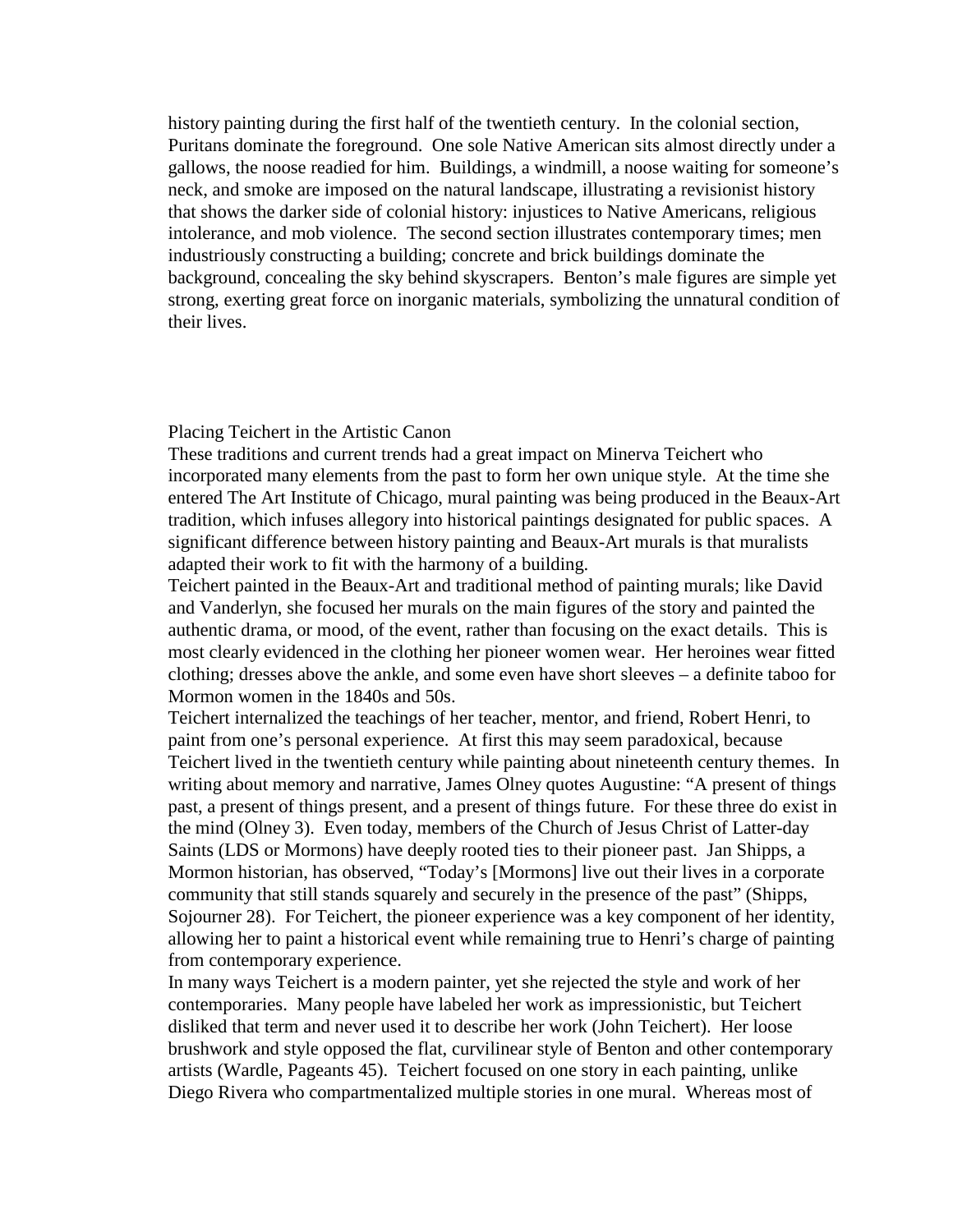her contemporaries choose secular themes or indigenous religious themes as found in Rivera's and other Mexican art for their subject matter, she embraced Mormon religion and painted hundreds of venerable art works. The true difficulty in placing Teichert in the American and Western canon has been in attempting to classify her with a genre when she developed her own unique style. When asked about her new methods of painting she said:

[Latter-day Saint artists] shall develop an art as great as the Egyptians. Theirs is the art of a people, magnificent after millennia. So should our art, rich in story and backed by a great faith be so glorious that future generations may say, "This is the art of a great race." (Teichert, Letters 7)

Because Teichert's style is so unique and because she is a LDS painter, her art and scholarly examinations of her works have cast her art into a separate Mormon niche. The scholarly canon has overlooked LDS contributions in the US West visual landscape. Mary Carroll Nelson and John C. Ewers do not list a single LDS artist in their biographical indexes. By the 1970s, some Mormon artists were getting attention. Mahonri M. Young was highlighted in Daniel Mendelowitz's (1976) A History of American Art alongside his non-Mormon neighbor, Cyrus Dallin. Doris Ostrander Dawdy lists several Mormon artists: Mary Teasdale, Mahonri M. Young, Le Conte Stewart, J. Leo Fairbanks, John Fairbanks, John Hafen, Lee Green Richards, Daniel Weggeland, C.C.A. Christensen, and George M. Ottinger. One notable artist is still missing – Minerva Teichert. This is because the artists Dawdy catalogued exhibited their works in fashionable exhibits and galleries in New York and Europe which Teichert did not do (Dawdy 230). If male artists are excluded, female artists were effectively nonexistent in the scholarship. Undoubtedly, Teichert ranks among the most famous of LDS female artists/painters because she was the first woman who was commissioned by the Mormon Church to paint inside an LDS Temple (Oman 3). She also painted a pioneer and Book of Mormon panorama, several civic and religious murals. Yet, despite her accomplishments, Teichert has been ignored by the artistic and Mormon community – until recently.

Female Artists in the United States: A Historical Overview

Prior to the twentieth century, most women were denied the opportunity to study art; therefore their paintings were technically less artistic and were excluded from most galleries (Lubin 164). Even when women received technical training at reputable academies, being a female artist during the first half of the twentieth century posed many challenges. Married women artists were not considered professionals by gallery directors, museum curators, and other artistic professionals (Doss 129). As such, many were discriminated against. Henri, a popular art teacher in the first half of the twentieth century, often warned his female students about the difficulties in having their art showcased because most gallery owners were not sympathetic toward women (Owens 145). Furthermore, there was extreme social pressure for women to abandon their art after marriage (Doss 129). Teichert's husband, Herman, fully supported her in her artistic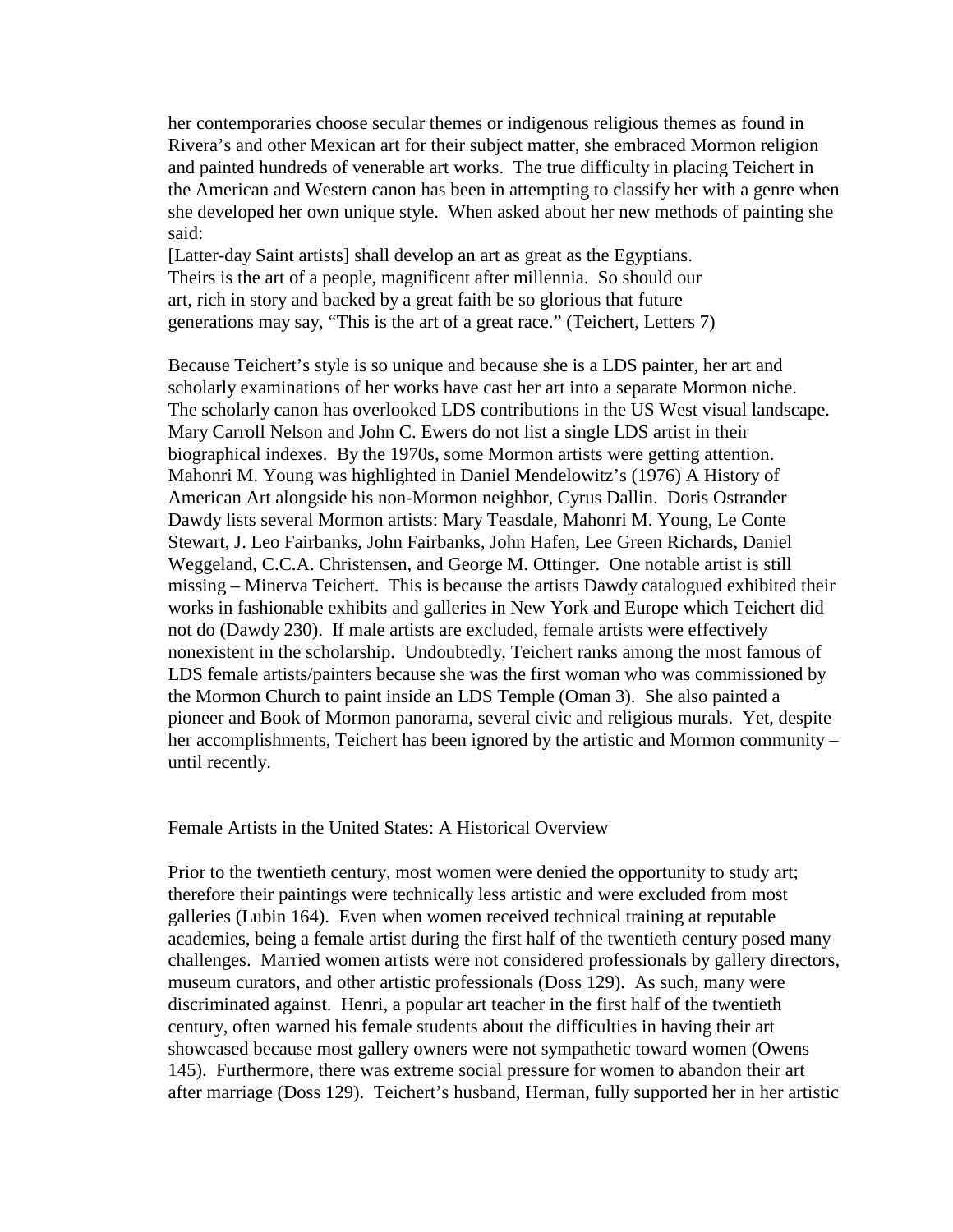pursuits and even encouraged her painting; unfortunately gallery owners were not as supportive as her husband (John Teichert). All of these factors combined to contribute to the absence of women in the artistic canon. Additional challenges also had to be overcome the further an artist was from New York.

Female American artists who captured the US West have only been recognized within the past fifteen years. The "monolithic image" of cowboys and Indians commanded the attention of art patrons and scholars throughout the twentieth century (Trenton x). In recent decades, art historians and other scholars have realized that the popular view is only one slice of life in the American West. Since most women painted from their experience and perspective, which did not include roping cattle and battling Indians, they were ignored almost entirely (Doss 210). As Patricia Nelson Limerick observed, when you take women out of the past, you get unreality (qtd. in Trenton x).

Erika Doss asserts that Teichert was overlooked in the artistic community because she chose to capture the Mormon pioneer and scriptural stories in mural and easel paintings for churches, schools, and private patrons. Basically, Teichert's devotion to the artistic representation of her religion was the underlying factor for her present obscurity (Doss 209). David E. Morgan and Salley Promey's book The Visual Culture of American Religions (2001), devoted to visual representations of religion, excludes Mormon art. Furthermore, Doss believes that Teichert's conservative subjects, Mormon women, were out of vogue with her contemporaries, wedging Teichert farther apart from other female artists (Doss 209).

Teichert's painting was different from that of her contemporaries, making it difficult for art historians to categorize her work because she incorporates techniques from various artistic modes (Sand). Her work is both modern and Victorian, especially in her rendering of Mormon pioneer women. These complications make it understandable that Teichert has been ignored in the artistic community; however, it is less understandable to comprehend why she has been forgotten in Mormon artistic scholarship.

#### A Historiography of Mormon History

Thomas Alexander, an LDS historian, has divided Mormon historiography into four eras: old Mormon history, turn-of-the-century venerable scholars, progressive scholarship, and new Mormon history. Old Mormon history was written by historical enthusiasts with little or no academic training in the nineteenth and early twentieth centuries. The literature of the period was either pro-Mormon or anti-Mormon; defensive, apologetic, or exposé (Alexander 344). Historical works by LDS writers tended to be faith-promoting, almost bordering on the verge of the mythical. Lavina Fielding Anderson argues that the Church needed epic heroes and heroines as role models for children and church members. Since their religion was so new, they had to reinterpret pioneer experience, making it applicable to current events (Anderson 3). As a result, early Mormon leaders emerged as larger-than-life figures. John Taylor's description of the prophet Joseph Smith, Jr. is perhaps the greatest example of this principle. A few days after his eye-witness account of Smith's martyrdom in 1844 he writes:

Joseph Smith, the Prophet and Seer of the Lord, has done more, save Jesus only, for the salvation of men in this world, than any other man that ever lived in it . . . . He lived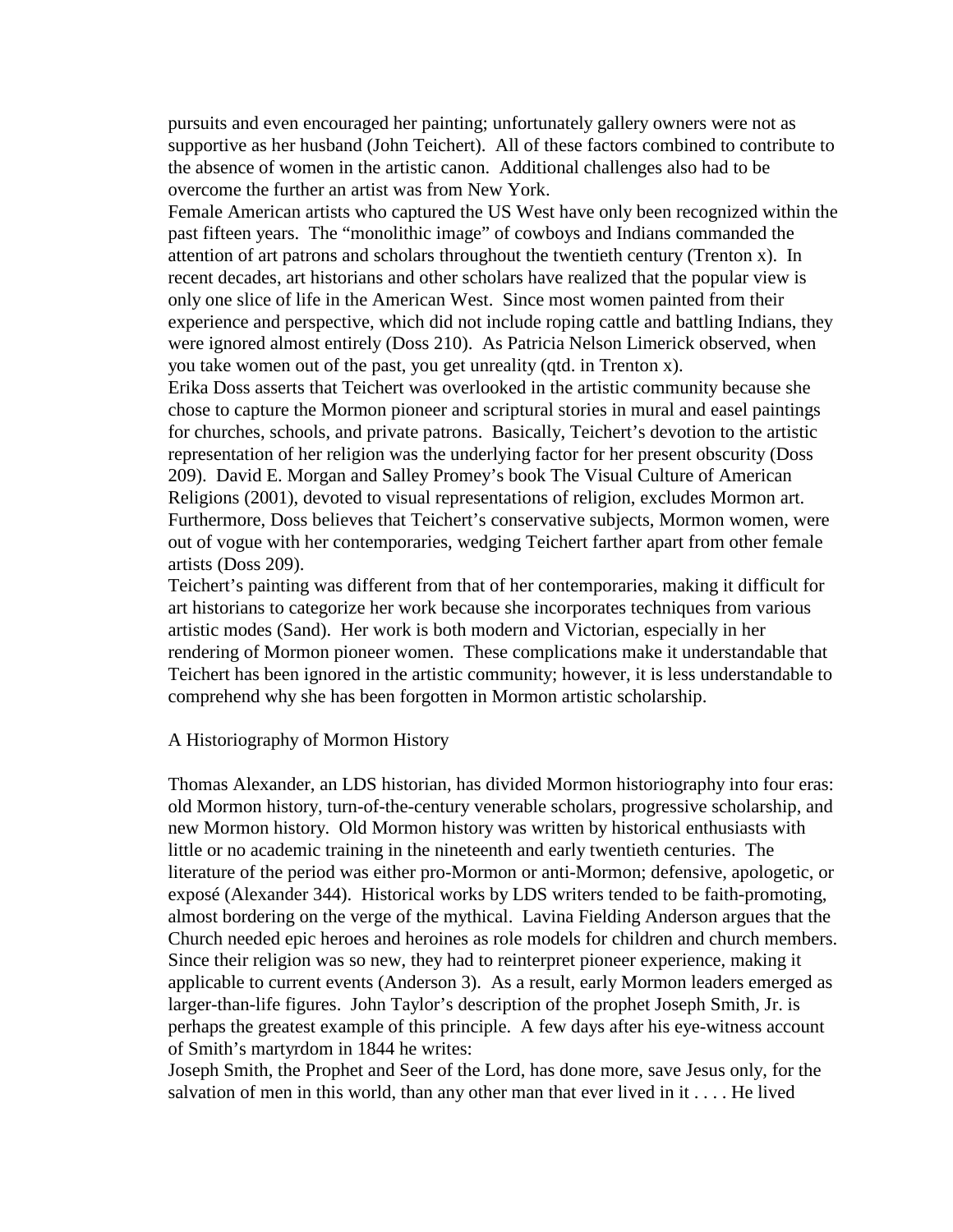great, and he died great in the eyes of God and his people; and like most of the Lord's anointed in ancient times has sealed his mission and his works with his blood; and so has his brother Hyrum. (Doctrine and Covenants 135:3)

Although declaring sainthood is still evident in Mormon culture today, it is dwindling in popularity. Eric Eliason observes that many members feel there is a false notion of "superhuman paragons of pious perfection" that accompanies the pioneer past (25). Turn-of-the-century venerable scholars attempted to observe Mormonism scholastically yet retain a pro-Mormon bias, and Teichert falls in this historic tradition. Like historians, Teichert researched the lives and experiences of Mormon pioneer women and presented her findings with celebratory bias. B.H. Roberts is the quintessential venerable scholar; his work is defensive and pro-Mormon (Alexander 344). Roberts compared the ancient saints Peter, Paul, James, and John to modern day LDS figures, as stated in his introduction to his series History of the Church:

Owing to our being so far removed from [the ancient apostles] in time, by which many of their defects are obscured] . . . with the exaggerated celebration of their virtues . . . have very generally obtained – inquiry prove they were very human, and men of like passions with ourselves. (Roberts XCIV)

Roberts' entire aim was to portray LDS/Church Presidents Joseph Smith, Brigham Young, Heber C. Kimball and other church leaders as the ancient apostles, thereby validating the spiritual authenticity of Mormonism. In publishing his works, Roberts sought approval from LDS Church leaders and followed their advice; LDS/Church President George Albert Smith published and copyrighted his work in 1951 (Roberts, title page). Roberts was also the first LDS historian who was not an apostle, a member of the second highest echelon in church hierarchy, to gain wide renown in Mormon circles. Roberts was followed by Gordon B. Hinckley, an apostle for the LDS Church, later prophet/president, who wrote his venerable text Truth Restored in 1947. Like Roberts, Hinckley chronicled the history of The Church of Jesus Christ of Latter-day Saints to prove the theological veracity and divine establishment of the church. Three years after Hinckley's book, Joseph Fielding Smith, another apostle for the LDS Church, published a new venerable text Essentials in Church History in 1950, intended to condense Roberts' six-volume history into one book that could be used in conjunction with Church curriculum. Roberts said, "The doctrines and revelations given to the Prophet Joseph Smith [has] been interwoven with the story of the history [of the Mormon Church] ... and has been prepared with a desire that the arrangement of the material will stimulate in the reader a zeal for further research" both from historical and theoretical texts (Smith, Essentials, preface). The Church of Jesus Christ of Latter-day Saints, under the direction of the First Presidency, condensed Joseph Fielding Smith's book further and published Our Heritage in 1996. It is intended for the same purpose and is currently used in a historical and theoretical examination of The Doctrine and Covenants (Church of Jesus Christ of Latter-day Saints, Doctrine and Covenants Manual ii).

During the 1940s, after Teichert had begun painting, LDS literature reflected an increased interest in the pioneers; after all, 1947 marked the centennial year of the first pioneer trek. In 1940, the Presiding Bishopric authorized Preston Nibley to create a compilation of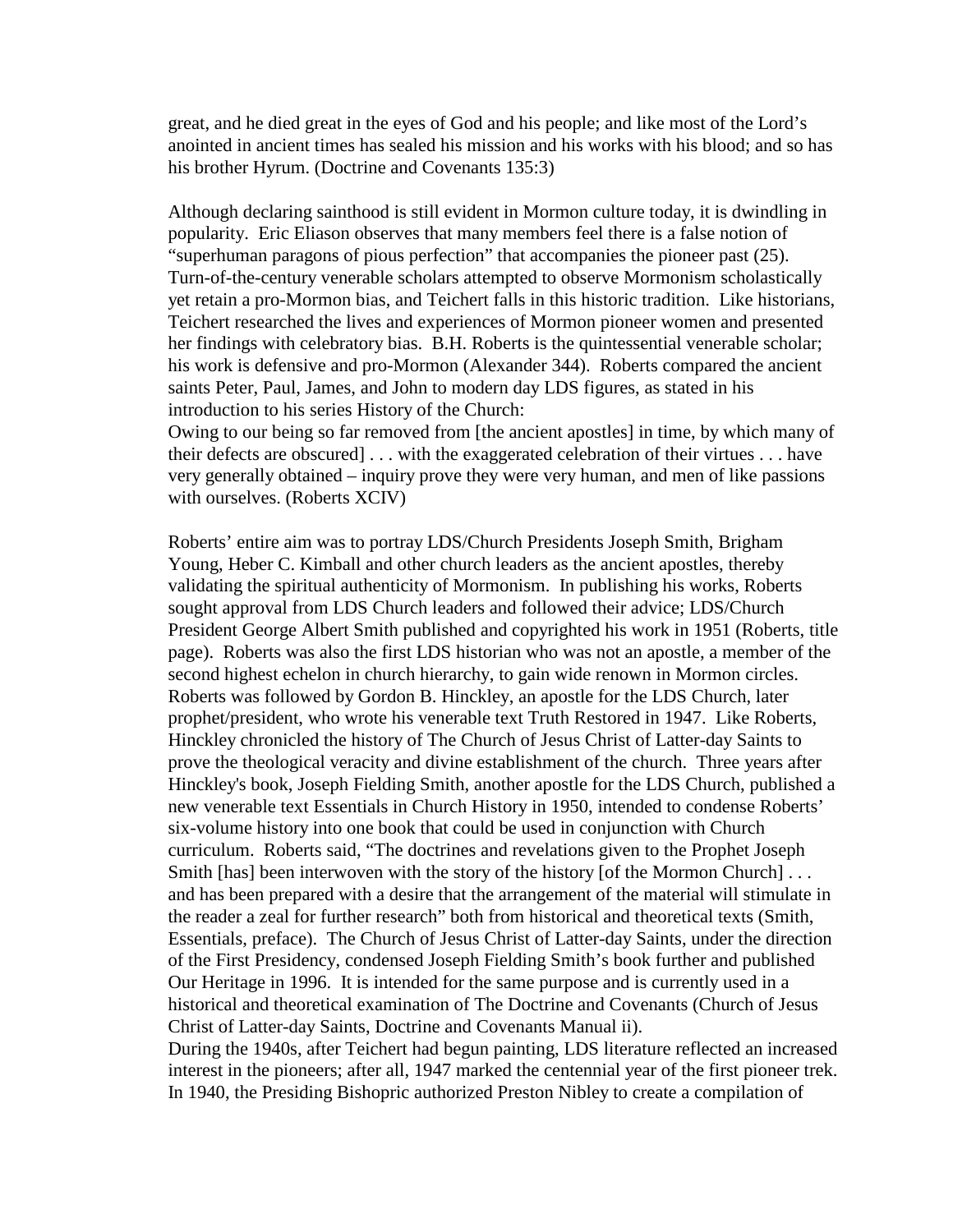Pioneer stories. Many of his selections were written by members of the church hierarchy. For example, President Joseph Fielding Smith wrote about his mother; Anthony W. Ivins, a member of the Quorum of the Twelve Apostles, contributed nine of the forty articles. Nibley's book incorporates some narratives about lay Mormons yet the book remains overwhelmingly masculine. Not only do these works maintain a masculine view of history, they interpret Mormon history through the eyes of church leaders and prominent men and women known as the Mormon elite. Even so in the entire anthology of stories, only one narrative features the story of an elite Mormon woman, Mary Fielding Smith, written by her son, the Prophet. There is one account written by Lucy Mack Smith, mother of Joseph Smith, relating her son's leg operation when he was a young boy. One organization that has remained in this category of scholarship is the Daughters of the Utah Pioneers (DUP), an institution open to descendent's of Mormon pioneers who collect family histories that are then housed in their historical department in Salt Lake City. The organization was founded in 1901 to preserve "the history and achievements of Utah pioneers" (DUP). It still continues to employ the same traditional methods of obtaining family histories today.

About the same time faith-promoting history was being published, other LDS scholars began to examine Mormon history in social and economic terms, creating a new genre of progressive history. The best example of this new history is Leonard J. Arrington's Great Basin Kingdom (1958), a thesis he wrote about the economy of Mormons in Utah. Arrington began his academic work in the progressive scholarship era but lead the discipline into the era of new Mormon history.

New Mormon history scholarship produced the most academically fruitful works while expanding the discipline to encompass multiple academic fields. During this era, LDS scholars struggled to find a balance between faith and academia in their works. Historian Richard L. Bushman, encourages LDS scholars to "think about the relationship of their faith to their professional practice," at the same time warning them not to make the mistake to set out to prove their hypotheses based on faith alone (Bushman 15). This charge, and others similar to it, revolutionized LDS historical scholarship. Historians now looked at the human side of Mormon life, openly admitting the mistakes and idiosyncrasies of Church leaders and the general membership. Yet, while some scholars continue to focus on members of the Church hierarchy, more scholars began examining the lives of everyday members. Influenced by this new movement, Arrington and Davis Bitton attempted to explore "the lives of those who drive the engines of history… [who were] not considered important" in the past (Arrington vii). As scholars revisited Mormon history, the LDS Church also acknowledged the importance of having a churchproduced history written by academic scholars. As a result, The Story of the Latter-day Saints was written by James B. Allen and Glen M. Leonard. As the new Mormon history era is shifting, scholars are examining the importance faith and culture has on the LDS people as well as the important role memory and ritualization of the past has played in Mormon culture, past and present. Anticipating this trend, Teichert would incorporate these themes in her work and alter them to visually capture women's historical impact in nineteenth century Utah.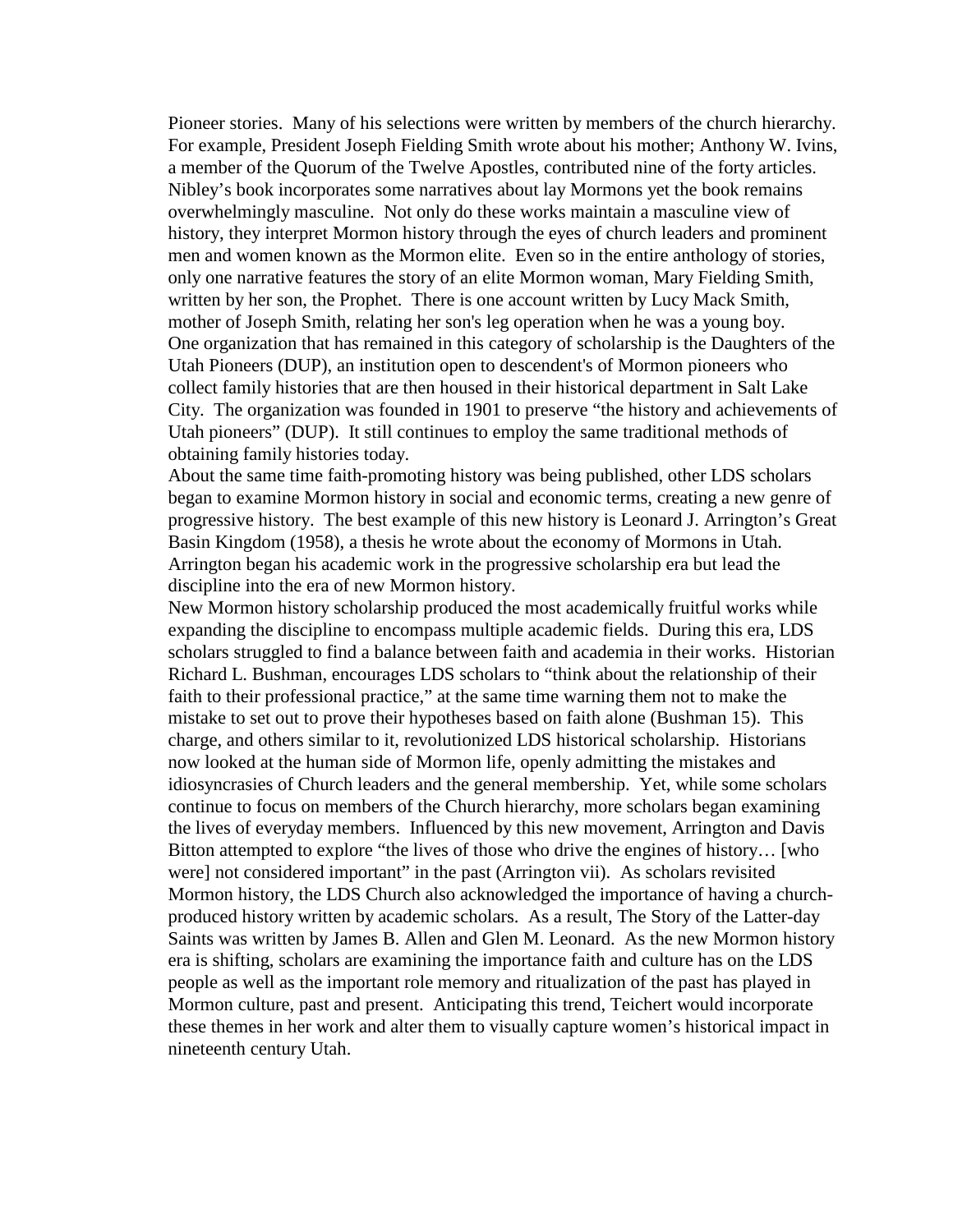#### Writing about the Mormon Elite

 Maureen Ursenbach Beecher observed that during the nineteenth century a male and female elite existed in Mormon culture (Beecher 153). These elite members, many of whom were in the Church hierarchy, became authorities in church matters, as well as in daily life. For Mormon women, the first female authority was Emma Smith, wife of the prophet Joseph Smith. Valeen Tippetts Avery and Linda Newell argue that "many women who have become influential in religious and women's history have been known initially because of their association with prominent men" (Avery and Newell xi). This is very much the case with Emma and Mary Fielding Smith and Eliza R. Snow, who was a wife to both Joseph Smith Jr. and Brigham Young.

 Emma Smith and Brigham Young's mildly cordial relationship crumbled over the question of Smith's replacement following his death. Emma, along with her brother-inlaw William Smith, believed that her son Joseph Smith III should assume leadership; Young believed the position belonged with the senior apostle, himself. A vote was taken among members and Young was chosen to assume leadership. Emma refused to move west with Brigham Young and Mormon women were left with a void in authority. Furthermore, Emma's continued disobedience to Church decrees caused her to be stricken from official Mormon histories and her role as Mormonism's first lady (Avery and Newell xii). The question remained, who would be the next first lady of Mormonism. Mary Fielding Smith, Joseph Smith's sister-in-law, seemed an obvious replacement because she was the only Smith family member in Utah. Unfortunately, she passed away in 1852, leaving the Church looking for a replacement. By 1857, Eliza Roxy Snow, president of the Relief Society, was the "disseminator" of religion and Mormon life to women (Beecher 153).

Joyce Crocheron listed prominent Mormon women in an 1884 publication called Representative Women of Deseret, acknowledging Eliza R. Snow, Zina D.H. Young, Mary Isabella Horne, Phoebe Woodruff, Bathsheba W. Smith, Prescendia Kimball, Elizabeth Howard, Elmina S. Taylor, Helen Mar Whitney, Emmeline B. Wells, Romania B. Pratt, and others (Beecher 155). All of these aforementioned women either held high positions in the female branch of the Church hierarchy or was a wife to an apostle, the second echelon of Mormon Church government. If anything was written in Church publications or women's journals such as The Woman's Exponent, it featured vignettes from the lives of these women.

Jill Mulvay Derr has spent decades researching the life and writings of Eliza R. Snow. Carol Cornwall Madsen found "her life's work" in the study of the life of Emmeline B. Wells, editor of The Women's Exponent, and in the presidency in the Relief Society (BYU devotional, 2002). Derr's and Madsen's scholarship reflect the trend of early female Mormon scholarship that focused on the lives of prominent Mormon women. Over the past decade this trend has shifted toward a new social history. Currently, new inquiries of research have been extended to examine the lives of everyday Mormon women. Teichert's entire purpose in her pioneer panorama was to tell the story of the Mormon migration and settlement through a female perspective.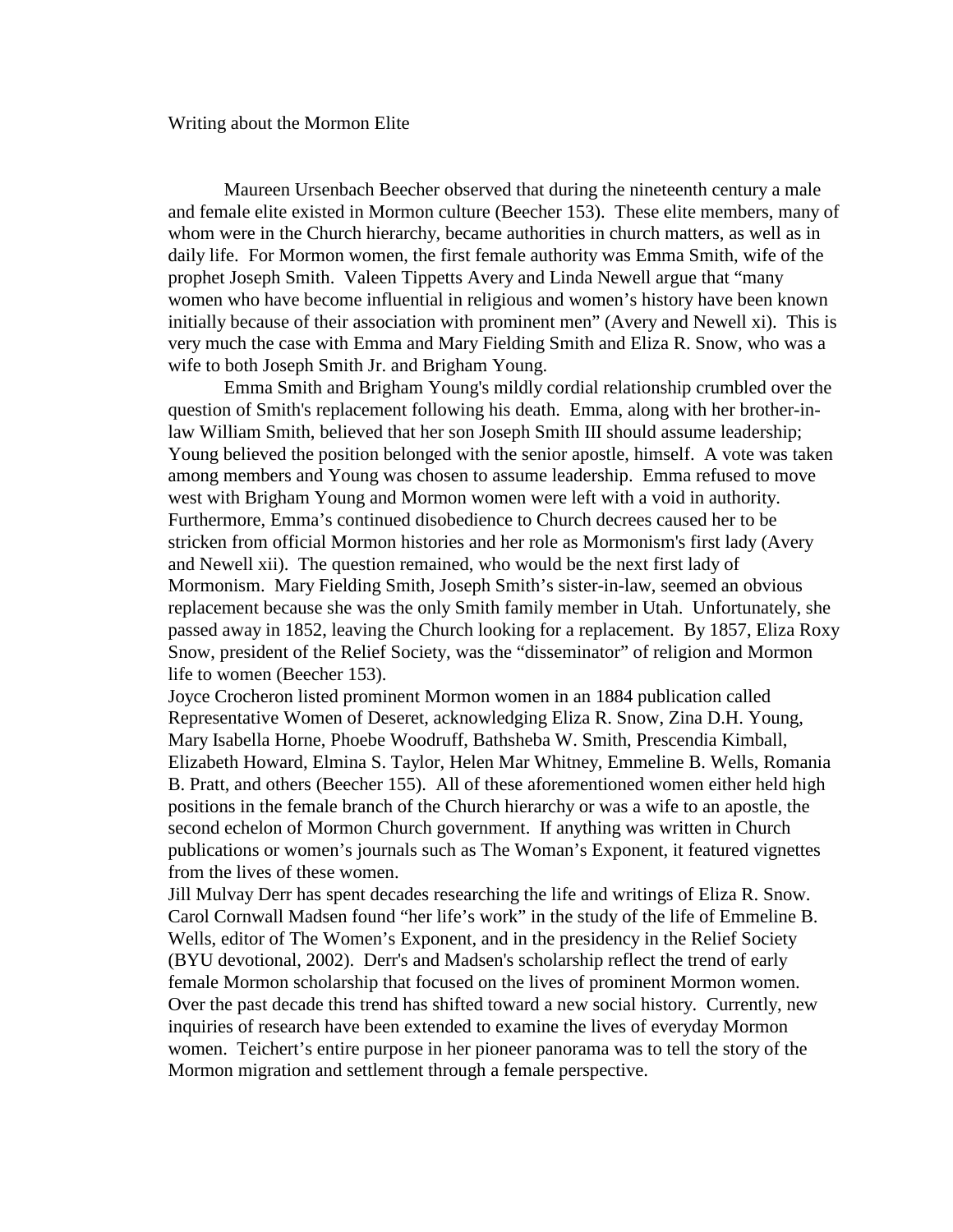#### Women in Mormon History

The feminist era had a remarkable effect on Mormon culture and scholarship. Mormon women scholars began writing against the patriarchal system of Mormonism and expressed their views in Exponent II (1974 – present), a journal reminiscent of the nineteenth century women's newspaper The Woman's Exponent (1872-1914). Both publications vocalized the daily realities of women. The Woman's Exponent often published suffragist articles along with advice on how to be a proper Mormon woman. Teichert's paintings echo the sentiments of this publication which advocates women's issues while supporting church leaders. Exponent II, an often controversial publication that spoke out against the church hierarchy, examined the multiple roles Mormon women have and argued that a woman could be a "good Mormon" without following the traditional construct. Teichert believed that women should not be denied the same opportunities as men, but did not question or criticize church leaders. These twentieth century feminist beginnings provided a forum where Mormon scholars began to examine the contributions of women in Mormon history. Prior to this feminist era, there may have been an occasional article about Mormon women in scholarly literature; however, these female histories were typically ignored, even by Mormon women historians. They were not, however, forgotten by Teichert.

Many pioneer women kept diaries; some members of the elite female hierarchy even published personal vignettes in The Woman's Exponent. Another female publication was The Relief Society Magazine (1880-1974), which consisted of interesting articles about women's daily life and stories about prominent historical people, such as Laurel Thatcher Ulrich's piece on Bronson Alcott. As influential as the Woman's Exponent and The Relief Society Magazine were for women, the publications did not penetrate into male audiences. Prior to Teichert, Annie Taylor Hyde began collecting female histories when in 1901 she formed the Daughters of Utah Pioneers (DUP), a genealogical heritage association which collected feminine stories of the Mormon past but housed them in their private archives, restricting access to these stories to outsiders because they do not pay annual dues. Outside of the DUP, some literature on Mormon women was published, but it focused on the "great" women of the Mormon Church, such as Emma Hale Smith (wife of Joseph Smith), Mary Fielding Smith (wife of Hyrum Smith), and Presidents of the General Relief Society. Other LDS female historians, such as Emma Mar Petersen and Mabel Harmer, were still writing in the tradition of man's greatness into the 1940s, a genre Teichert rejected in 1920.

As early as the 1940s, Mormon women began writing about the pioneer experience. Mabel Harmer published The Story of the Mormon Pioneers in 1944, gathering information from pioneer journals with the help of Juanita Brooks, a Mormon historian writing during that time. Harmer's book records the pioneer trek in chronological order, beginning with Nauvoo and ending with the Utah War in 1856. While one might think that a woman would be inclined to include accounts from and about Mormon women, Harmer emphasizes the male experience in this book. If she does use an account a pioneer woman recorded, she documents the experience of men. For instance, Bertha Jensen Eccles wrote of how her father was swindled by a man who had sold him an ox without teeth. Eccles then went on to describe her responsibilities in caring for the animal, such as hand feeding it mush. Although a woman is the narrator of the story, the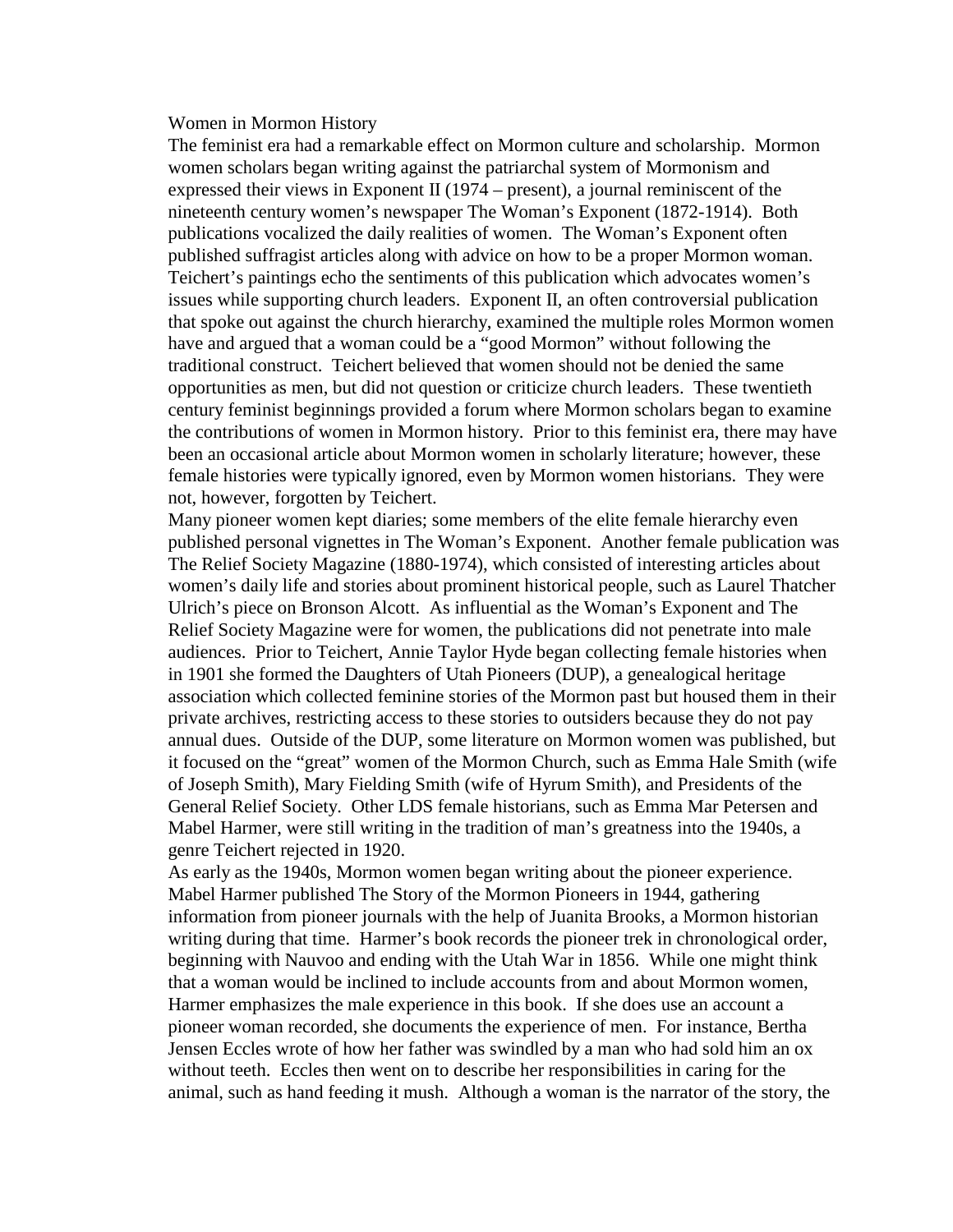theme of the story is how her father's inexperience hindered the economy of the family. Although this story could be interpreted as a feminist critique on her father's inept business skills, it is unlikely that Harmer read this story that way because it is told as a humorous anecdote of what happened when this Mormon man bought an ox from a non-Mormon traveler. Teichert's version would place the woman as the central character and not her father.

Harmer does make an attempt to chronicle the life of everyday women; nevertheless, she relates their experiences through a male lens. In her chapter on pioneer life, she describes the process of making different types of bread, especially the introduction of sourdough starters from Danish women. One pioneer lad recalled the process:

My friend and I decided to bake a cake so we got a lot of service berries, took down a bottle of the sour dough mixture and mixed some flour and water and all the berries together. We baked it in a Dutch oven over a bonfire. It was so hard that we had to soak it for several hours before we could eat it. (Harmer 145)

Although Harmer is one of the first women to publish a book about daily pioneer life and the tasks assigned to women, she cannot disentangle the perspective of the masculine pattern that dominated the Mormon literature genre. Later, female writers would continue to write about the pioneer experience in masculine terms.

 In 1952 Emma Mar Petersen published The Story of Our Church, her history of the early Church and the pioneer experience. Like Harmer she virtually ignored the female perspective. For example, Petersen includes an account of Phoebe Woodruff being healed by a male priesthood holder, taking the emphasis off the woman and placing it on the men. Likewise, the other female accounts, which consist of events from Mary Fielding Smith's life, are not independent from men. One account, "The Unkind Captain," documents the relationship Smith had with an "unnamed" captain of the company. Although Mary is the protagonist of this narrative, Petersen shifts the focus away from her toward the antagonist, emphasizing, "[The unnamed captain] should have been helpful and kind, for he knew that nearly all of the Saints were poor, and had too little to make the journey in complete safety" (Petersen 251). As a result of his cruelty, the story finishes with Mary beating the captain into the Salt Lake Valley while he was delayed by a thunderstorm in Echo Canyon.

Petersen's story number 80, "A Mother's Faith," recalls the time Joseph Fielding, Mary's brother, and Joseph Fielding Smith, her son, lost their oxen. In the story, Mary Fielding Smith prays to find the oxen and is spiritually guided to them. This is where the story stops in the oral tradition. Petersen concludes her story by having Joseph Fielding Smith describe how he untied the oxen from some willows and took them back to camp.

 In the 1980s, Mormon scholarship began focusing on the lives of everyday Mormon women, relating their experiences in their own voices. In Sunbonnet Sisters, published in 1984, Arrington and Susan Arrington Madsen, introduce their readers to ordinary women rather than focusing on the elite. Both authors express: We have wanted to contribute to that trend of increased attention by relating the lives of some of the earlier Latter-day Saint women . . . . These seventeen, we feel, not only are intrinsically interesting, but also help to illustrate little-known facts of Latter-day Saint history. (ix)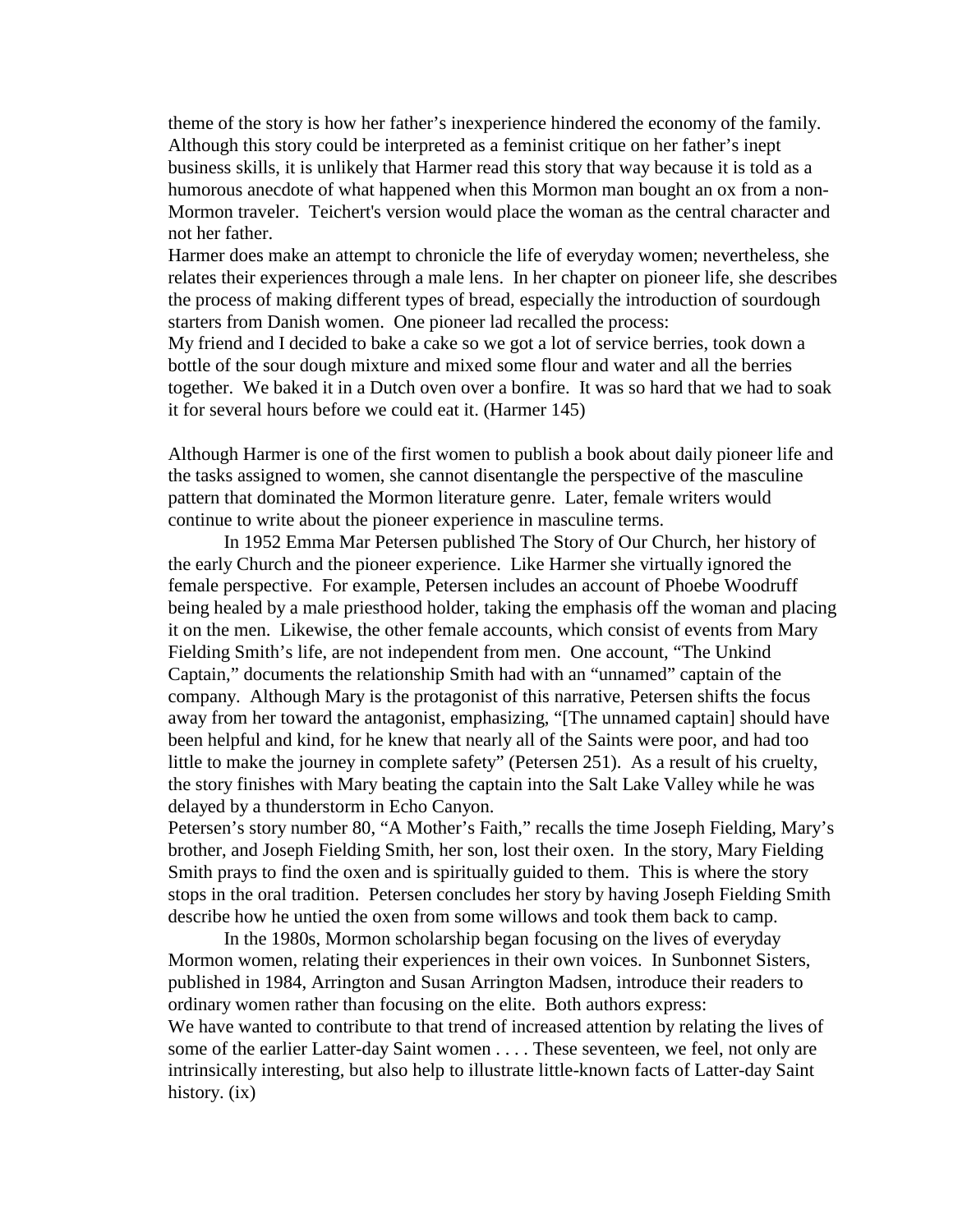Other scholars followed and are still writing about the experience of everyday Mormon women, choosing to represent a more accurate depiction of Mormon life. Recently, the Joseph Fielding Smith Institute for LDS History compiled some selections from The Women's History Initiative Seminars (2003-2004) in New Scholarship on Latter-day Saint Women in the Twentieth Century (2004). Not only does this book contain research on the lives of pioneer women, but scholars are also directing their attention to LDS women in the twentieth century and throughout the world. Additional works include: Women of Covenant: The Story of the Relief Society (1992), Mormon Sisters: Women in Early Utah (1997) , and the Worth Their Salt Series (1996 and 2000) and more continue to be published. These recent publications illustrate Teichert's progressive thinking in her painting. She was painting about the experience of ordinary nineteenth century Mormon women fifty years earlier than academic scholars.

Teichert as a Mormon Historian

First and foremost, Teichert celebrated the extraordinary contribution of ordinary pioneer women, as evidenced by her many paintings. For her, they were "tall, strong, capable and in control of their own experiences" (qtd. in Doss 237). Indeed, Teichert personally witnessed this strength in her grandmother, who raised nine children and managed the family farm when her husband contracted tuberculosis (Doss 237). She rejected the malebiased genre of Church-approved and endorsed historical accounts when she told Henri that no one had told the Mormon story to her liking (Gray vii). So she undertook to create a different version of Mormon history, one that celebrated the contributions of ordinary people, particularly women. Teichert began her series in 1920 and continued her work until 1950. Rather than turning to the sanctioned histories of the Church hierarchy, Teichert sought her sources from the rich folk narratives of her family and friends.

 Teichert believed in telling stories. Indeed, from her childhood, her life was filled with the stories of her pioneer ancestors. She lived with her grandmother Minerva Wade Hickman, for whom she was named, who would tell her stories about her experiences crossing the plains (Wardle, Murals 8). Teichert believed that her pioneer ancestors, as well as other pioneers, left a legacy that she felt needed to be told and continually retold.

 If Teichert had written these narratives instead of painted her feelings about Mormon history, Thomas Alexander would classify her as a venerable historian. Her art reflected her belief in divine approval and assistance for the Mormon pioneers, which echoed the work of John Trumbull's Signing the Declaration of Independence (1786- 1797) (Fig. 4). Teichert believed in the theological concept of Zion, a place where the righteous saints would gather and build God's kingdom. For her, Zion was in the US West, and its antithesis, Babylon, was the rest of the world. Her paintings echo Brigham Young's assurance that in coming to Utah and gathering with other Latter-day Saints, God delivered them from Babylon (Wardle, Pageants 76). Or, as a LDS hymn states, "in Deseret's sweet, peaceful land – On Zion's mount [meaning Utah] behold it stand!" (LDS Hymnbook 5). Teichert heard these messages throughout her life from her grandmother,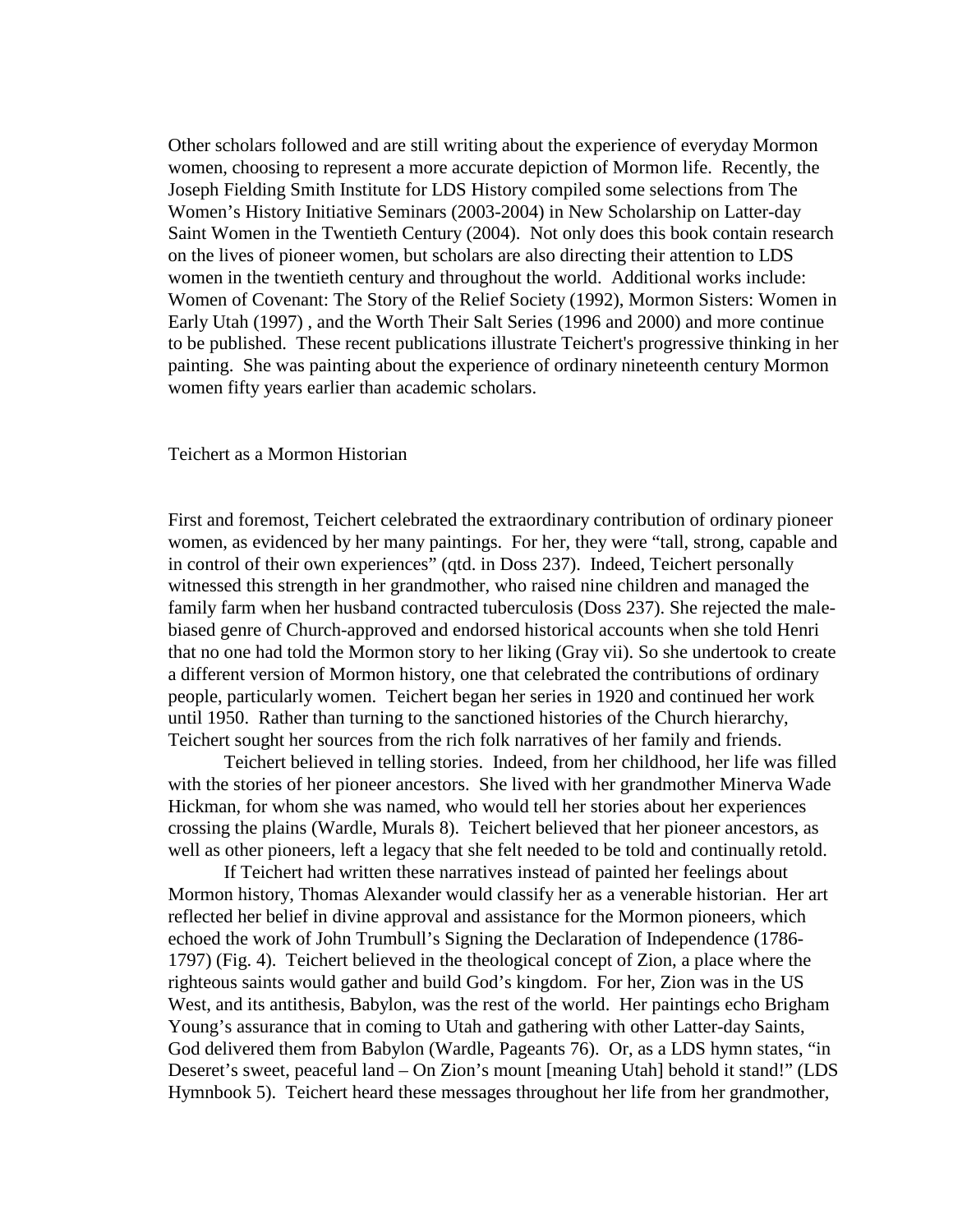church leaders, and neighbors. She internalized them and captured them on canvas (Wardle, Pageants 77).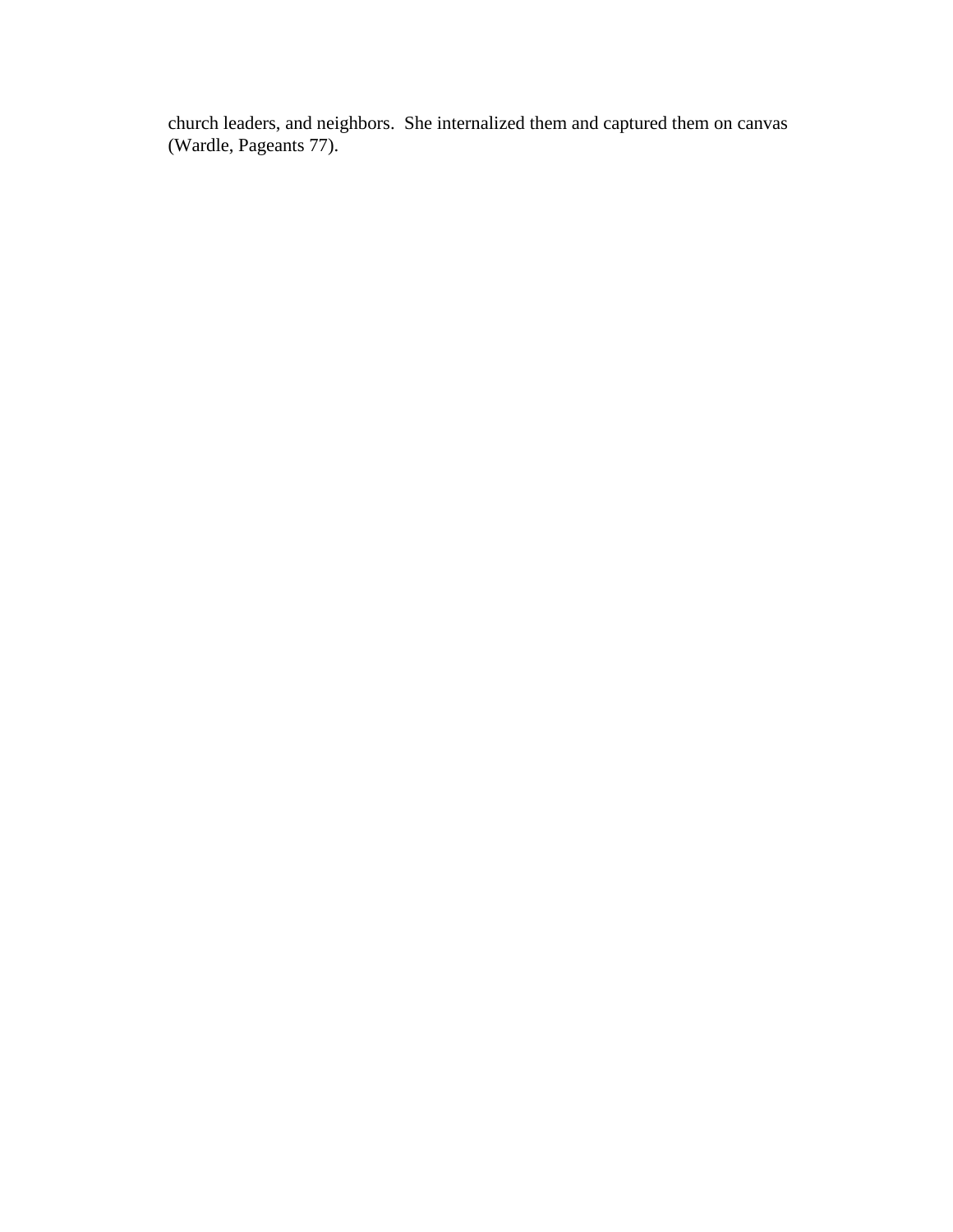Figure 4. John Trumbull, "Signing of the Declaration of Independence." (1786-1797). Capital Rotunda.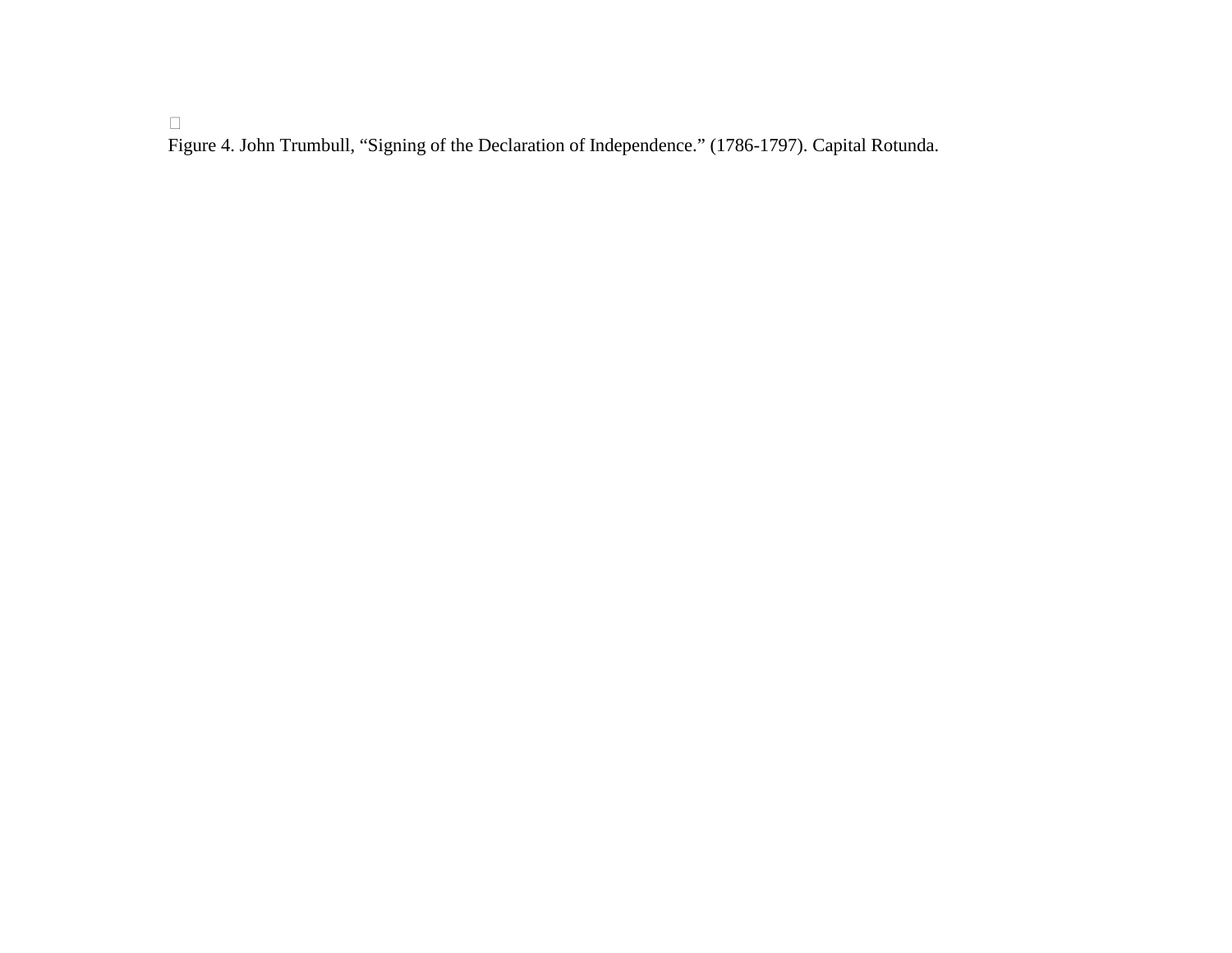#### CHAPTER 3

VISUALIZING THE ORAL: THE PIONEER TREK ACCORDING TO TEICHERT We must paint the great Mormon story of our pioneers in mural decorations so that "he who runs may read." This story thrills me, fills me, drives me on . . . We'll tell our stories on the walls. – Minerva Teichert, 1948. (Davis, Gallery 5)

 "Tradition is most alive by talking about it," observed William A. Wilson; for Mormons, especially during the early twentieth century, much of their talk consisted of retelling the narratives of their pioneer parents or grandparents (Wilson 307). Teichert noticed that there was an inconsistency with written narratives of the pioneer experience, which did not coincide with the oral stories she heard as a child; most specifically, they omitted the contributions of women, so she created a public dialogue featuring pioneer folk tales in her pioneer panorama. She was a granddaughter of Mormon pioneers who walked from Winter Quarters and a niece of a Mormon Battalion soldier (Oman 55). By the 1930s when Teichert began work on her pioneer panorama, Mormons had celebrated the heroism of its Utah founders for decades through oral stories and church-sanctioned accounts and festivities. In fact, pioneer representations in art, drama, literature, and public display galvanized Teichert's generation as Mormons celebrated the centennial of the pioneer trek by focusing on moments of great valor and charm while neglecting or forgetting past embarrassing moments (Eliason 18). This tradition of accentuating the positive while omitting the negative is found in the oral narratives of early Mormon pioneers in Teichert's artwork. For instance, never does she paint the physical strain and death that was part of the pioneer journey.

 Davis Bitten observed that "most of us are not historians"; therefore we process our history ritualistically, and Mormons are no exception (Bitten 183). In studying cultures that lived in the American West during the late nineteenth and early twentieth century, Stegner noted that Mormons did not preserve their history through ballads as did most other U.S. Western groups (Stegner, Mormon Country 142). Although there are some ballads, most Mormon folk narratives were passed down orally in families and amongst friends. Narratives that are printed—usually second-hand accounts—were approved by Church leaders who held a monopoly on printing in Salt Lake City and the Deseret Territory.

In order to make her messages accessible to her audiences, Minerva Teichert coded her paintings. Folklorist Joan Radner explains that a code is a symbol that has predetermined meaning for members of a group (5). Teichert leaves visual clues for member and nonmember audiences, as well as male and female audiences, specified for the message she is trying to communicate for each group. Often these codes are based on a culture's folk beliefs and ritual, which can pose challenges in interpretation for outsiders.

 "Folklore is a science which is too much neglected—the science of the commonplace … It is taken so much for granted that we fail to see its deeper implications," remarked Austin E. Fife, a folklorist who studied Mormon folklife in the 1940s and 1950s (Fife 1). Teichert felt that the folkloric accounts of Mormon pioneers more accurately reflected a democratic version of the pioneer experience and Church history than church published narratives of the past. She believed there were only two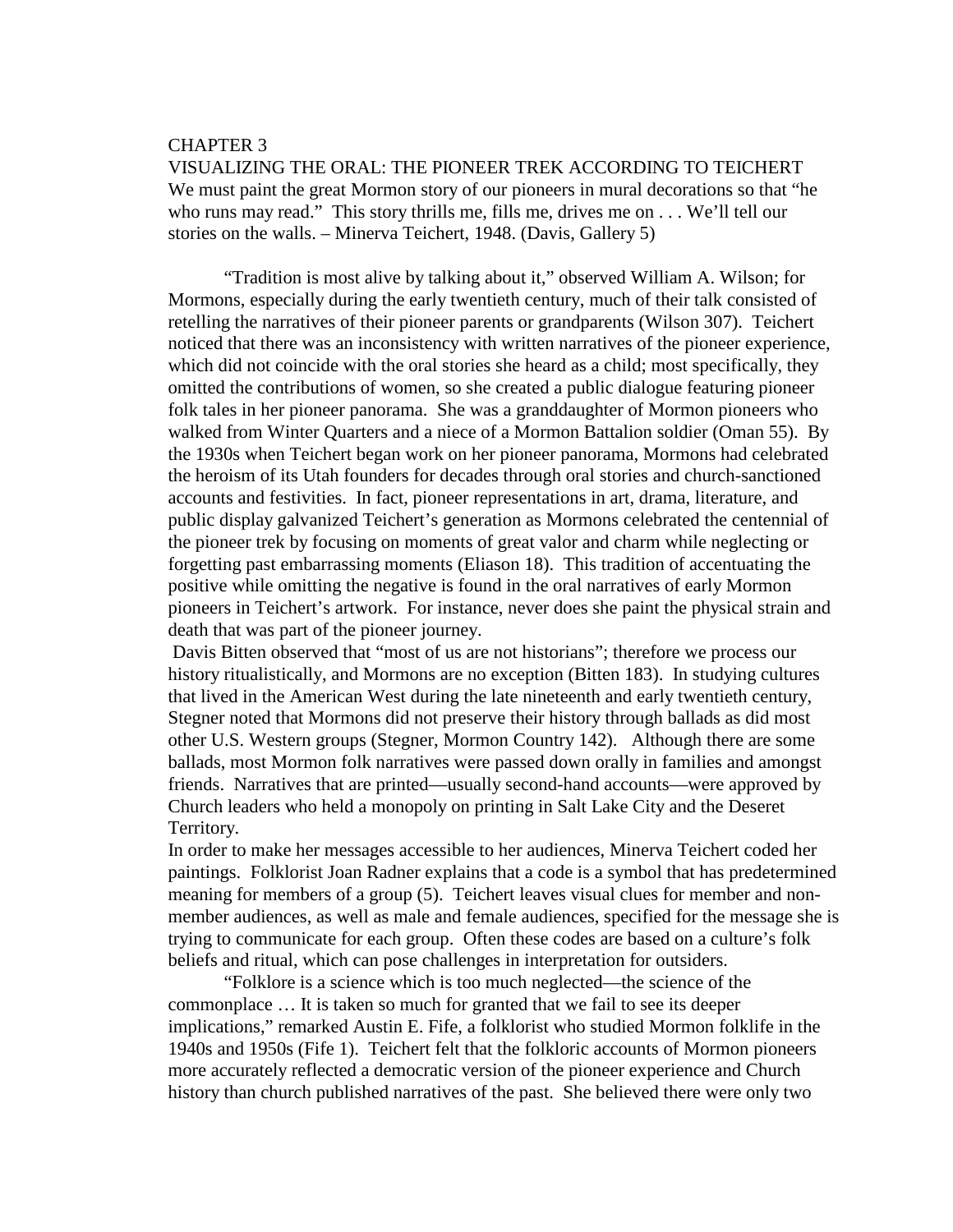reasons to paint, to create something beautiful or tell a story, and she wanted to tell the stories her grandmother and other women told her (Davis 3). Her son Fredrick Turner explained that telling the story "governed everything [his mother] did" with a painting (Frederick Teichert). Another son Hamilton confirms this when he explains to Richard Oman that her purpose in painting was to tell a story and not to depict a mood or feeling (Hamilton Teichert). Jan Shipps observed that the ritualized versions concerning the history of the Mormon trek west have been vital to the continuing life of Church members because Mormons simplify their history, allowing the narratives of individual pioneers to be incorporated as their own, creating a powerful bond of group cohesion (Sojourner 225). Teichert's renders these narratives in an accessible way for her audience. Because her paintings lack artistic detail and are free from extraneous figures the eye focuses on the content of the story. Her paintings also echo the ritualized accounts of the Mormon pioneer trail. Thus these narratives create meaning between artifacts and art, past events, and often start in the beginning, which for Mormons living in the West began with the pioneer exodus from Nauvoo or Europe. Telling these narratives, orally or in paint, offers the audience a glimpse into Mormon thought and action.

Unlike the printed accounts of the Mormon pioneer experience, Teichert's work captures the ritualistically processed history that lay Mormons know and celebrate each year on Pioneer Day, July 24th. By visualizing the narratives that Mormons were familiar with, she was perpetuating the shared history among Mormons and later to non-Mormons in her works. Thus her works offer a unique glimpse into the folkloric elements of the Mormon pioneer experience. Teichert captured one experience in the narrative of Mary Fielding Smith, her only elite Mormon woman, in her first pioneer painting "Not Alone."

#### Not Alone

 For her first pioneer painting Teichert was paid to paint an elite Mormon woman, yet she attempted to render her in such a way to draw attention away from her celebrity status to make the painting accessible to non-members while focusing her visual remarks about the Mormon belief of divine assistance on the pioneer trail. Mary Fielding Smith began the pioneer trek in 1848, traveling in the Heber C. Kimball Company (Corbett 226). Her company consisted of the family of her sister Mercy Fielding Thompson and her brother Joseph Fielding; in total her group had seven wagons, four yoke of oxen, some cows and calves, two women, dozens of children, and one man (Corbett 228). This was hardly the ideal situation for any pioneer family, let alone a single woman; yet Mary refused to wait for her circumstances to change and began moving her family west. Others in her company were concerned about her family and their scarce resources. The company captain, Cornelius Lott, even suggested that she remain behind until she could gather enough resources to support her family for the long, arduous journey-this sensible suggestion would villify him in the oral narratives. According to her son, the prophet Joseph F. Smith, Mary refused and offered the captain a challenge that she would beat him into the Salt Lake Valley, which she did on September 23, 1848.

Mary's journey progressed smoothly until her group reached the midway point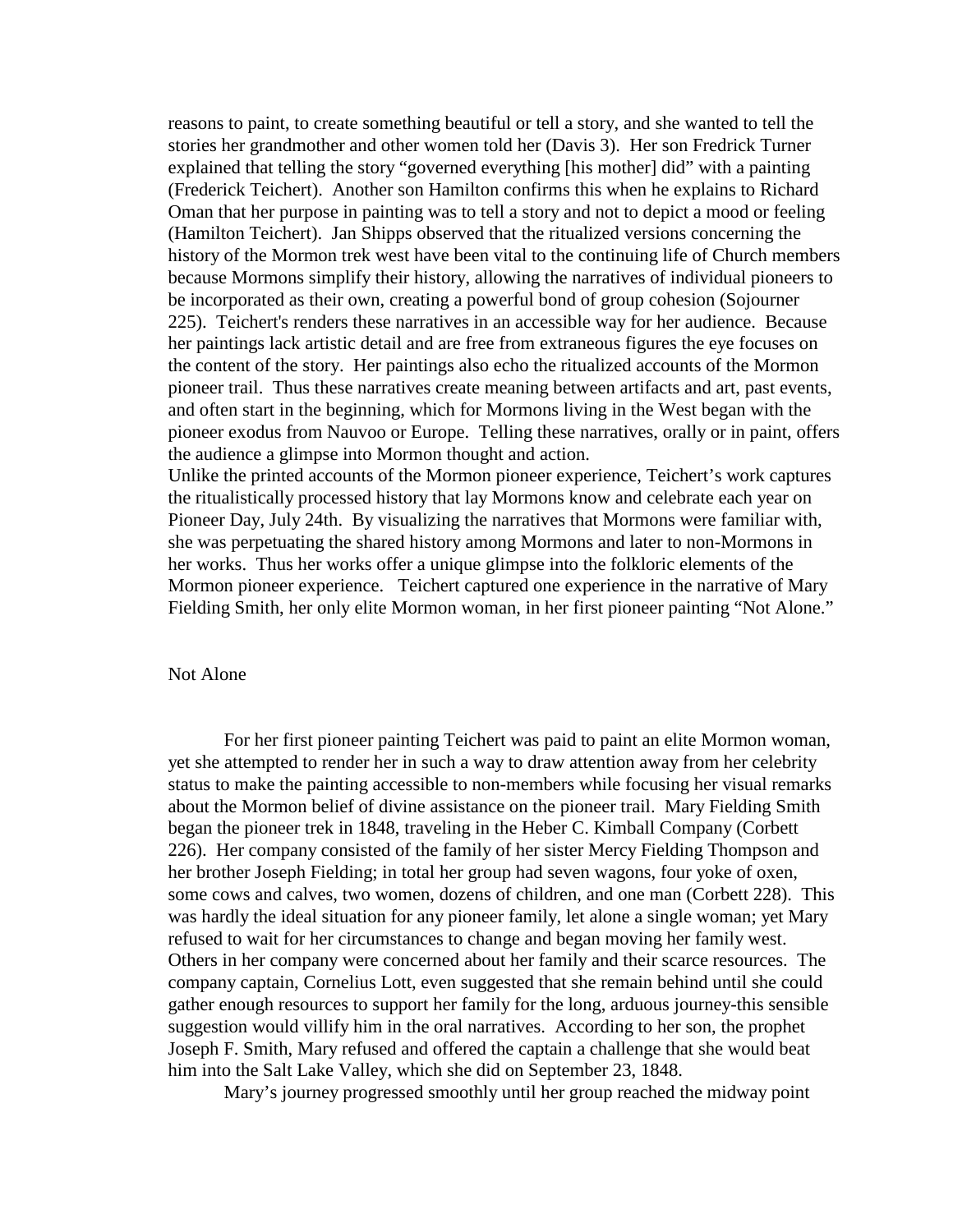between the Platte and Sweetwater rivers when her best ox, for no apparent reason, fell down sick. Her brother Joseph and other members of the camp believed that the animal would shortly die, leading to a severe delay. Mary retrieved some consecrated oil from her wagon, an ingredient Mormons use to bless their sick, and petitioned her brother and James Lawson to administer the oil to her animal and to bless it. The men were hesitant, this type of priesthood blessing having not been performed on an animal before, and they were unsure if such a request was appropriate; however, Mary convinced them and they blessed the animal, anointing it with the oil asking God to heal the animal. Shortly after they finished, the ox rose, and they continued their journey with the rest of the company (Corbett 236-237). Mary's story is one of hundreds that illustrate the Mormon belief that "[God's] angels shall go up before you, and also my presence, and in time ye shall possess the goodly land" (D&C 103: 20).

 In the folkloric versions of this account, the story has Mary healing the oxen by placing her hands on the animal's head and praying to God to heal it. There are two variations of the story; in the first Mary used the oil and blessed the ox herself by placing her hands on its head; in the second Mary just prayed for the ox to be healed and it was (Anderson 3). The latter version was used in the LDS Church's video production Legacy, a video that was made to introduce church history and beliefs to visitors at Temple Square. Both versions exclude the men who blessed the ox, highlighting Mary's faith and God's benevolence as the contributing factors in the miraculous healing (Anderson 11). Yet, in reality Mary did not perform this healing action alone.

Although this is a familiar folk narrative, Teichert alters the story in her painting by completely omitting any reference to the sick oxen and miraculous healing. Instead, she highlights the moral of this folk narrative in her work to assure viewers that God can and will help anyone who needs his assistance. This folk narrative has been perpetuated, and continues to be perpetuated; Church education classes, called Seminary, teach Mary's story to teenagers when they are studying about church history because it reinforces the Mormon belief that God will help you under any circumstance. Folk narratives about Mary Fielding Smith are used to assure women and young children that they can receive priesthood blessings and divine help when they cannot find a priesthood holder to administer such a blessing. The Doctrine and Covenants, declares, "The power of the lesser, or Aaronic priesthood, is to hold the keys of the ministering of angels" (D&C 170: 20). Young men are ordained to this priesthood at the age of twelve, with other ordinations happening at age fourteen and sixteen. By rendering Smith and her son totally alone, Teichert is instructing her audiences that God will not refuse needed blessings and help to those without a priesthood holder nearby. This story is not in any printed materials for teachers or any compiled history of the Church, yet Lavina Fielding Anderson and others vividly remember these lessons and interpretations from their seminary days (Anderson 3).

This painting originally hung in a chapel in Montpelier, Idaho and the subject matter was determined by the church members there (Wardle, Thesis appendix). One member, William Hyde, the local priesthood leader, had particular requests for the painting; he wanted Mary to be depicted in her hour of distress (when her oxen were ill) with the Lord's angels assisting her. He further instructed Teichert to "show in one glance the heroism and the faith of the Mormon Women" (Wardle, Pageants 30). Teichert observed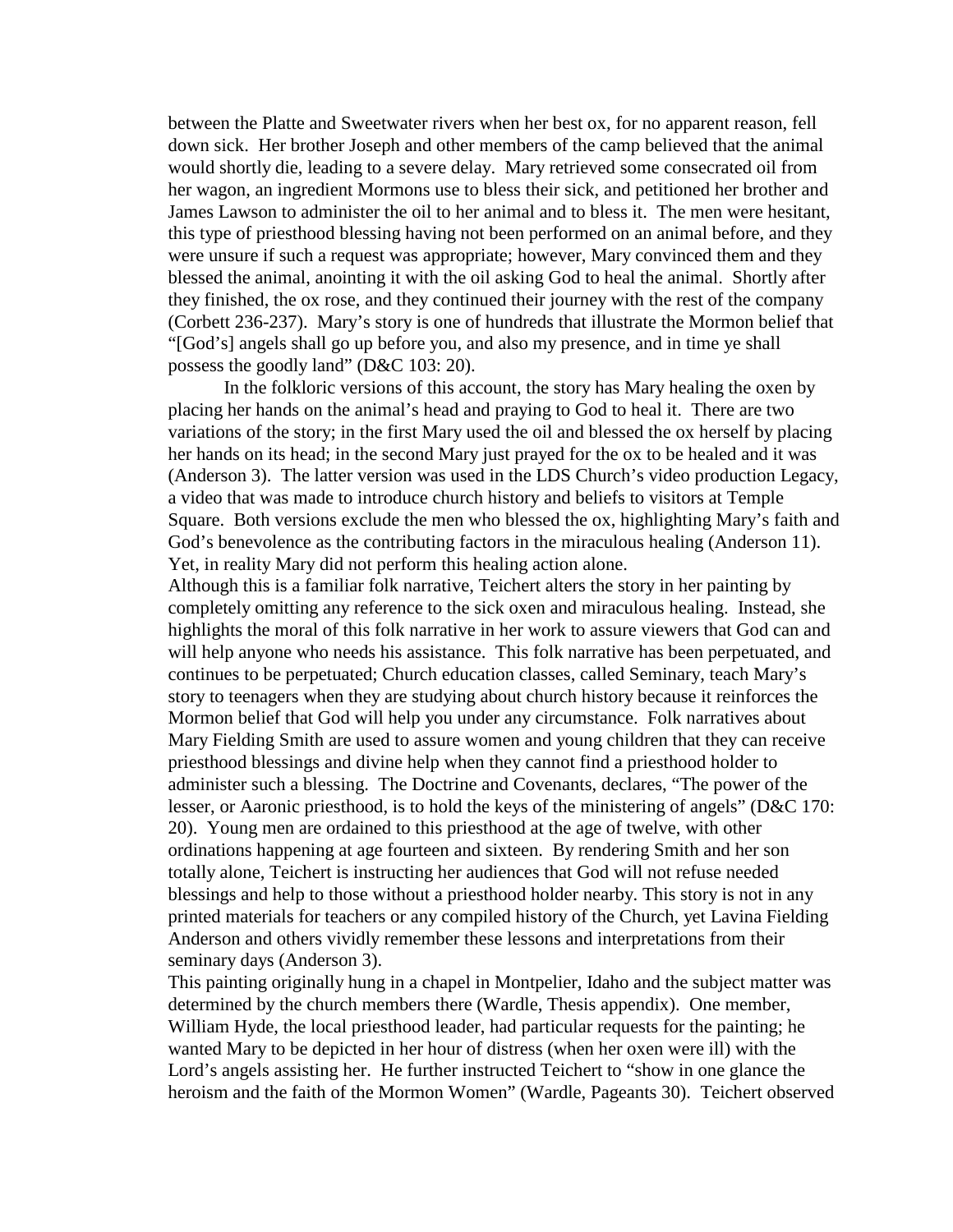this instruction throughout her painting career and would later create a panorama that celebrates Mormon pioneer women. Hyde insisted Teichert paint Mary with her ox and its miraculous healing; he suggested that Mary have "one hand resting upon the shoulder of the ox, accompanied by her young son Joseph F. Smith" and fewer than ten other people (Corbett 276). A widowed mother and her son would make an emotionally compelling picture by themselves, but Hyde wanted more; he insisted that Teichert portray them not alone but with some type of spiritual host assisting and protecting Mary on her journey as they traveled side by side. This, Hyde exclaimed, would be a visual representation of "the captain of the Lord's host" (Corbett 276). While Teichert did retain Hyde's direction of including a visualization of spiritual assistance, she omitted the reference to the ox, which she did not feel should be the focus of the painting; rather, she chose to depict divine help in a more dramatic way that would be accessible to all audiences, despite its initial location. Teichert wanted to educate all audiences about the Mormon pioneer experience. In fact, she was inspired to paint the series from her nonmember teacher Robert Henri. Reaching a wide audience could only happen if her paintings were hung in very public places, which was Teichert's original goal despite her patronage from a church unit for her first pioneer work.

In this painting, Mary Fielding Smith is the dominant character, her dark blue shawl contrasting the muted greens, blues, and browns of the Western landscape. Her arm is placed protectively on her son's shoulders as they walk together across a desert landscape. In order for Teichert to convey her message, it was imperative that she reduce the number of figures to two or less in her painting. If Teichert had painted the other members of Smith's company, especially her brother Joseph Fielding Smith, the ethereal protection would not seem as necessary due to the sheer number of other people available to help Smith. Additionally, Mormon audiences would see the man in the picture and assume that the angels are a result of the priesthood-holding brother's supplications. Teichert faced a particular problem in rendering the heavenly host that assisted Smith. Mormons believe that angels can have resurrected, corporeal bodies or those who have not yet been resurrected and are still spirit (D&C 129: 1, 3). If Teichert painted a physical angel of flesh and bone, non-member audiences would be unable to interpret that code because they may not have the theological background. Teichert would portray angels in this way in paintings intended solely for Mormon audiences in "An Angel Appears to Alma and the Sons of Mosiah" (1950-51) and "Peter, James, and John Restoring the Melchizedek Priesthood" (1934). In rendering her spiritual companions, Teichert makes the angelic host translucent, rendering them they same way photographers captured spirits in their photography during the mid-nineteenth century. Audiences were familiar with spirit photography images that were popular in the nineteenth and early twentieth centuries. They would know to interpret this military force as otherworldly, evidence of that which cannot be seen by the naked eye but must be shown with the help of a photograph, or in this case, artist. Thus in one painting, Minerva Teichert bravely and successfully visualized what Mormons believe and what other artists have not: that spiritual beings literally assisted Mary Fielding Smith and other Mormon pioneers during their trek west based on a common folk belief of The Three Nephites. Mormons have preserved the record of spiritual assistance pioneers received during the pioneer trek west in the written and oral historical record. Perhaps the most cited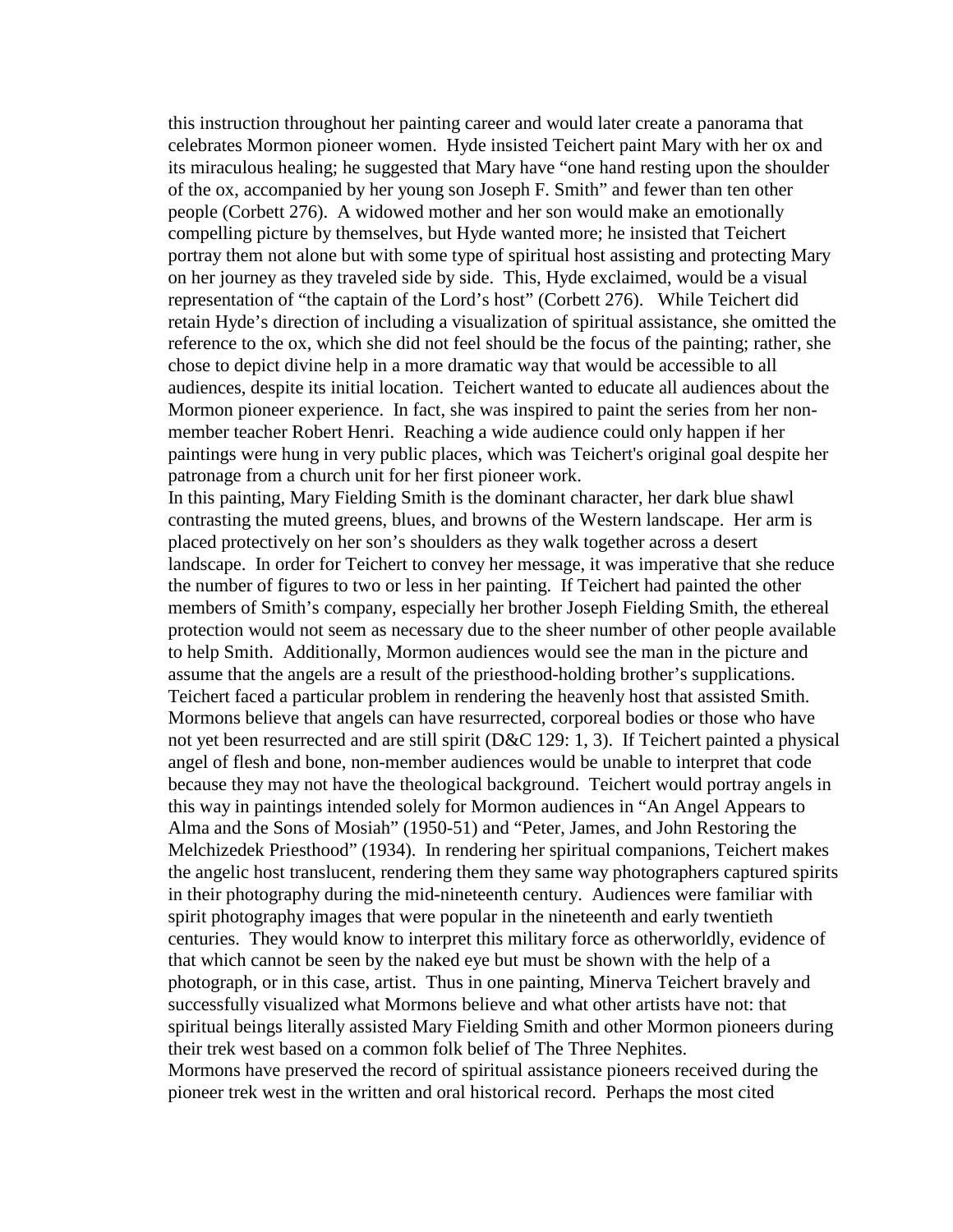experience was described by President David O. McKay quoted in a magazine article. An old man, tired of listening to Mormon leader's failings with the crossing of the Willie and Martin handcart companies, rose up and said:

"I have pulled my handcart when I was so weak and weary from illness and lack of food that I could hardly put one foot ahead of the other. I have looked ahead and seen a patch of sand or a hill slope and I have said, I can only go that far and there I must give up, for I cannot pull the load through it… I have gone on to that sand and when I reached it, the cart began pushing me. I have looked back many times to see who was pushing my cart, but my eyes saw no one. I knew then that the angels of God were there." (McKay 8)

While there are accounts of unseen physical phenomena such as this one in Mormon folklore, help usually comes in the form of three corporeal personages called The Three Nephites. Like the legend of John the Beloved and the Wandering Jew, The Three Nephites have their roots in scripture (Fife 5). In The Book of Mormon, a canonized book in LDS theology, there is an account of Jesus Christ visiting the inhabitants of the American continent and Nephites, the righteous people who lived on the American continent. During his ministry there, Christ asked his American disciples what they desired. Nine of Christ's American disciples responded that they wanted to speedily return to Christ's presence after their mortal ministry (3 Nephi 28: 2). Three kept their desire to remain on the earth until Christ's second coming to themselves; knowing their thoughts, Christ granted them their desire, saying, "Therefore, more blessed are ye, for ye shall never taste death; but ye shall live to behold all the doings of the Father unto the children of men . . . [until] I shall come in my glory with the powers of heaven" (3 Nephi 28: 7). Wayland D. Hand claimed that the lack of descriptive detail about these three personages allowed the multiplicity of narratives about these characters to develop (Hand 124). Because Mormons could project their personal experiences onto these three figures, there are several descriptions and narratives about them. Hector Lee has observed that The Three Nephites are the Mormon St. Christopher, protecting members from danger and guiding them to their destination (Lee 52). In his research, he has identified five areas where the Three Nephites appear: to save Mormon Elders (missionaries) from physical abuse, to offer protection from Indian molestation, to give directions to lost persons, to rescue a person in physical danger, and to offer physical help (Lee 53).

Teichert draws on this tradition of The Three Nephites in her rendering of angelic assistance in "Not Alone." First, she depicts this unit protecting Mary from physical danger, as evidenced in the wolf that is running out of the frame. Furthermore, these men are dressed in full military uniform with their weapons held upright and ready to use in a moment's notice walking alongside Mary and her young son ready at arms in case someone or something should come and try to molest or hurt them. Teichert references the Book of Mormon Nephite tradition by clothing these soldiers in the same uniforms she creates for her Book of Mormon figures in her Book of Mormon panorama. In comparing this painting to "Moroni and the Title of Liberty" (1930) (Fig. 5), both armies are wearing similar breastplates and helmets and are physically similar to the soldiers in "Not Alone", thereby visually anchoring them to The Three Nephite tradition and Book of Mormon characters. Having characters that resembled Book of Mormon serves two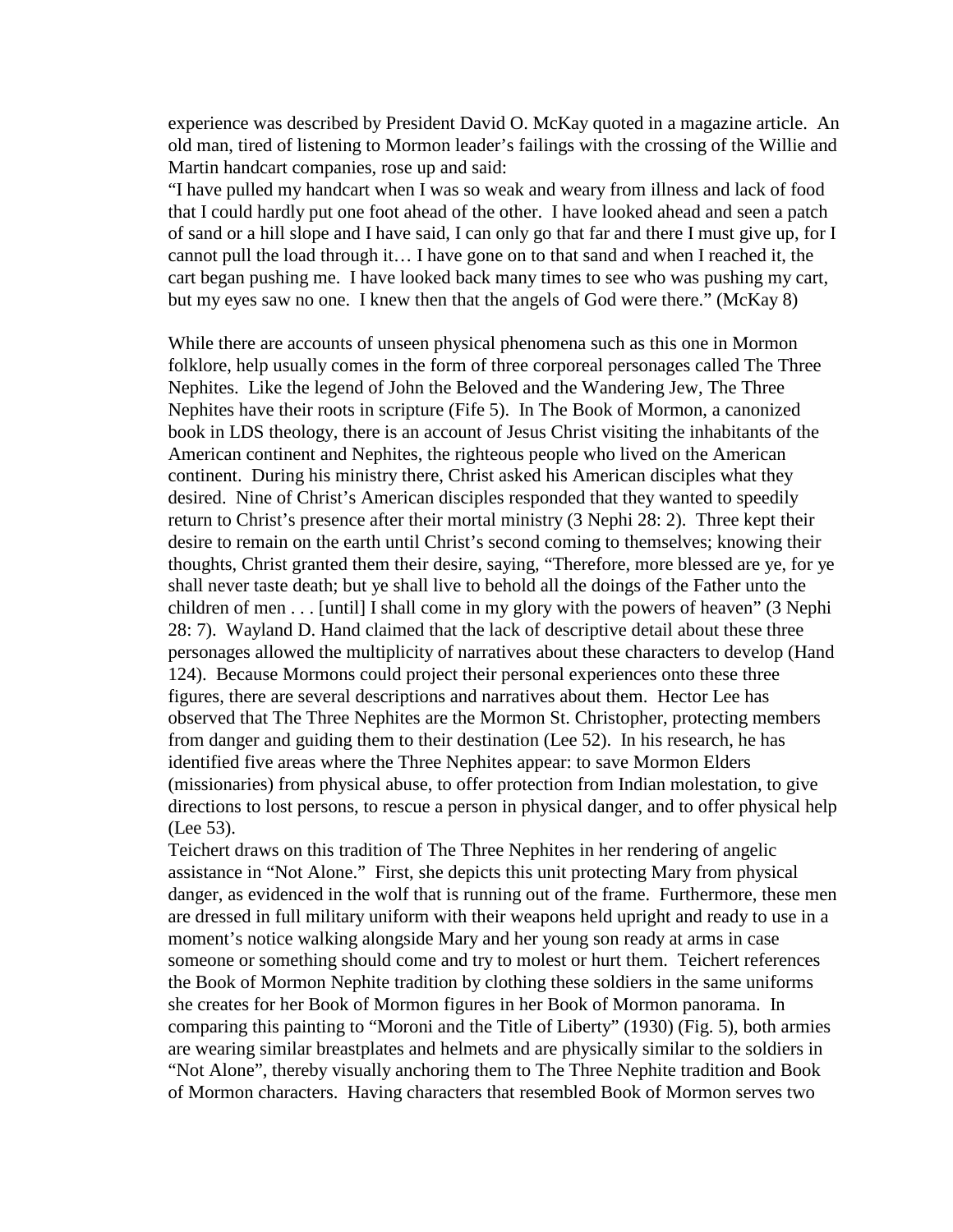purposes in Teichert's paintings. First, having a uniquely Mormon angelic host visually asserts God's approval for the LDS Church; if they were rendered in a traditional way Mary could be identified as any Christian woman. Second, having these figures wear Nephite armor allows Teichert to paint them in a way that harmonizes LDS doctrine with the folk narratives of "The Three Nephites." While in this painting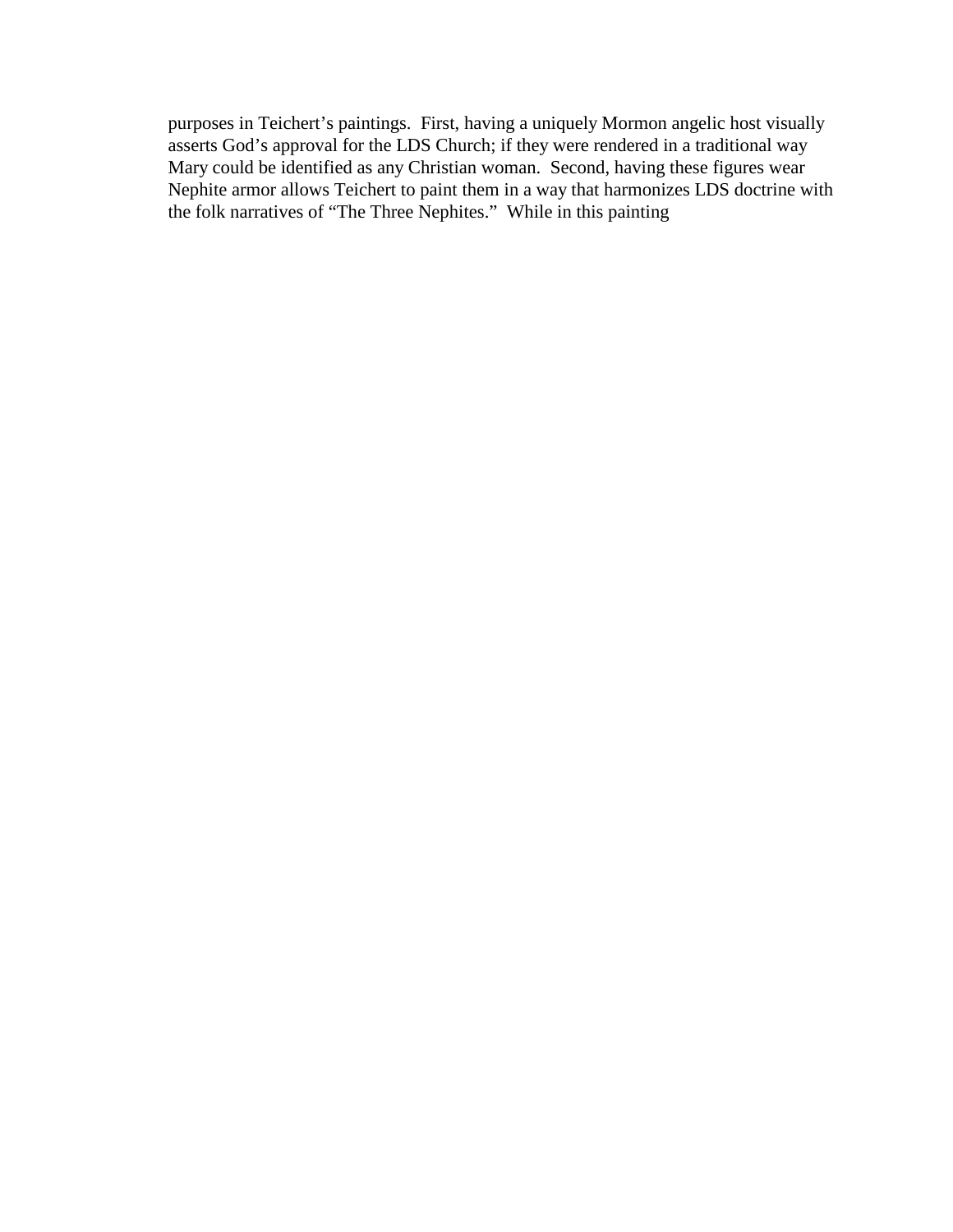Figure 5. Minerva Teichert. "Moroni and the Title of Liberty." 1930. Courtesy of the Brigham Young University Museum of Art. Used with permission.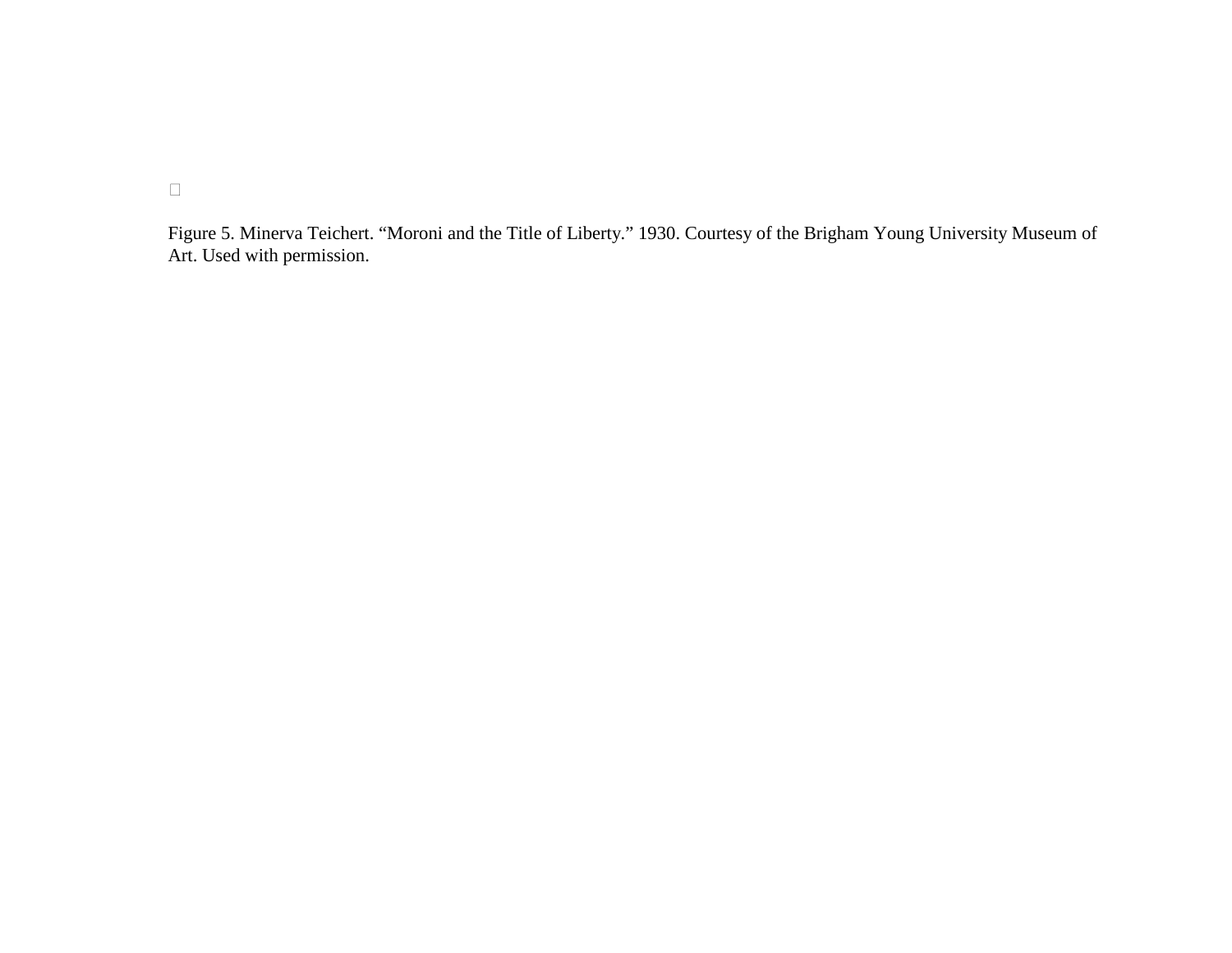Teichert shows a woman as a recipient heavenly assistance, in another painting "Miracle of the Gulls" (1935) Teichert develops her revisionist history of the Mormon past.

#### The Miracle of the Gulls

 Most church-sanctioned accounts of the pioneer experience feature men as the conduit of God's blessings, mainly because male members constitute a body of sanctioned and ordained church members. Yet there are accounts both in the oral tradition and in church publications where women have petitioned God for help and their prayers resulted in a miracle. One of these events in Mormon history is when California gulls saved pioneer crops by devouring an infestation of Mormon crickets. Men's accounts and women's accounts of this event differ, and Teichert is attempting to present a revisionist account – where male and female petitions are equally recognized by God-in her painting "Miracle of the Gulls" (1935). David B. and Brigham D. Madsen have labeled the "Miracle of the Gulls" event as the most prominent folkloric event in Eastern Great Basin history (Madsen 53). In a survey folklorists William A. Wilson and Jessie Embry found that this tale was the most familiar with college students in the late 1990s, indicating its current vitality and use (Wilson and Embry 93). According to traditional Mormon accounts, in 1848 a plague of black crickets (actually Anabrus Simplex or Katydids) swarmed farms and fields and devoured anything in its path; pioneers tried stomping on the crickets, drowning them, and other techniques to exterminate these pests but nothing seemed to work. It seemed as if the pioneers were doomed to starvation. Then, on June 9, 1848, pioneer diaries and stories record that legions of seagulls came and devoured the crickets; legend tells how once the gulls had gorged themselves on these pests, they would regurgitate their food into the Great Salt Lake and return to feast on more. A folk song titled "The Seagulls and the Crickets" written by an anonymous person and sung by L.M. Hilton, captures the essence of these oral accounts.

The winter of '49 had passed,

A winter of haunting fears,

For Famine had knocked at the city gates

And threatened the pioneers.

But spring with its smiling skies lent grace And cheer to the hosts within, And they tilled their fields with a new-born trust And the courage to fight and win.

With the thrill of life, the tender shoots Burst forth from the virgin plain, And each day added its ray of hope, For a blessing of ripened grain.

But lo in the east strange clouds appeared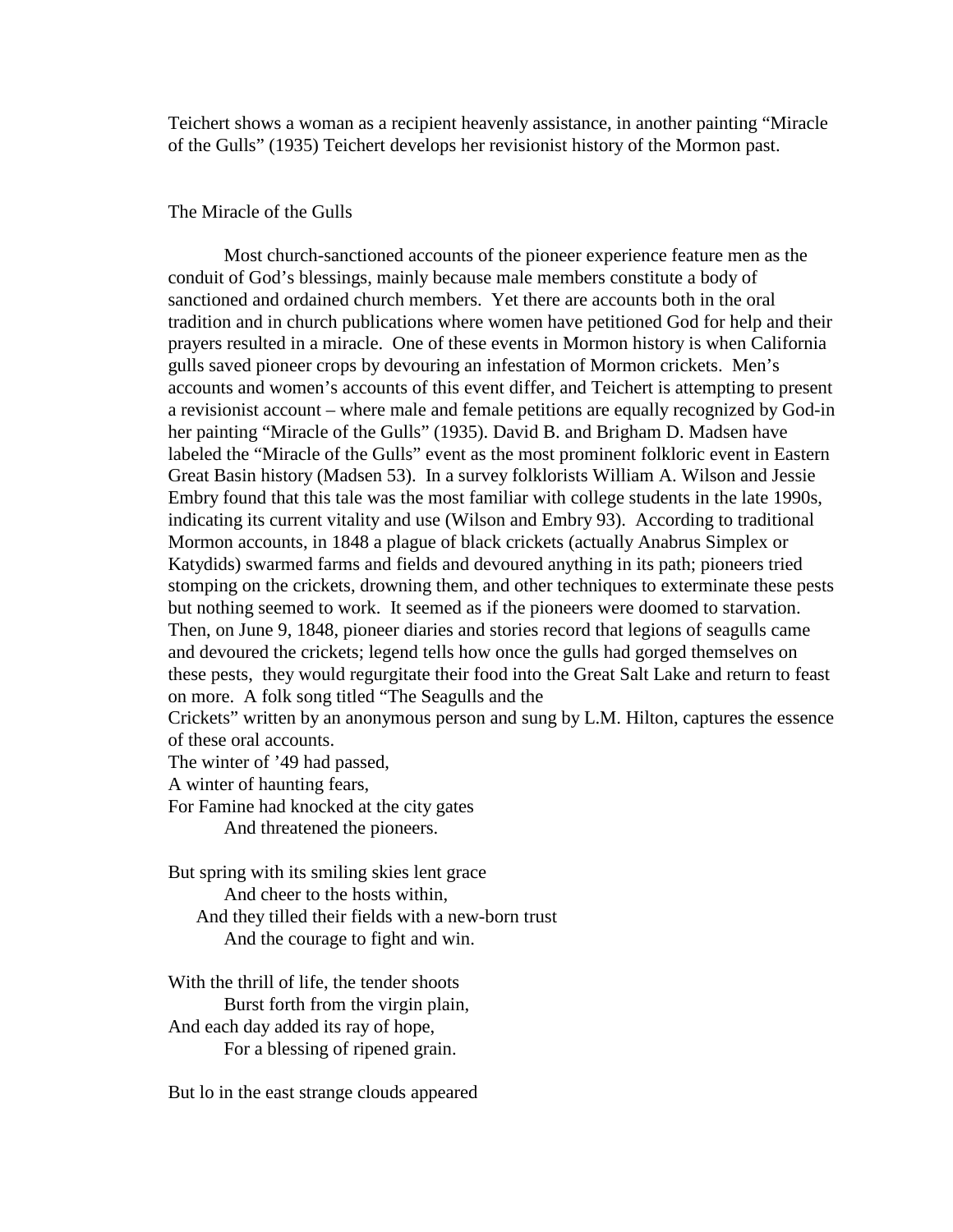And dark became the sun, And down from the mountain sides there swept A scourge that the boldest shunned.

Black crickets by tens of millions came Like fog on a British coast, And the finger of devastation marked Its course on the Mormon host.

With vigor that desperation fanned They battled and smote and slew, But the clouds still gathered and broke afresh 'Til the fields that waved were few.

With visions of famine and want and woe They prayed from their hearts sincere, When lo from the west came other clouds To succor the pioneers.

'Twas sea gulls feathered in angel-white, And angels they were forsooth. These sea gulls there by the thousands came To battle in very truth.

They charged down upon the cricket hordes And gorging them day and night, They routed the devastating foe And the crickets were put to flight.

All heads were bowed as they thanked their god And the reaped while the devil raved, The harvest was garnered to songs of praise And the pioneers were saved. (Fife, Mormon 235)

 Historians have argued that this account is inaccurate; William G. Hartley, a Mormon historian, noted that the seagulls were already in the area when the plague of crickets came, and they did not immediately purge the crickets out of Mormon fields (Wilson and Embry 110). David and Brigham Madsen remind readers that these crickets were a vital food source for the Goshutes and Shoshone. Although Madsen proposed that Mormons should have killed the seagulls and ate the crickets, Mormons did not look on the crickets as a means to sustain them through the winter (Madsen 54). Thomas Kaine, a non-Mormon politician who was friendly with Brigham Young, recorded that Mormons called these crickets "black philistines," and Anson Call, a pioneer, described one this way: "it has an eagle-eyed staring appearance that suggests the idea that it may be the habitation of a vindictive little demon" (Madsen 60). Later ornithologists would explain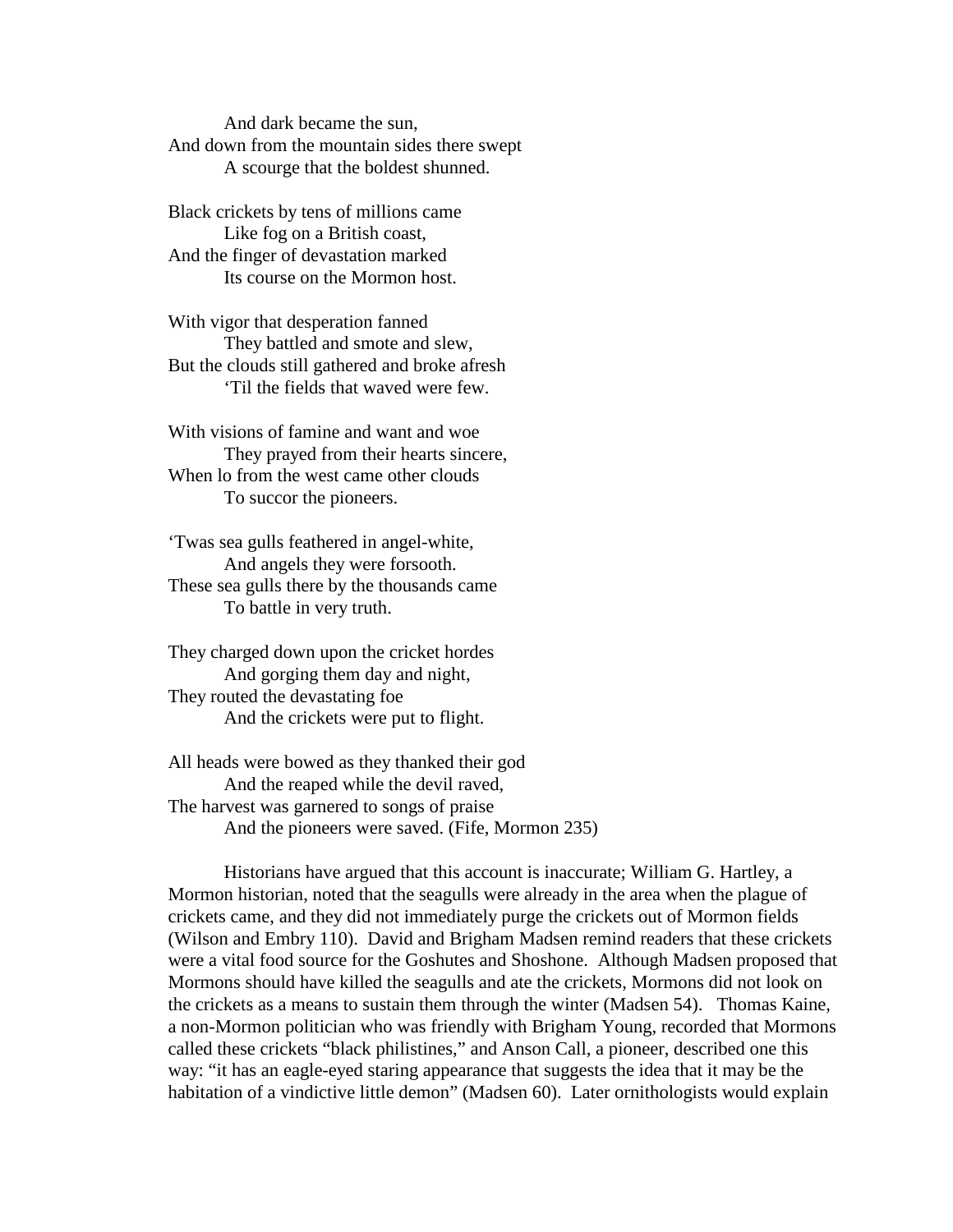that the seagulls were regurgitating the undigestible parts of the insects, not emptying their stomachs to create more room (Madsen 62). Yet despite the emerging scientific evidence against this miracle, Mormons continue to believe the legend. Wilson asserts that the legendary narrative of the Miracle of the Gulls is so universal in Mormon belief because it supports LDS theological beliefs in divine assistance and their religious worldview, especially in agricultural communities (Wilson 81). As early as 1848, reports confirmed that the seagulls were in fact preserving crops; that same year Orson Hyde, an apostle, declared the event a miracle in General Conference (Madsen 61; Roberts 333). LDS men acknowledged the miraculous seagull event though they tend to disregard the seagulls or minimalized their impact, but women's accounts of this event transform the seagulls into saviors. Mabel Harmer's recording of the event equates the "black hordes" of crickets with starvation until the "sacred bird" appeared to save [them]. Emma Mar Petersen shares these sentiments in her book as she recalls the "divine deliverance" from starvation (Harmer 124-125; Petersen 258). Although Preston Nibley does not even mention this event in his book Pioneer Stories, he does, however, record an account given by Orson F. Whitney, an apostle, in Faith Promoting Stories. Whitney's version labels the crickets as an "army of famine and despair" who were defeated by "white gulls," a representation of a battle between the "hosts of heaven and hell" (Whitney 27). Although Whitney uses vivid imagery and dramatic phrases, his account differs from female interpretation because the seagulls did not prevent hunger and want, as he bluntly states that after the gulls came there was "some suffering of hunger" (Whitney 28).

 Thanks to the efforts of Austin and Alta Fife, a handful of these oral accounts were preserved. Austin Fife interviewed Mrs. Annie P. Roberts on June 16, 1945, when she was eighty-five years old. Her account of the event of the seagulls follows: There was the grasshoppers (Mormon Crickets) came and stripped their fields. They came and were stripping their fields of all the grain that was ready for harvest. The grasshoppers just alighted overnight – they just made the sky black. Then the seagulls came. They came up and ate the grasshoppers in the fields, and then they would go to the lake and vomit them up, and come back up and eat more until they were all driven away … [If not for them the pioneers] would have starved. (Fife, Mormon 124)

Note how Mrs. Roberts concludes the event by stating that the pioneers would have starved and possibly died without the assistance of the seagulls. This differs significantly from the male perspective, as one pioneer man named John Smith reported this incident in a letter to Brigham Young in which he stated that it was the efforts of Mormons and seagulls that saved their crops (Madsen 61). Some of these efforts were very creative: one attempt was driving the crickets into ditches and burying them, others tried to keep them airborne by waving sheets in their fields, and others used rollers to smash the insects (Harmer 123). One particular method was to make a pile of straw to attract the crickets; once the pile was covered, a torch was set to it, burning millions of insects (Harmer 124). The Fifes also interviewed Judge Charles J. Scofield, a non-Mormon judge who presided in Utah during the late nineteenth century, on April 22, 1946, when he was ninety-three years old. His account follows:

Many people went out there and they scratched the soil and sowed grain. The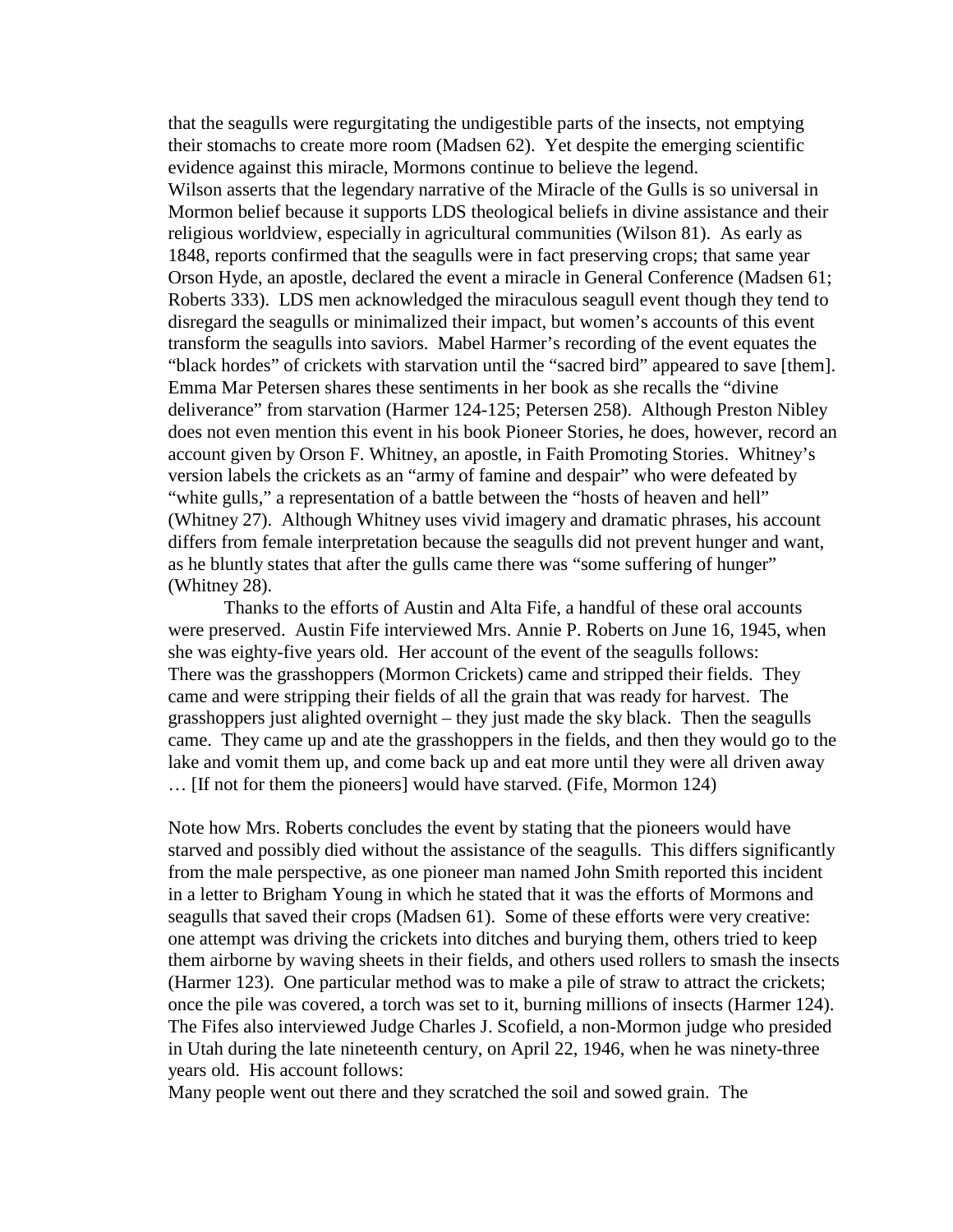grasshoppers came down and was about to eat up everything in sight. Brigham – Brigham Young – called upon the Almighty for help and the Almighty sent those gulls down there, and the gulls filled up on the grasshoppers and then went down and filled up with salt water at the Lake, and threw it all up, and then came back and filled up with grasshoppers again. (Fife 172)

The Fifes noted that "it was evident from Judge Scofield's manner that he did not believe the story" (Fife, 172). Yet, despite his disbelief, his story provides insights into a male perspective, particularly a non-Mormon one. Note that he credits Brigham Young, the church prophet at the time and male priesthood holder, for the appearance of the seagulls. Men's accounts of this event retell the event once and tend not to be passed down, but female versions were perpetuated throughout the nineteenth and twentieth centuries. In fact, during the Teton Dam Disaster in 1976, a LDS woman connected a modern gull miracle to the one that occurred in the 1840's. Mrs. H.C. Hansen recorded her experience in The Herald Journal, with her account reading:

Each day at dawn I hear the seagulls cry as they come to the fields between River Heights and Providence. I almost feel I should stand at attention and sort of say a little prayer for the safety of these our state birds. I recall my grandparents telling how the many crickets came in swarms which nearly darkened the sun. The gulls saved the crops for the Utah settlers. After the Teton Dam disaster and the flood waters had subsided, there were countless ponds and pools left where the mosquitoes had a holiday. The ponds were full of their larva and epidemics were feared from the mosquitoes. Then the gulls came … They lighted on ponds and pools and in a week all larva and mosquitoes were gone ... Miracles still happen. (Hansen, p. 3)

Because Mormon women have placed much emphasis on this narrative, it is very appropriate that a female artist should portray the folk tale that was preserved and used by Mormon women both in the nineteenth century and in the twentieth century.

 Because Teichert was a Mormon woman with access to the female version of these accounts, she could portray the narrative the way her grandmother and countless other pioneer women told the story. In "Miracle of the Gulls" (Fig. 6), Teichert paints a woman in a pink dress kneeling on the ground looking heavenward; her hands are outstretched in gratitude and supplication. She is surrounded by two women, two men, and one child who are kneeling with heads bowed in prayer; in the distance a neverending supply of seagulls head toward the group and surround the woman in pink,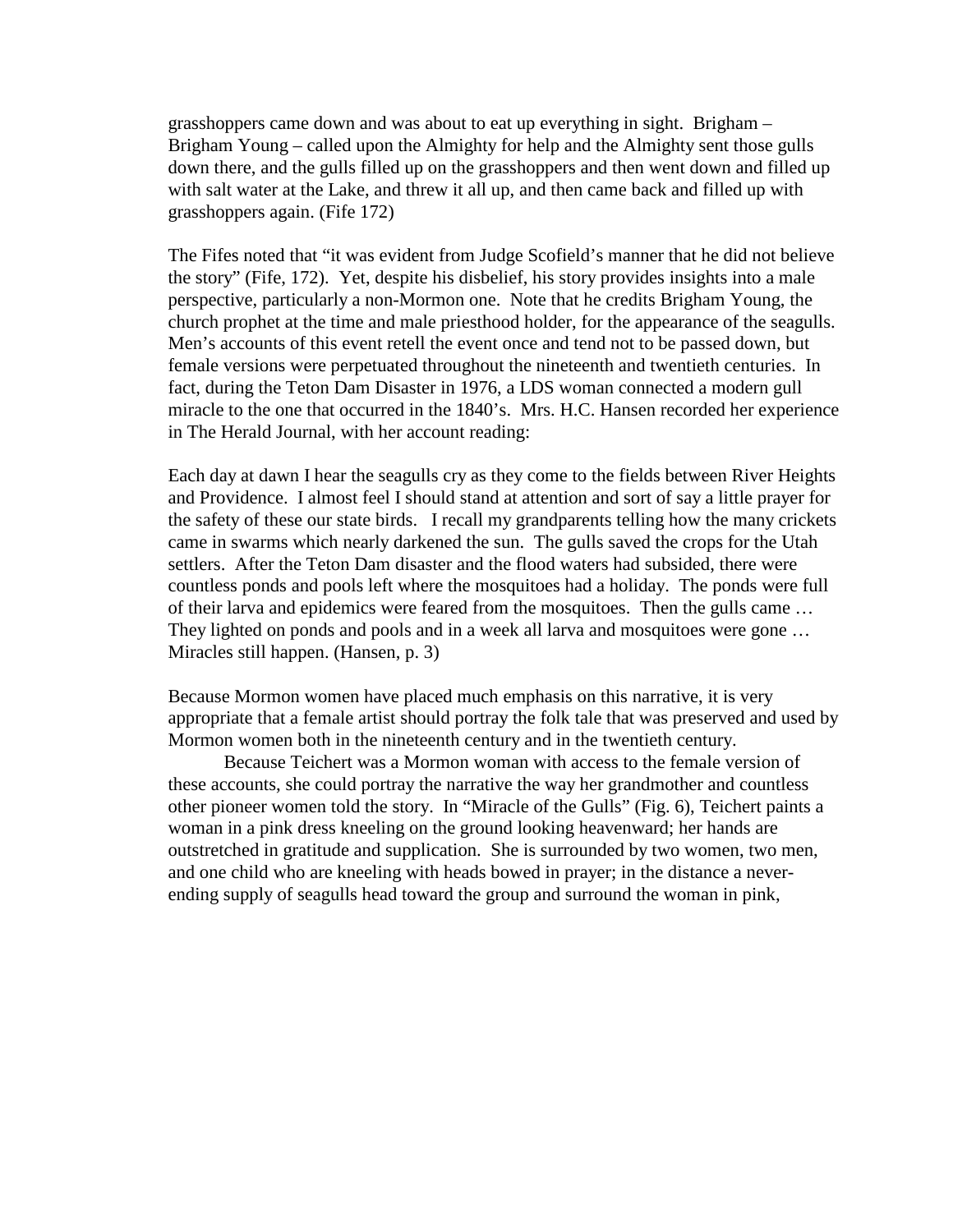Figure 6. Minerva Teichert. "Miracle of the Gulls." 1935. Courtesy of the Museum of Art, Brigham Young University. Used with permission.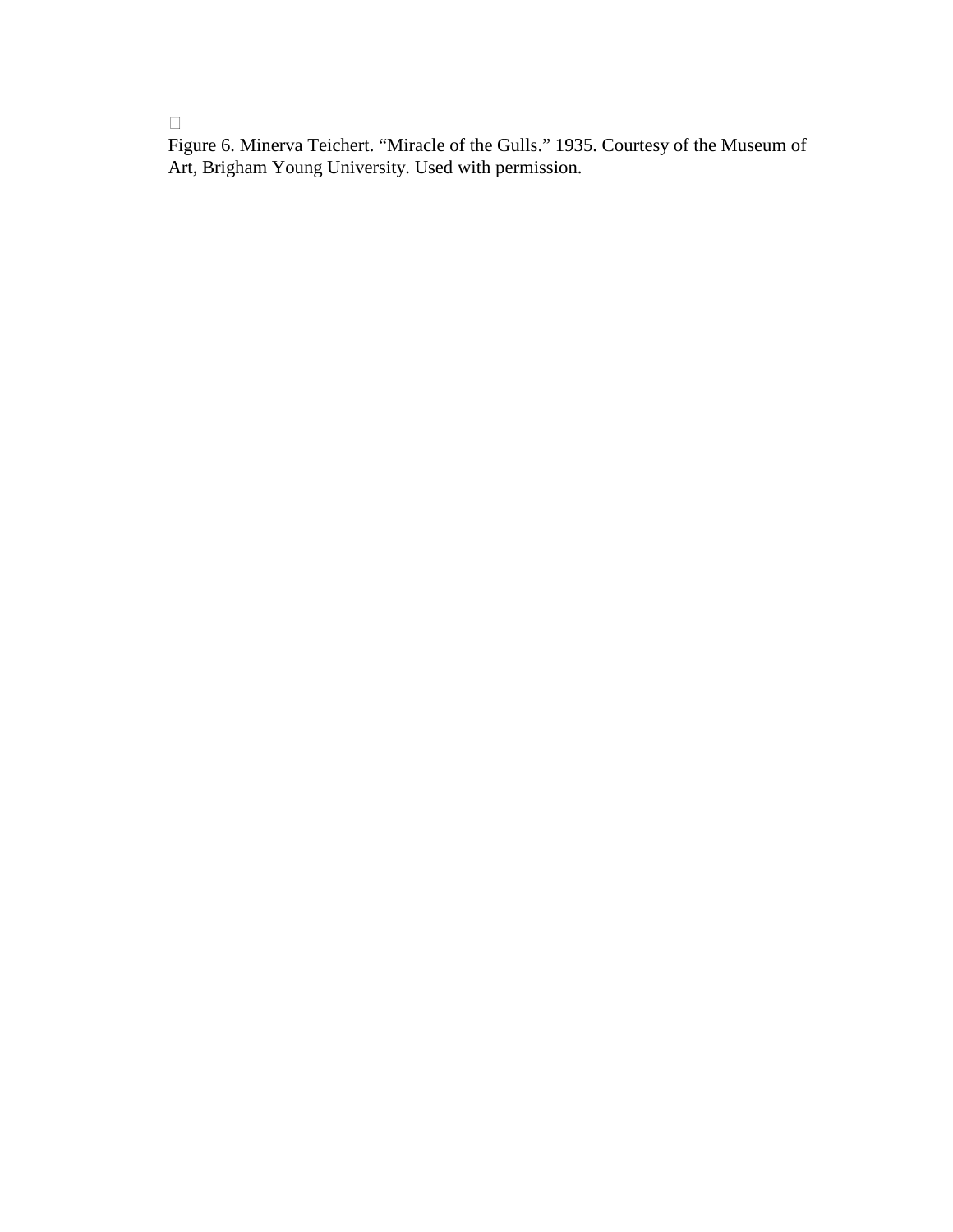framing her figure. She is not afraid of these birds, and they seem remarkably tame resting next to her, unlike a wild seagull who would be foraging for food. These birds also descend gracefully from the sky, mimicking angelic composure of other paintings. She does not paint the crickets, and she does not need to, because the seagulls, which represent divine assistance, are the central focus of the story. By not painting a plaguelike scourge, Teichert highlights the seagull's importance by having the woman point to the answer to her prayers, which are the seagulls landing next to her.

 Teichert's painting rejects the predominant view in Mormon culture by members and non-members that male priesthood holders are superior in spiritual matters to women, as in the case of Judge Scofield's account. Instead of painting Brigham Young or another member of the male church hierarchy, Teichert casts a woman in the heroine's role. Placing the woman in the center clearly anchors her as the focus of this painting and source of this miracle. Additionally, her pink dress is the brightest color of the painting, which places visual emphasis on the woman because the other character's brown clothing easily fades into the green grass background. This message was revolutionary, prior to this painting all visualizations for miracles in Mormon history painting featured men as the primary figures. For instance, the illustrations by M.E. Swensen in Emma Mar Petersen's book contain a predominantly male version of this event. Men are in the foreground with their shovels feeding the seagulls the crickets they had gathered while a woman watches their labor in awe; in the background more men are assisting the seagulls in destroying the crickets. Only four women are shown in this image and three of them are in the background, looking rather helpless. Teichert completely inverts this formula in an attempt to permanently replace Swensen's view about the event and Mormon women. By so doing she is claiming that both men and women are equal before God, and a woman's fervent supplications were, and can still be, answered in miraculous ways. Sometimes these prayers were for protection against Indians during uncomfortable cultural encounters.

#### Torn Between a Dichotomy: Teichert's Portrayal of Native Americans

 Minerva Teichert's stories about encounters with Indians came mostly from second hand accounts from an Anglo viewpoint and were embellished with her personal interactions with Shoshone men and women on the reservation near her house (John Teichert). As a result, her paintings represent the Mormon Anglo viewpoint that is found in Mormon oral narratives about their interactions with Indians. "There has been all the time, in the white American soul, a dual feeling about the Indian, . . .The desire to extirpate [him]. And the contradictory desire to glorify him," remarked D.H. Lawrence (Lawrence 40). Angela Cavender Wilson has observed that nineteenth century versions of American Indian history have been composed with Anglo sources to create Anglo interpretations of American Indian history (Wilson 101). This holds true for Mormon accounts of Native Americans; some Mormon writers personally experienced conflict or war with Indians, such as their participation in the Walker War, Black Hawk War, and Bear River Massacre; most Mormon authors wrote about Indians as having distinct,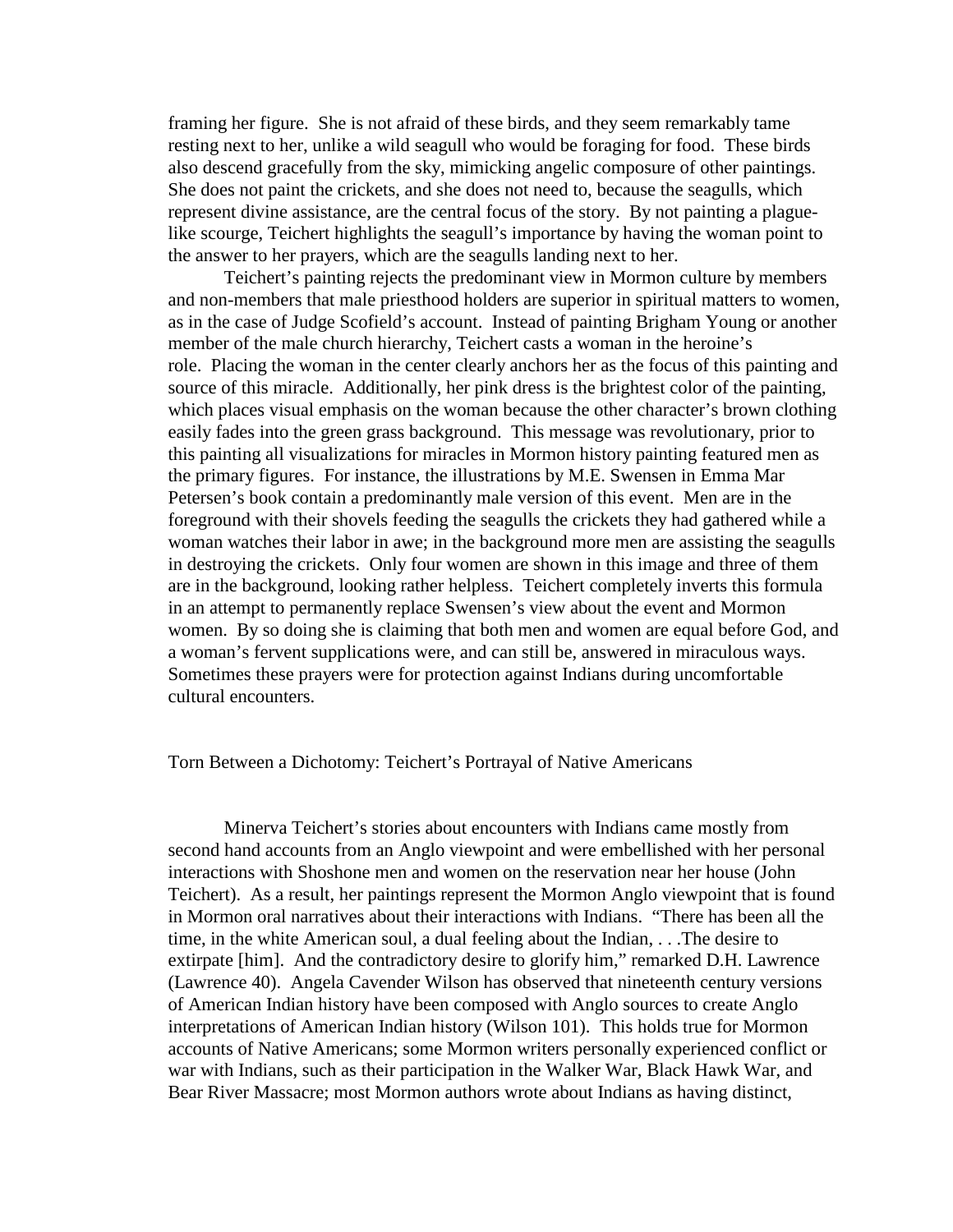curious cultures alongside their positive experiences with them, and most folkloric accounts follow this trend (Jones 31). These folk narratives align with Mormon theology. Joseph Smith taught that "The Book of Mormon is a record of the forefathers of our western tribes of Indians . . . and that the land of America is a promised land unto them, and unto it all the tribes of Israel will come, with [many] Gentiles" (Smith 13-14). Based on this revelation, many oral and written narratives conceal the hostile tensions between the two groups while highlighting the successes of pioneer tribal diplomacy, or as B.H. Roberts puts it, "the Latter-day Saint colonists . . . [could] not be otherwise [than] sympathetic towards their red brethren" (Roberts 365).

An underlying influence in most written Mormon narratives is to honor the courage and humanitarianism of pioneer settlers; at least that is the purpose of the archives of the Daughters of Utah Pioneers (Jones 25). There was no prescribed method of promoting pioneer heroes alongside opposing narrative threads that emerged with the handling of native peoples in Mormon territory; in these narratives Indians were either hostile or humorous curiosities (Jones 25). Yet even when Indians were hostile, most narratives record that these cultural encounters left pioneers a little worse for the wear, but not terribly hurt or damaged. For instance, one account has David Patterson Hunter, a pioneer from Scotland, being chased by Shoshone Indians; unable to outrun them, the Indians eventually grabbed him and started harassing him while they are looking for goods to take from him. During this process, his shirt came open and the Indians saw his garments (Mormon underclothing) and immediately apologized for the inconvenience, telling him that they did not know that he was Mormon (Hunter 5). He was shook up, but the only real damage that occurred was to his shirt, which was easily mended. The Hunter family retold this event as a story of Indian curiosity, not Indian hostility; in fact, my grandmother always laughed when she told me this story about her grandfather. These positive narratives of Mormon/Indian interactions later worked to promote Mormon/Indian relations in the twentieth century; during the 1940s the LDS Church revamped their missionary efforts to the "Lamanites" as well as instituting education programs, a trend Teichert personally witnessed (Pageants 157; John Teichert). Taking the advice of Alice Merrill Horne, a Salt Lake City arts dealer, to "make the Indian Noble" in conjunction with the church's renewed Indian efforts, Teichert omitted hostile narratives from her pioneer series (Davis 8).

 Romanticizing the Indian and Anglo-Indian relations is not solely a Mormon phenomena; during the 1930's when Teichert was painting and Horne was selling art, many artists were depicting the concept of romantic nativism (Melosch 39). Like Maynard Dixon, Teichert depicted "pure" Indians in an "undomesticated" landscape (Pageants 149). Additionally, many WPA section administrators, government employees who were responsible for commissioning artists for WPA projects, considered representations of Indian-white warfare taboo, and some works were even censored or abandoned (Melosch 41). These administrators were leery of socialist, communist, and other revolutionary and revisionist genres of history and politics, and this artistic atmosphere allowed Teichert's work to be accepted in the cultural mainstream because it followed this trend.

 In keeping with the Mormon tradition of Indians as Lamanites, Teichert does not visualize Indian warfare in her pioneer murals and only renders Indians in the "Noble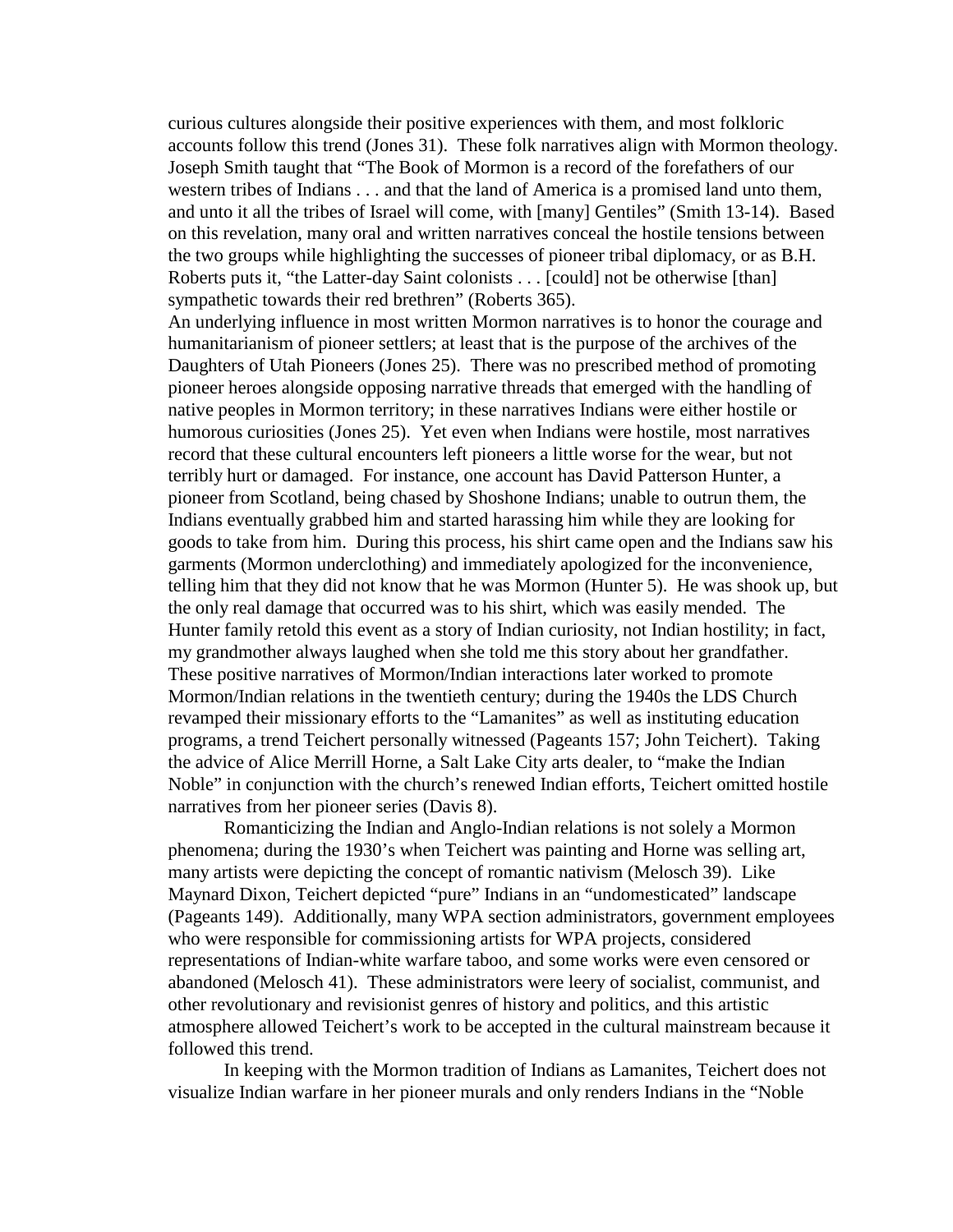Savage" or "Curiosities" genres. Later, during the 1950s, when she began painting for non-Mormon patrons, she visualized the stereotypical view of the American West with warring Indians to non-Mormon audiences, but never in a painting that includes Mormon pioneers, and she does not render them fighting against a white population. In "Sighting the Wagon Train" (1947) three Indians on horseback wearing headdresses rest on a bluff looking into the Salt Lake Valley; in the right quarter of the painting is a wagon train; these Indians are not armed with guns or arrows and their demeanor is neutral, neither hostile nor welcoming. The Indian in the front points down at the wagons, but it is not clear if he is merely pointing out the wagons to his companions, or pointing out a threat. By maintaining ambivalence, Teichert captures the uncertainty of both groups at initial encounters while shadowing the violent Mormon and Indian battles that took place in Utah during the nineteenth century.

 Teichert does depict some tensions in pioneer-Indian relations, some situations of cultural misunderstandings where no harm is done. Some paintings show pioneers being robbed by Indians, and one even depicts an attack. In all these depictions no bodily injury occurs where pioneer losses are minimal, which keeps with the oral narratives. In "Legend of the Golden Braids" (1940) (Fig. 7) a young girl is frightened when an Indian wearing little clothing touches her long, golden locks; she is startled and drops the buckets of water she was carrying while her face expresses pure panic. Teichert uses the term "legend" to define a classification of stories that relate to a particular group in much the same way people use the term to define an American West filled with cowboys and Indians. This body of this story is found in many pioneer accounts, thus Teichert may also have used the term in reference to other similar accounts. According to the story an Indian confronted this girl and repeated the word "gold"; he could not be distracted from the girl's braids. Eventually, an adult determined that this Indian was so fascinated with her hair color and wanted her braids; to appease him and prevent any possible hostility, such as a scalping, her braids were cut off and presented to him, and he quietly went away (John Teichert). Although Teichert was unable to simultaneously draw the happy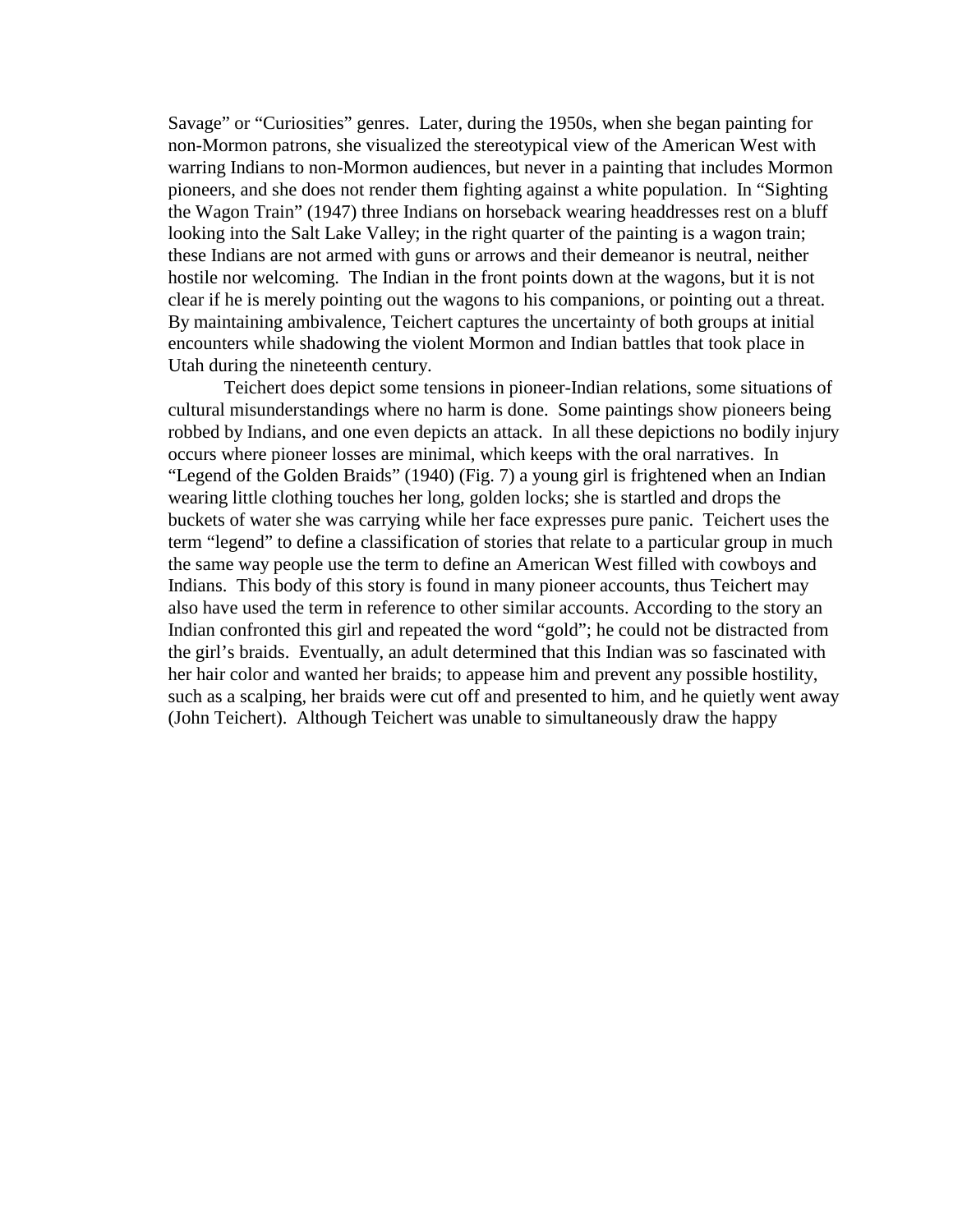Figure 7. Minerva Teichert. "Legend of the Golden Braids." 1940. Courtesy of the Museum of Art. Brigham Young University. Used with permission.

resolution and initial encounter, the title alerts the reader to the issue of the story – the curiosity with the braids, not naked Indian aggression.

Teichert experienced a similar situation in Idaho when she was driving a wagon through the Shoshone-Bannock Indian reservation on her way home. A drunk Indian noticed the items in the wagon and began pursuing her; not knowing what this Indian was going to do, she determined she should outride him until she reached a safe location on the reservation. Once she reached the middle of a town, other Native American men assisted her pursuer home, eliminating the threat to her safety (John Teichert). Her personal experience, as well as hearing oral stories of frightening encounters that ended happily with the Indian becoming a "wiser and better" person and the Mormon being left unharmed, influenced her depiction of Mormon-Indian relations. Teichert used these narratives to cast Mormons in a positive light, but also to illustrate Mormon beliefs about Native Americans that coincided with the popular view of the Noble Savage and benevolent settlers of the American West, paralleling the Mormon experience with other non-Mormon homesteaders and colonizers while making them less "other." When she did visualize disturbances in the Mormon/Indian relationship, she always depicted the Indians as the agitators who meddled with pioneer property. Occasionally in the oral narratives there are documentations of Indian stealing, particularly of livestock, and other petty harassments. In "Night Raid" (1941) (Fig. 8) Teichert depicts a case of robbery. In the foreground are two Indians wearing headdresses herding horses to a new location; wagons are placed in the background on a bluff, showing the audience the actual owners of these animals along with the title which makes it obvious that these horses have been taken. Although the pioneers have suffered a loss, the painting does not depict any human violence, such as a

Figure 8. Minerva Teichert. Night Raid. 1941. Courtesy of the Museum of Art, Brigham Young University. Used with permission.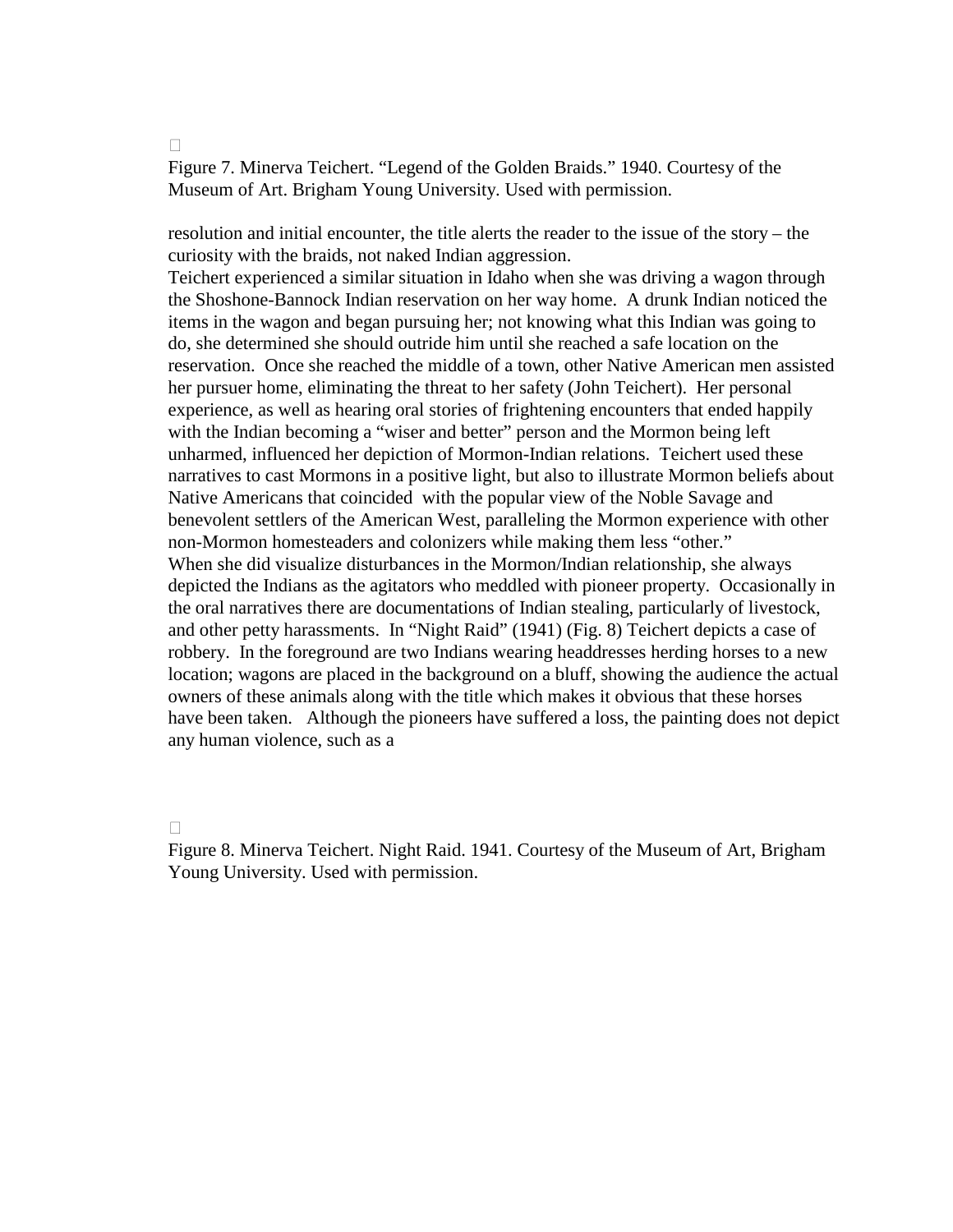Scalping, which could have made this incident much worse. Additionally, neither Indian has a visible weapon and both appear to be unarmed, suggesting that no one was hurt or killed in this round-up. Teichert also depicts Indian harassment in her painting "Indian Attack" (1941), where one Indian in the background is charging two wagons. Each wagon is racing away from their known lone assailant, although other Indian attackers may be cropped out in the distant background. Yet this scene is not as alarming as the title suggests; first, there is only one attacker in the painting and second, he is the smallest figure, illustrating the damaging impact he can have on these two wagons. This Indian is without a gun and alone; the most damage he can do is to steal some livestock or small item from the wagon, or frighten them. The lookout mounted on his horse looks back does not appear to be too concerned because he does not aim his rifle in the assailant's direction, indicating that this "attack" is more of a nuisance than a threat to physical wellbeing.

Unfortunately, some Mormon encounters with Indians were much more serious than Teichert paintings or Mormon oral histories. Mormons warred against the Utes in the Walker and Black Hawk War, which ended in a massacre of innocent Piede Utes (Jones 29); they also had a hand in the Bear River Massacre by reporting skirmishes between Mormons and the Shoshone to Colonel Patrick Connor, who ordered his troops to fire on unarmed Shoshone men, women, and children (Jones 28). Yet because these incidents and others did not correlate to the Mormon belief and mission to redeem their Lamanite brethren, these events were omitted in the oral accounts, and hence in Teichert's paintings (Jones 20). Thus she codes her paintings of Mormon encounters with Indians to share the idealized, if not realistic, view of Indians in Mormon culture and theology. While she was able to incorporate some female perspectives in these paintings, such as "The Legend of the Golden Braids", she faced similar challenges in visualizing a female perspective when the story revolved around the most legendary figure of the Mormon pioneer past— Brigham Young.

Brigham Young and the Salt Lake Valley

 In Mormon folklore, as in any culture, there are stories that focus around the experiences of a famous man since he was or represented the ruling system. In capturing two narratives about Brigham Young, Teichert attempted to create a feminist view of Mormon history, which posed challenges when women were omitted in the narratives. The history books record that Brigham Young spoke with Jim Bridger when the Mormons camped at Fort Bridger. Wilson and Embry recall how they were both taught that during this meeting they discussed the terrain and climate of the Salt Lake Valley and Jim Bridger offered Brigham Young one thousand dollars for the first bushel of corn grown there because the arid valley could not produce any crops (Wilson and Embry 89). This tale is a classic example of an event that has been adapted to fit cultural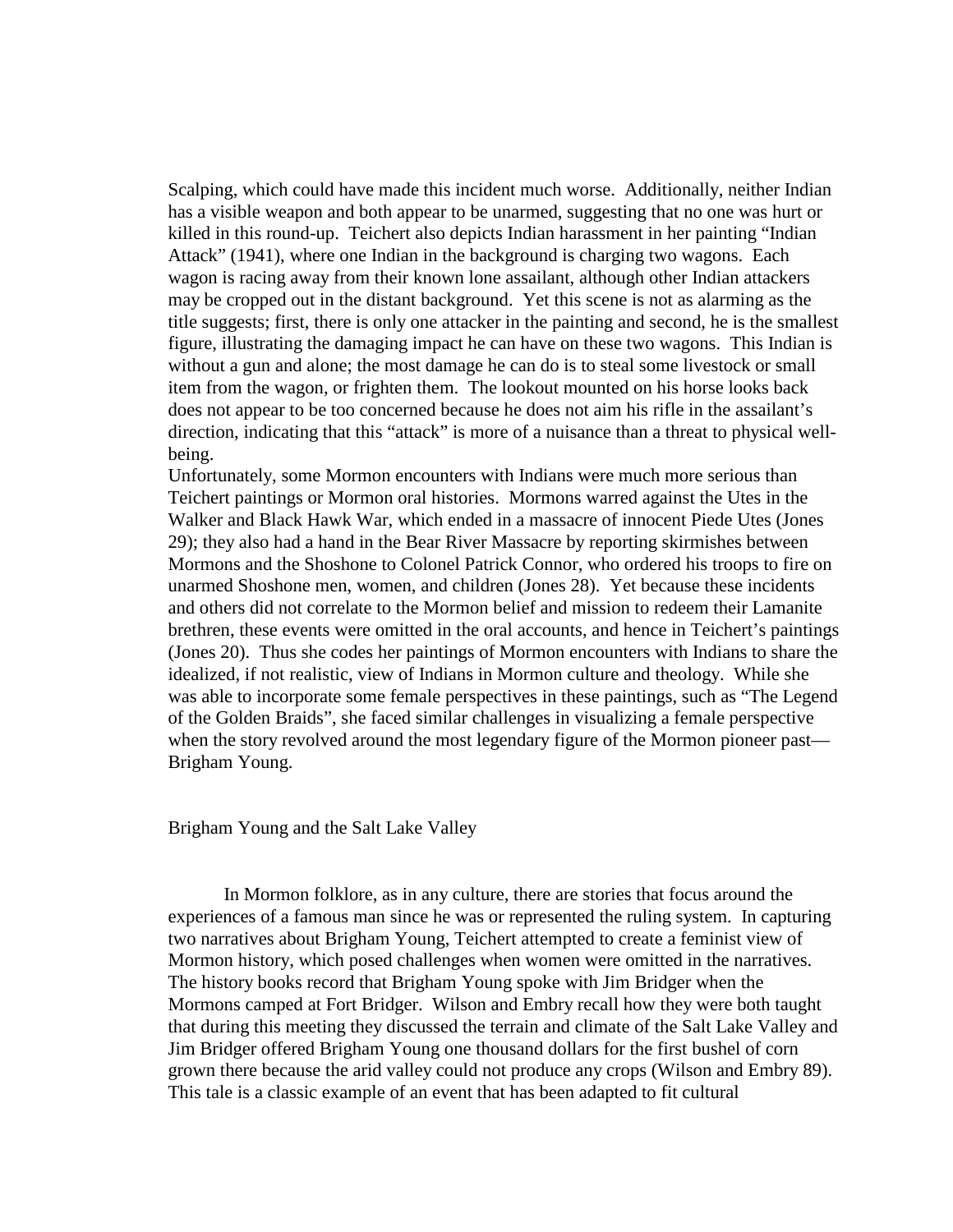expectations; for Mormons, this narrative establishes the Salt Lake Valley as God's appointed destination for the pioneers, because only God could let corn grow in a desolate wasteland. People had lived in Utah before with some success in farming; for instance Miles Goodyear grew corn at Fort Bueneventura in Ogden before the Mormon pioneers (Wilson and Embry 89), and pueblo peoples had irrigated their farms before their arrival as well in much harsher climates.

 William Clayton, who was present at that meeting, recorded that Bridger related the success Goodyear had and that the soil was good and could produce corn if the nighttime temperatures were not too cold. In fact, Clayton records Bridger telling Young that Indians south of Utah Lake had success raising corn, wheat, pumpkins, and other vegetables that he raised in Kentucky (Clayton par. 16). Willard Richards remembers the event differently and penned the famous thousand dollar bet in his journal: Met Captain James Bridger, who said he was ashamed of Fremont's map of this country. Bridger considered it imprudent to bring a large population into the Great Basin until it was ascertained that grain could be grown; he said he would give one thousand dollars for a bushel of corn raised in the Basin. (Richards 410)

Brigham Young adopted Richard's version later in talks he gave in 1850 and 1870, which he used to reaffirm the divinely inspired location settlements when problems and agricultural setbacks in Mormon communities arose. Young stated, "God had shown me that this is the spot to locate his people, and here is where they will prosper; he will temper the elements for the good of his saints … and the land shall become fruitful" (Nibley 45).

 In her rendering of this event, Teichert places the prominent mountain man directly across from the Mormon prophet; both men are kneeling down, looking at the ground in discussion. While there is no indication in the title that there is a conflict or challenge, placing these men directly opposite of each other visually pivots them against each other. Looking back at the West and his personal experience with the terrain, Brigham Young is placed on the western hemisphere of the canvas and is looking East; having no experience with the climate, but believing in God, he claims that Mormon settlement will be very successful. A seagull, a motif Teichert uses to show divine assistance, rests near Brigham Young, foreshadowing the final outcome of their discussion. While this painting does not include women or obvious feminist code, it does offer a female perspective into the event. Church leaders and other men knew they were going to settle in the Rocky Mountain area; in fact, Joseph Smith had examined John C. Frémont's map to look for possible settlements (Wilson and Embry 89). Women's accounts and journals do not record having any prior knowledge to where they would eventually settle, thus they completely relied on Brigham Young as a prophet of God to direct them to the promised land. Teichert places a tame seagull in this painting next to Young's finger pointing to the location he drew in the sand, validating pioneer women's faith in their prophet.

 Teichert alters another narrative that focuses on Brigham Young and alters it to include women in her sketch "Brigham Young Overlooking the Salt Lake Valley" (1967). Coinciding with President Young's meeting with Jim Bridger is the fabled "This is the place" statement. Most folkloric accounts place Young as the sole figure by relating how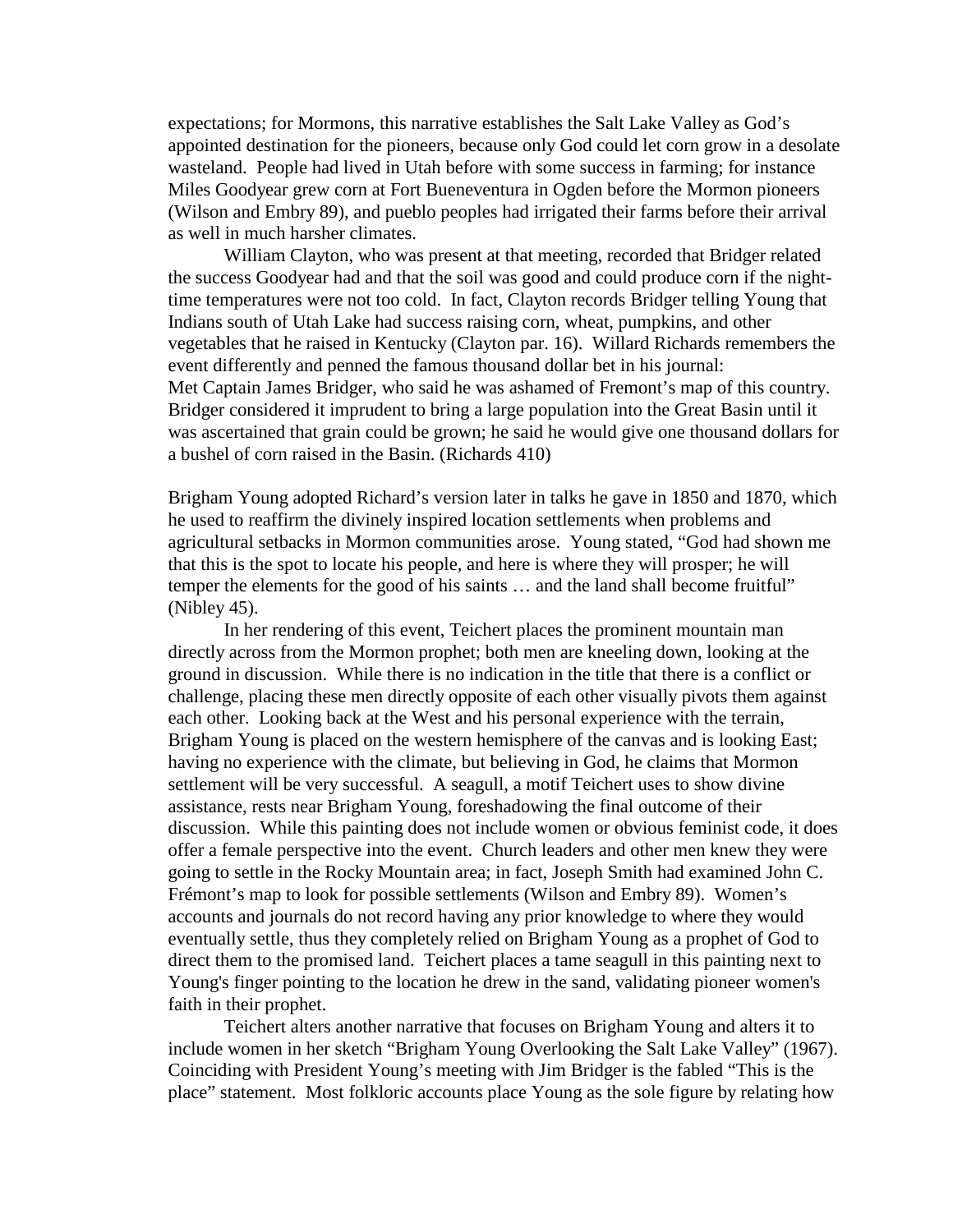he looked out at the valley, despite being sick with mountain fever, and boldly declared "This is the right place, drive on," and the pioneers concluded their journey with these words (Wilson and Embry 88). In their study, Wilson and Embry found that ninety percent of the Mormons they surveyed believed Brigham Young had spoken these words upon first seeing the Salt Lake Valley (Wilson and Embry 88). While this statement is debated amongst historians, folklorist Richard C. Poulsen explains that these words complete the "migration myth" which proclaims the Great Basin landscape "holy and therefore habitable" (qtd. in Wilson and Embry 89). Here Brigham Young is situated prominently in the center of the painting, his hand pointing to the barren valley with no water or trees in sight. Above him several seagulls fly, representing that this is the location God has selected for the Mormons. Two men in the background reverently remove their hats and bow their heads in prayer; three women are placed in front of Young on a lower ledge. These women could represent the three women in Young's vanguard company, namely Clarissa Caroline Decker Young, Harriet Page Wheeler, and Ellen Sanders Kimball who are omitted from the folk narratives (LDS Church). Including them in this sketch, Teichert is reminding her audience that women were present at this historic event. Folk narratives completely omit women and rarely mention Wilford Woodruff or Green Flake who were with Young in the wagon. In the painting two women are weeping, a common reaction of women in later companies in Mormon folk narratives when they saw the lack of trees and lush green vegetation (Wilson and Embry 88), and one is pointing heavenward, demonstrating her faith in God and the prophet. The remaining three figures in the background visually anchor the Mormon belief that Brigham Young was a prophet of God and the Great Basin was where God wanted them to live, despite its unfavorable landscape. In this painting she offers a bold, feminist version that places women next to Young and at the forefront of Mormon achievement.

 Throughout her series Teichert attempted to portray a feminist Mormon viewpoint about the Mormon pioneer experience, one that she knew intimately from the first-hand oral accounts others shared with her. While her version is feminist, she also alters the narratives to make her figures and stories more compelling to outside audiences. Thus, she attempted to make Mormons seem less different from mainstream Anglo-Saxon Americans, a task she continued to develop in her paintings, as I will discuss in the next chapter.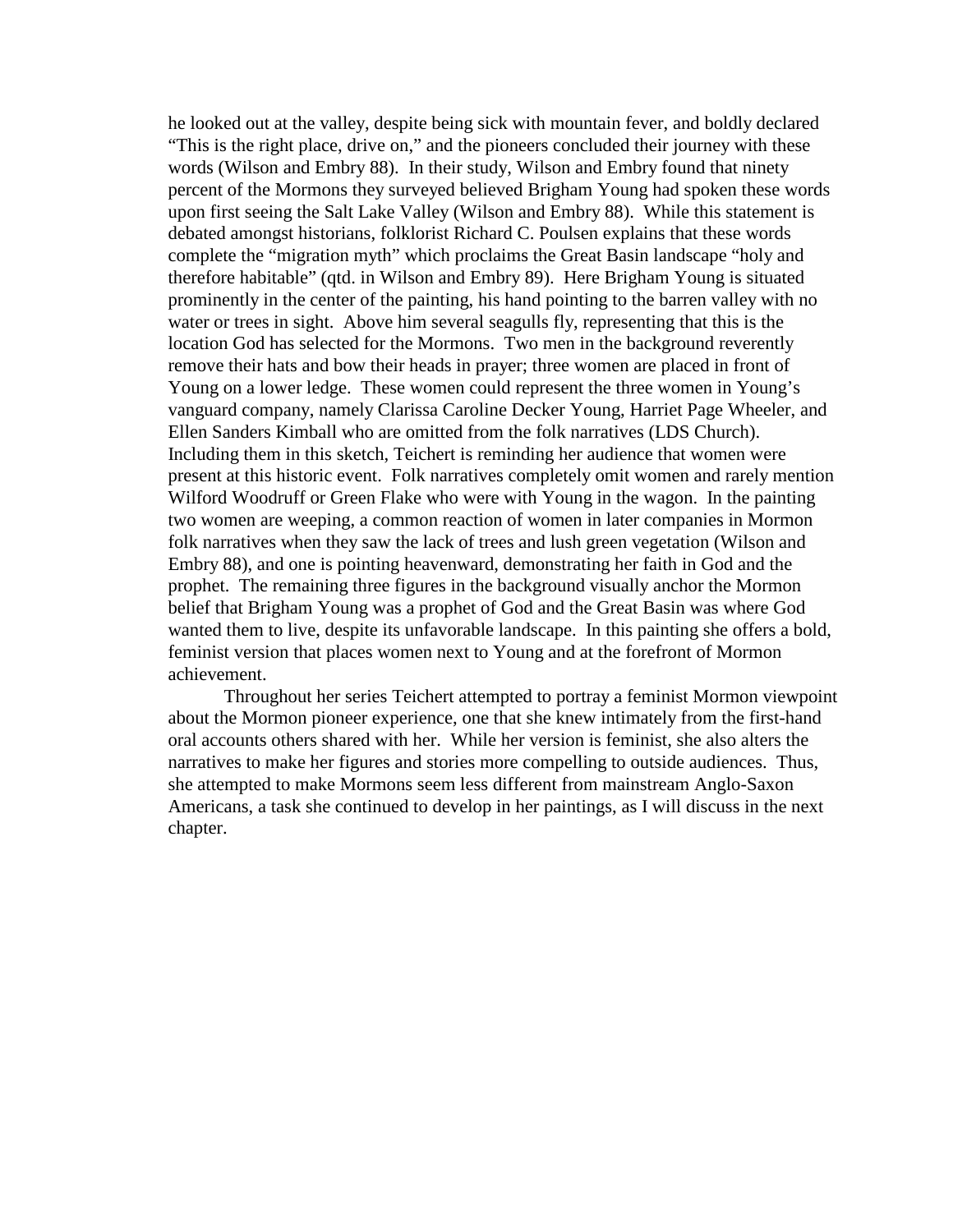#### CHAPTER 4

#### SHARING THE MORMON EXPERIENCE WITH OTHERS

Teichert was a modern woman of the 1930's and 40's, a practicing artist, rancher, local politician, and mother; yet, despite her modernity she turned to nineteenth century female role models. For her, pioneer women were everything a good Mormon woman should be: physically and spiritually strong, as well as modest. For Teichert these traditional values were timeless, even though some of these Victorian beliefs were seen as outdated in the twentieth century. While Teichert does not suggest that today's Mormon women start wearing corsets or spend their day creating samplers, she was concerned about modern influences and conveniences that threatened Mormon perceptions of women. Throughout her paintings, Teichert instructs her audience on the unique view of Mormon femininity, both past and present, of strong, religiously devoted, and modest women. She faced particular challenges in portraying strong Mormon women to a diverse audience. Non-Mormon, particularly Eastern audiences had vilified Mormons in the national press in their campaigns against polygamy which Teichert had to work against. In Mormon culture there was a prevailing male view that women's contributions to Mormon history were miniscule or non-existant. To contrast these views, Teichert painted Mormon folk narratives in traditional techniques while adding a feminist touch to make her works appeasing and approachable to male and female audiences by removing Mormon women's status as the other. Teichert intended her works to be displayed throughout the United States for multiple audiences. One painting, "Handcart Pioneers 1932", was purchased and moved from an LDS chapel in Cokeville, WY which upset local parishioners, eventually becoming part of the church's collection (Wardle, Pageants 39). Other paintings were sold and displayed in Texas and New York. Her son John Teichert expressed that she wished she could sell her paintings to more patrons outside of the Mormon communities of Utah and Idaho, but because she lived outside a major art center in the United States many of her paintings remained local, much to her disappointment (John Teichert). Undeterred by her geographic location, Teichert continued to paint art for multiple audiences.

Correcting Eastern Views of Mormon Women